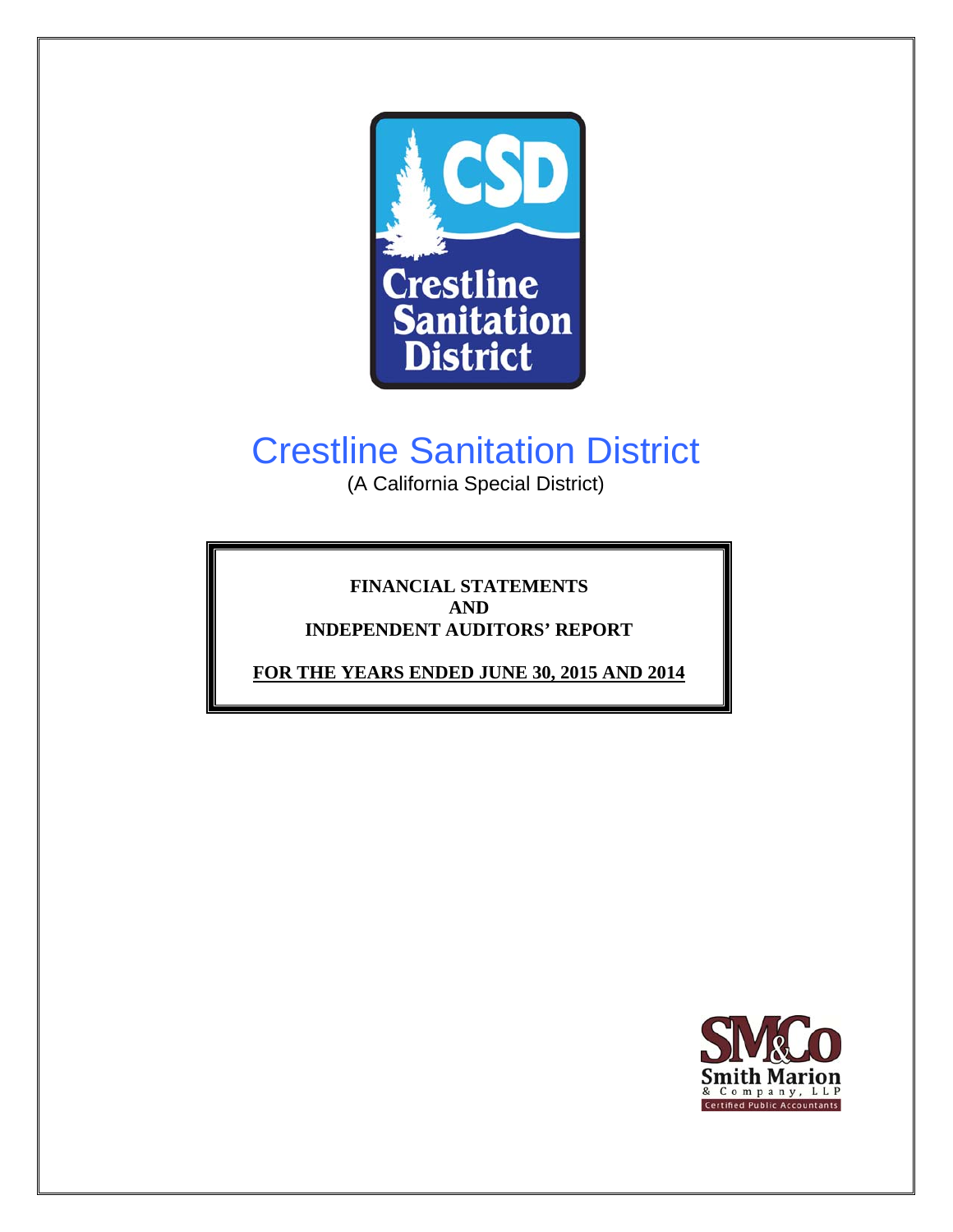### Elected Officials

### Board of Directors

| Title           | Director                | <b>Term Expires</b> |
|-----------------|-------------------------|---------------------|
| Chairman        | <b>Matthew Philippe</b> | October, 2015       |
| Vice-Chairman   | Penny Shubnell          | October, 2015       |
| Secretary       | Ken Nelsen              | October, 2017       |
| <b>Director</b> | <b>Sherri Fairbanks</b> | October, 2015       |
| Director        | Jack Winsten            | October, 2017       |

Appointed Official

General Manager Mark Pattison

Crestline Sanitation District 24516 Lake Drive PO Box 3395 Crestline, CA 92325-3395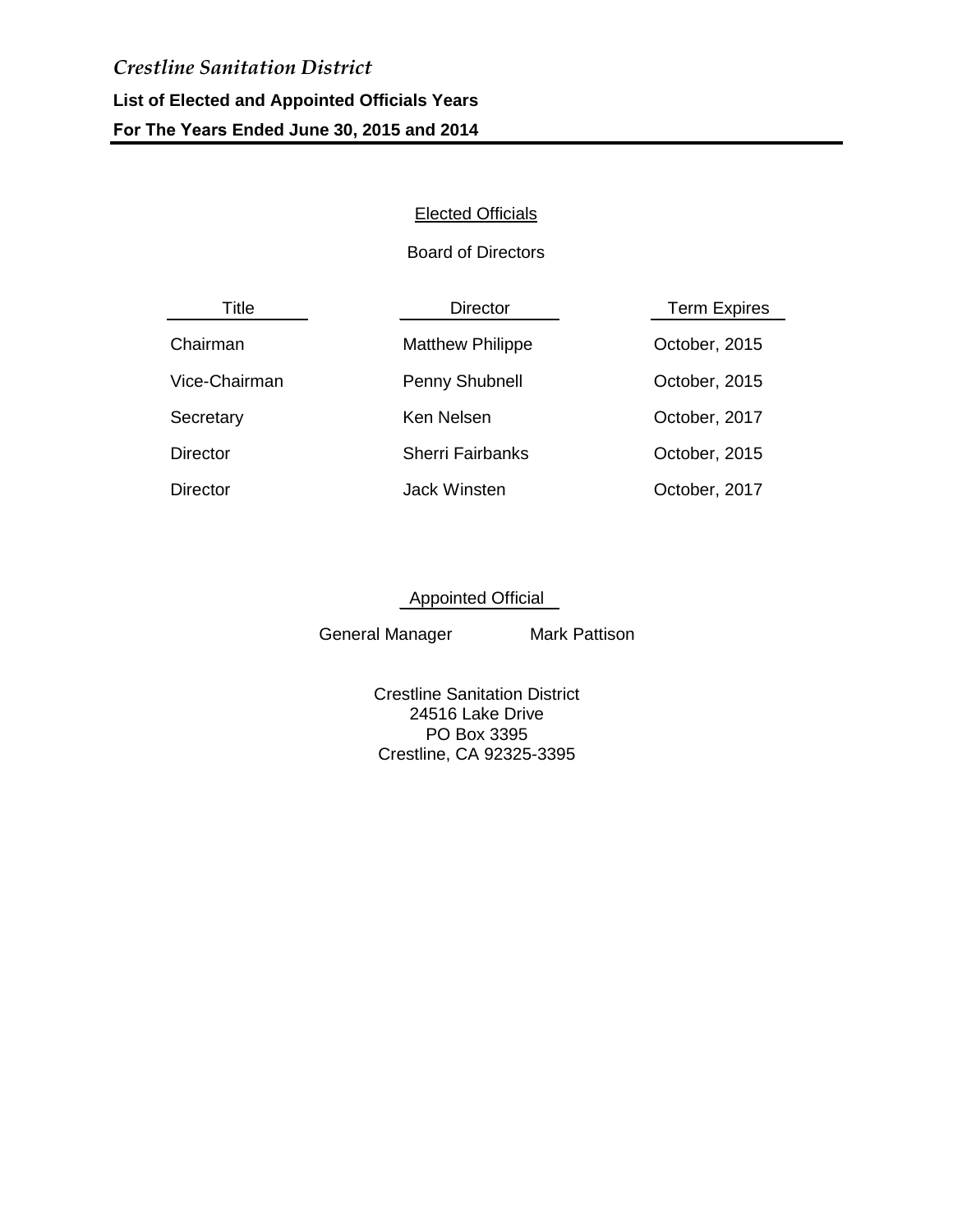# *Crestline Sanitation District* **Table of Contents For The Years Ended June 30, 2015 and 2014**

|                                                                                                                                        | Exhibit | Pages |
|----------------------------------------------------------------------------------------------------------------------------------------|---------|-------|
|                                                                                                                                        |         |       |
|                                                                                                                                        |         |       |
| <b>Basic Financial Statements:</b>                                                                                                     |         |       |
|                                                                                                                                        |         |       |
| Statements of Revenues, Expenses, and Changes in Net Position                                                                          |         |       |
| Statements of Cash Flows for the Years Ended                                                                                           |         |       |
|                                                                                                                                        |         |       |
| <b>Required Supplementary Information:</b>                                                                                             |         |       |
| Schedule of the District's Proportionate Share of the Plan's<br>Net Pension Liability and Related Ratios as of the Measurement Date 42 |         |       |
|                                                                                                                                        |         |       |
|                                                                                                                                        |         |       |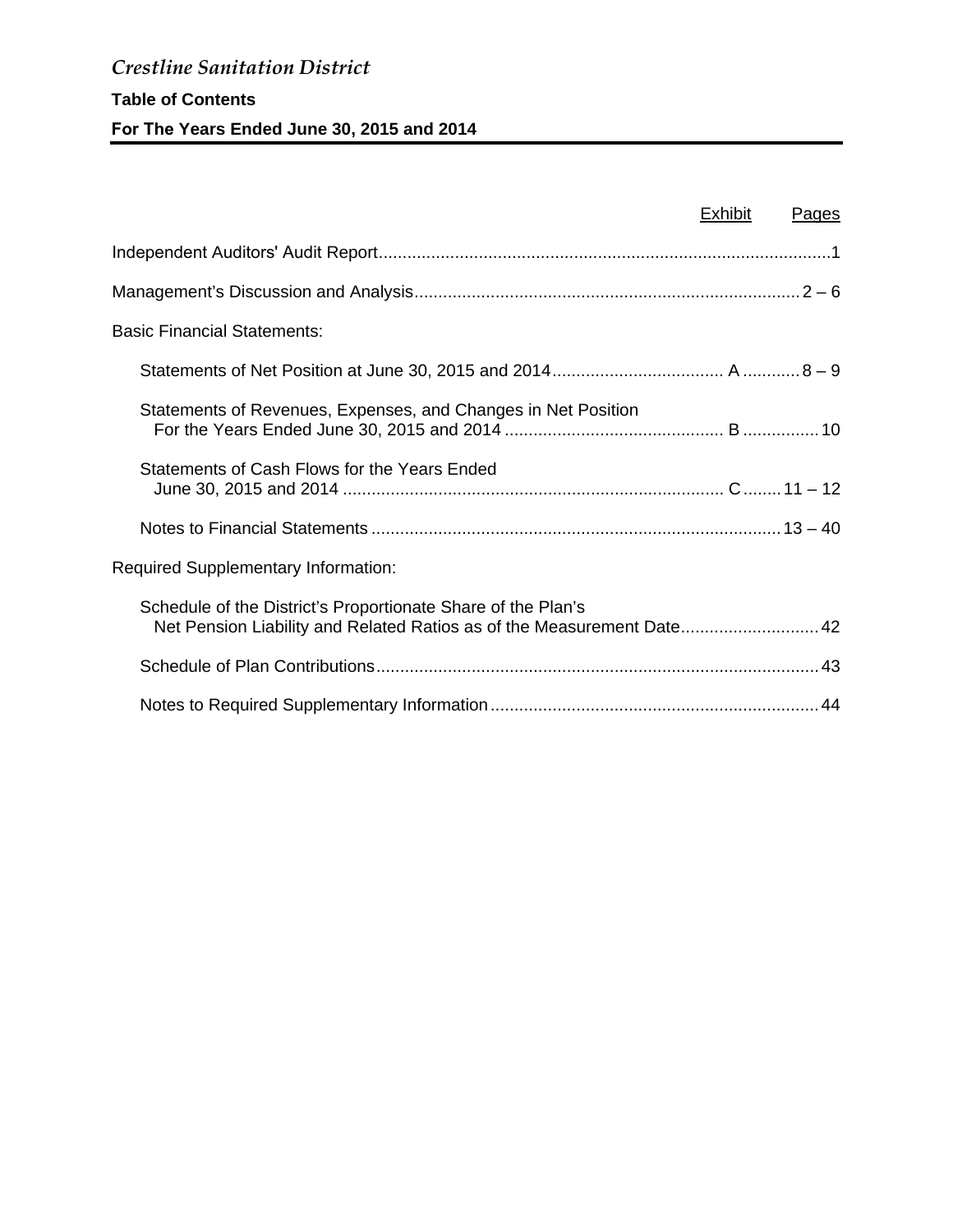

Smith Marion & Company, LLP · Certified Public Accountants Grand Terrace Office · 22365 Barton Road, Suite 108 · Grand Terrace, CA 92313 · (909) 825-6600

**Board of Directors Crestline Sanitation District**  Crestline, CA

#### **INDEPENDENT AUDITORS' REPORT**

#### **Report on the Financial Statements**

We have audited the accompanying financial statements of the business-type activities of the Crestline Sanitation District as of and for the years ended June 30, 2015 and 2014, and the related notes to the financials, which collectively comprise the District's basic financial statements as listed in the table of contents.

#### **Management's Responsibility for the Financial Statements**

Management is responsible for the preparation and fair presentation of these financial statements in accordance with accounting principles generally accepted in the United States of America; this includes the design, implementation, and maintenance of internal control relevant to the preparation and fair presentation of financial statements that are free from material misstatement, whether due to fraud or error.

#### **Auditor's Responsibility**

Our responsibility is to express an opinion on the financial statements based on our audit. We conducted our audits in accordance with auditing standards generally accepted in the United States of America and the State Controller's Minimum Audit Requirements and Reporting Guidelines for California Special Districts. Those standards require that we plan and perform the audit to obtain reasonable assurance about whether the financial statements are free from material misstatement.

An audit involves performing procedures to obtain audit evidence about the amounts and disclosures in the financial statements. The procedures selected depend on the auditor's judgment, including the assessment of the risks of material misstatement of the financial statements, whether due to fraud or error. In making those risk assessments, the auditor considers internal control relevant to the entity's preparation and fair presentation of the financial statements in order to design audit procedures that are appropriate in the circumstances, but not for the purpose of expressing an opinion on the effectiveness of the entity's internal control. Accordingly, we express no such opinion. An audit also includes evaluating the appropriateness of accounting policies used and the reasonableness of significant accounting estimates made by management, as well as evaluating the overall presentation of the financial statements.

We believe that the audit evidence we have obtained is sufficient and appropriate to provide a basis for our audit opinion.

#### **Opinion**

In our opinion, the financial statements referred to above present fairly, in all material respects, the financial position of the business type activities of Crestline Sanitation District as of June 30, 2015 and 2014, and the respective change in financial position and cash flows for the years then ended in accordance with accounting principles generally accepted in the United States of America.

#### **Other Matters**

Accounting principles generally accepted in the United States of America require that the management's discussion on pages 2-6, the Schedule of the District's Proportionate Share of the Plan's Net Pension Liability and Related Ratios as of the Measurement Date on page 42, the Schedule of Plan Contributions on page 43, and the Notes to Required Supplementary Information on page 44 be presented to supplement the basic financial statements. Such information, although not a part of the basic financial statements, is required by the Governmental Accounting Standards Board who considers it to be an essential part of financial reporting for placing the basic financial statements in an appropriate operational, economic, or historical context. We have applied certain limited procedures to the required supplementary information in accordance with auditing standards generally accepted in the United States of America, which consisted of inquiries of management about the methods of preparing the information and comparing the information for consistency with management's responses to our inquiries, the basic financial statements, and other knowledge we obtained during our audit of the basic financial statements. We do not express an opinion or provide any assurance on the information because the limited procedures do not provide us with sufficient evidence to express an opinion or provide any assurance.

Smith manion & Co.

January 15, 2016 Grand Terrace, CA

> www.SMCoCPA.com \_ Brentwood, TN · Grand Terrace, CA · Lake Arrowhead, CA · Murrieta, CA · Redlands, CA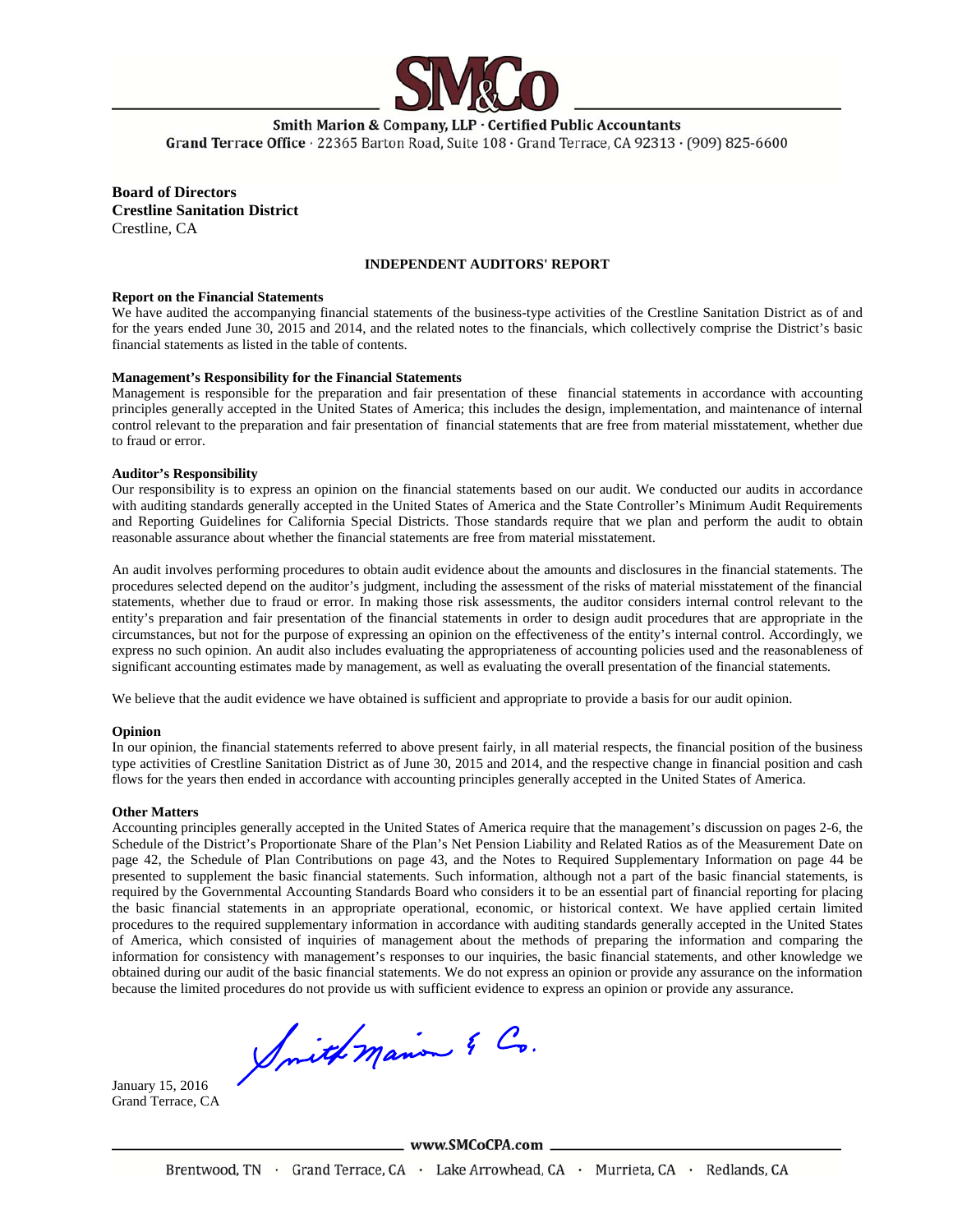#### **Management's Discussion and Analysis**

#### **For The Years Ended June 30**, **2015 and 2014**

Our discussion and analysis of Crestline Sanitation District's (District) financial performance provides an overview of the District's financial activities for the fiscal years ended June 30, 2015 and 2014. Please read it in conjunction with the District's basic financial statements.

#### **Financial Highlights**

- The assets of the District exceeded its liabilities at June 30, 2015 and 2014 by \$15,855,920 and \$15,541,343 respectively, which is reported as net position.
- The Sewer enterprise of the District is a business-type activity that is intended to recover all or a significant portion of its costs through user fees and charges. During 2015 and 2014, the sewer rates stayed the same as the levels set in July 2010.
- The District's long-term debt in the form of a loan from the State Water Resources Control Board decreased by \$100,860 in 2015 and \$99,156 in 2014.
- At June 30, 2015 and 2014, the District is carrying accounts receivable in the amount of \$696,535 and \$742,696 respectively.

#### **Overview of the Financial Statements**

This discussion and analysis is intended to serve as an introduction to the District's basic financial statements. Required statements for proprietary funds are: 1) Statement of Net Position, 2) Statement of Revenues, Expenses and Changes in Net Position, and 3) Statement of Cash Flows. The Statement of Net Position and the Statement of Revenues, Expenses and Changes in Fund Net Position are prepared using the economic resource measurement focus and the accrual basis of accounting.

The *Statement of Net Position* presents information on all of the District's assets, deferred outflows of resources, liabilities, deferred inflows of resources, and net position. Over time, increases and decreases in net position can serve as a useful indicator of whether the financial position of the District is improving or deteriorating. Nonfinancial factors should also be considered to assess the overall financial position of the District.

The **Statement of Revenues, Expenses and Changes in Net Position** reports the changes that have occurred during the year to the District's net position. All changes in net position are reported as soon as the underlying event giving rise to the change occurs, regardless of the timing of related cash flows. Revenues and expenses are reported for some items that will result in cash flows in the subsequent years.

The *Statement of Cash Flows,* as the name implies, is concerned solely with flows of cash and cash equivalents. Only transactions that affect the District's cash position are reflected in this statement. Transactions are segregated into four sections on the statement: 1) cash flows from operating activities, 2) cash flows from noncapital financing activities, 3) cash flows from capital and related financing activities, and 4) cash flows from investing activities.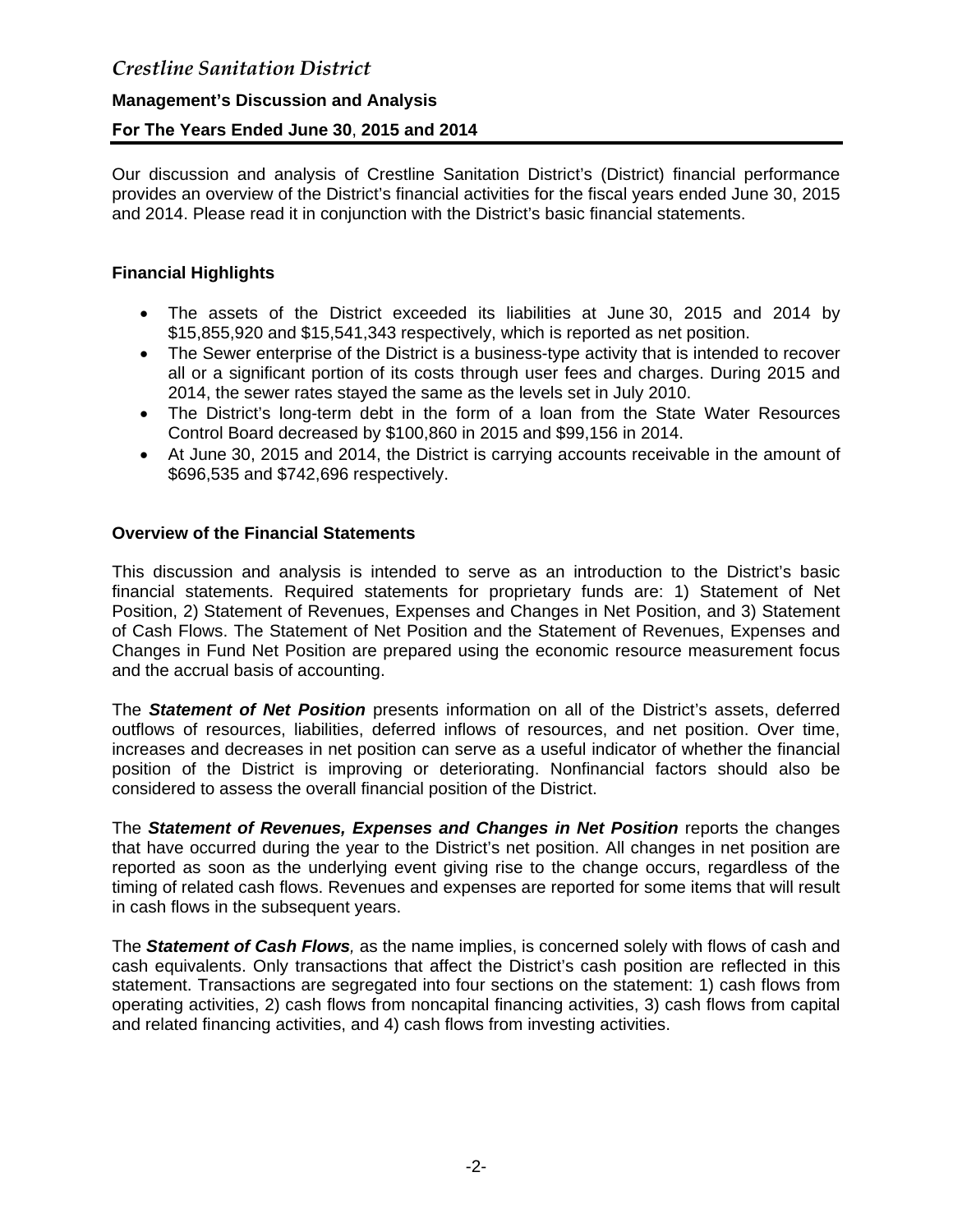### **Management's Discussion and Analysis**

### **For The Years Ended June 30**, **2015 and 2014**

### **Financial Summary and Analysis**

#### **Condensed Statements of Net Position**

|                            |                  |                  |                  |    | <b>Change from</b> |  |
|----------------------------|------------------|------------------|------------------|----|--------------------|--|
|                            | 2015             | 2014             | 2013             |    | 2014 to 2015       |  |
| <b>ASSETS</b>              |                  |                  |                  |    |                    |  |
| Current assets             | \$<br>9,006,919  | \$<br>9,355,961  | \$<br>9,102,344  | \$ | (349, 042)         |  |
| Capital assets, net        | 9,179,861        | 8,785,599        | 8,856,543        |    | 394,262            |  |
| <b>Total assets</b>        | 18,186,780       | 18,141,560       | 17,958,887       |    | 45,220             |  |
| <b>DEFERRED OUTFLOWS</b>   |                  |                  |                  |    |                    |  |
| OF RESOURCES               | 823,260          | 278,275          |                  |    | 544,985            |  |
| <b>LIABILITIES</b>         |                  |                  |                  |    |                    |  |
| <b>Current liabilities</b> | 294,211          | 276,460          | 238,705          |    | 17,751             |  |
| Long-term liabilities      | 2,044,690        | 2,154,651        | 466,258          |    | (109, 961)         |  |
| <b>Total liabilities</b>   | 2,338,901        | 2,431,111        | 704,963          |    | (92, 210)          |  |
| <b>DEFERRED INFLOWS</b>    |                  |                  |                  |    |                    |  |
| OF RESOURCES               | 815,219          | 447,381          |                  |    | 367,838            |  |
| <b>NET POSITION</b>        |                  |                  |                  |    |                    |  |
| Net investment in          |                  |                  |                  |    |                    |  |
| capital assets             | 8,866,759        | 8,371,637        | 8,343,425        |    | 495,122            |  |
| Unrestricted               | 6,989,161        | 7,169,706        | 8,910,499        |    | (180, 545)         |  |
| Total net position         | \$<br>15,855,920 | \$<br>15,541,343 | \$<br>17,253,924 | \$ | 314,577            |  |

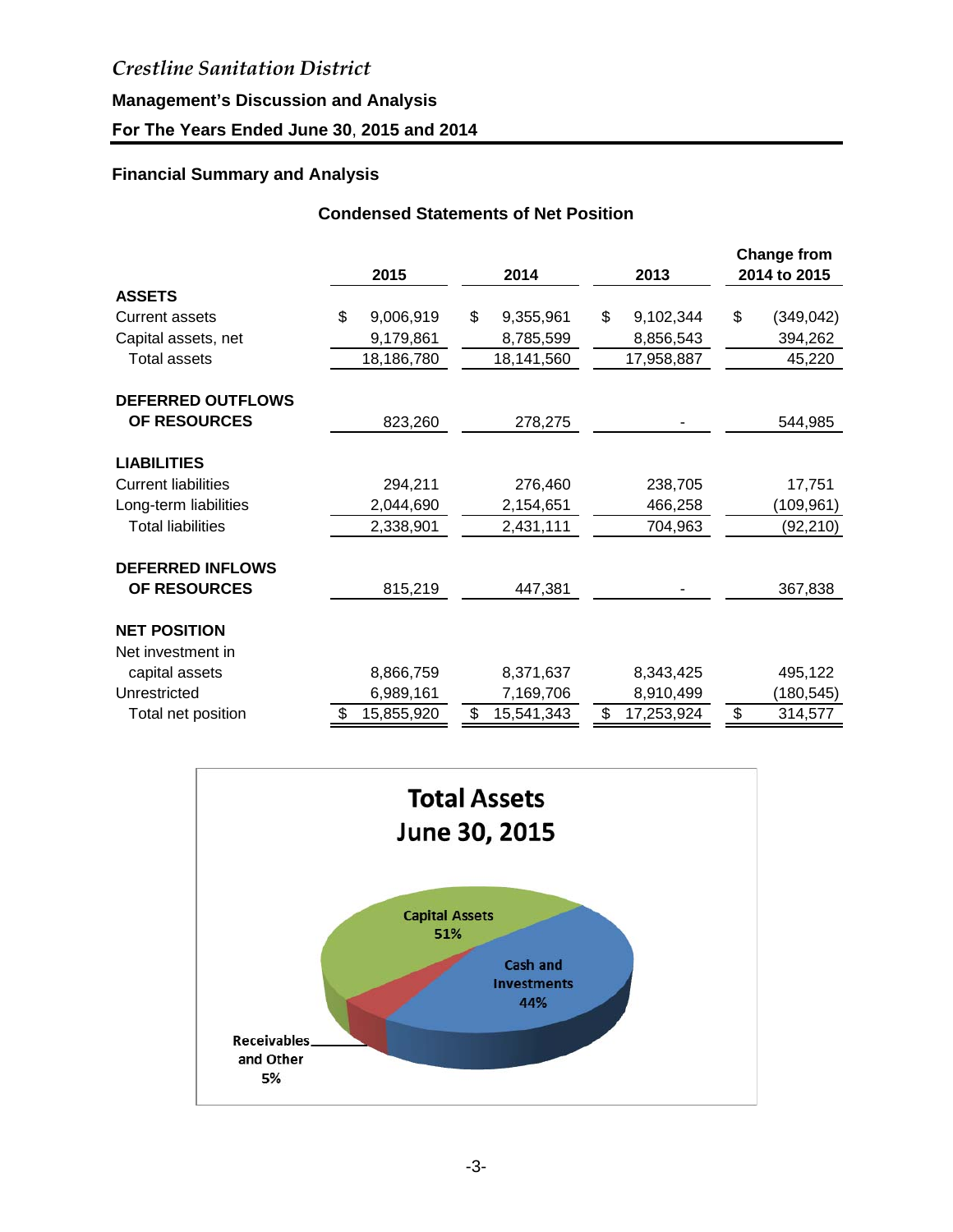### **Management's Discussion and Analysis**

#### **For The Years Ended June 30**, **2015 and 2014**

#### **Financial Summary and Analysis (continued)**

### **Condensed Statement of Revenues, Expenses, and Changes in Net Position**

|                                                                                                                        | 2015                                         | 2014                                         | 2013                                          | <b>Change from</b><br>2014 to 2015        |
|------------------------------------------------------------------------------------------------------------------------|----------------------------------------------|----------------------------------------------|-----------------------------------------------|-------------------------------------------|
| Operating revenue<br>Operating expenses<br>Loss from operations                                                        | \$<br>2,522,336<br>(3,284,986)<br>(762, 650) | \$<br>2,564,361<br>(3,220,764)<br>(656, 403) | \$.<br>2,546,145<br>(3,215,582)<br>(669, 437) | \$<br>(23, 809)<br>(69, 404)<br>(93, 213) |
| Nonoperating revenues<br>Nonoperating expenses<br>Total nonoperating<br>revenues (expenses)                            | 1,160,681<br>(83, 454)<br>1,077,227          | 1,122,531<br>(62,082)<br>1,060,449           | 1,056,248<br>(10,076)<br>1,046,172            | 104,433<br>(73, 378)<br>31,055            |
| Change in net position<br>Net position - beginning of year,<br>as previously stated<br>Prior year restatement (note 9) | 314,577<br>15,541,343                        | 404,046<br>17,253,925<br>(2, 116, 628)       | 376,735<br>16,877,190                         | (62,158)<br>(1,335,847)                   |
| Net position - beginning of year,<br>as restated<br>Net position - end of the year                                     | 15,541,343<br>15,855,920                     | 15, 137, 297<br>15,541,343<br>\$             | 16,877,190<br>17,253,925<br>£                 | (1, 335, 847)<br>\$<br>(1,398,005)        |

#### **Capital Assets**

The District's investment in capital assets includes land, buildings, distribution systems and furniture and equipment (see Note 3 for additional information). Analysis of capital assets is as follows:

|                             | 2015          | 2014          | 2013            | <b>Change from</b><br>2014 to 2015 |
|-----------------------------|---------------|---------------|-----------------|------------------------------------|
| Capital assets:             |               |               |                 |                                    |
| Land                        | \$<br>213,308 | \$<br>213,308 | \$<br>213,308   | \$                                 |
| Improvements to land        | 17,441,905    | 17,441,905    | 17,332,047      |                                    |
| Structures and improvements | 9,326,799     | 8,852,790     | 8,667,648       | 474,009                            |
| <b>Vehicles</b>             | 1,069,655     | 1,159,219     | 949,186         | (89, 564)                          |
| Equipment                   | 479,839       | 429,942       | 427,141         | 49,897                             |
| Intangible assets           | 16,925        |               |                 | 16,925                             |
| Construction in progress    | 507,654       | 89,207        | 108,864         | 418,447                            |
| Accumulated depreciation    | 19,876,224)   | (19,400,772)  | (18,841,651)    | (475,452)                          |
| Total capital assets, net   | 9,179,861     | 8,785,599     | \$<br>8,856,543 | \$<br>394,262                      |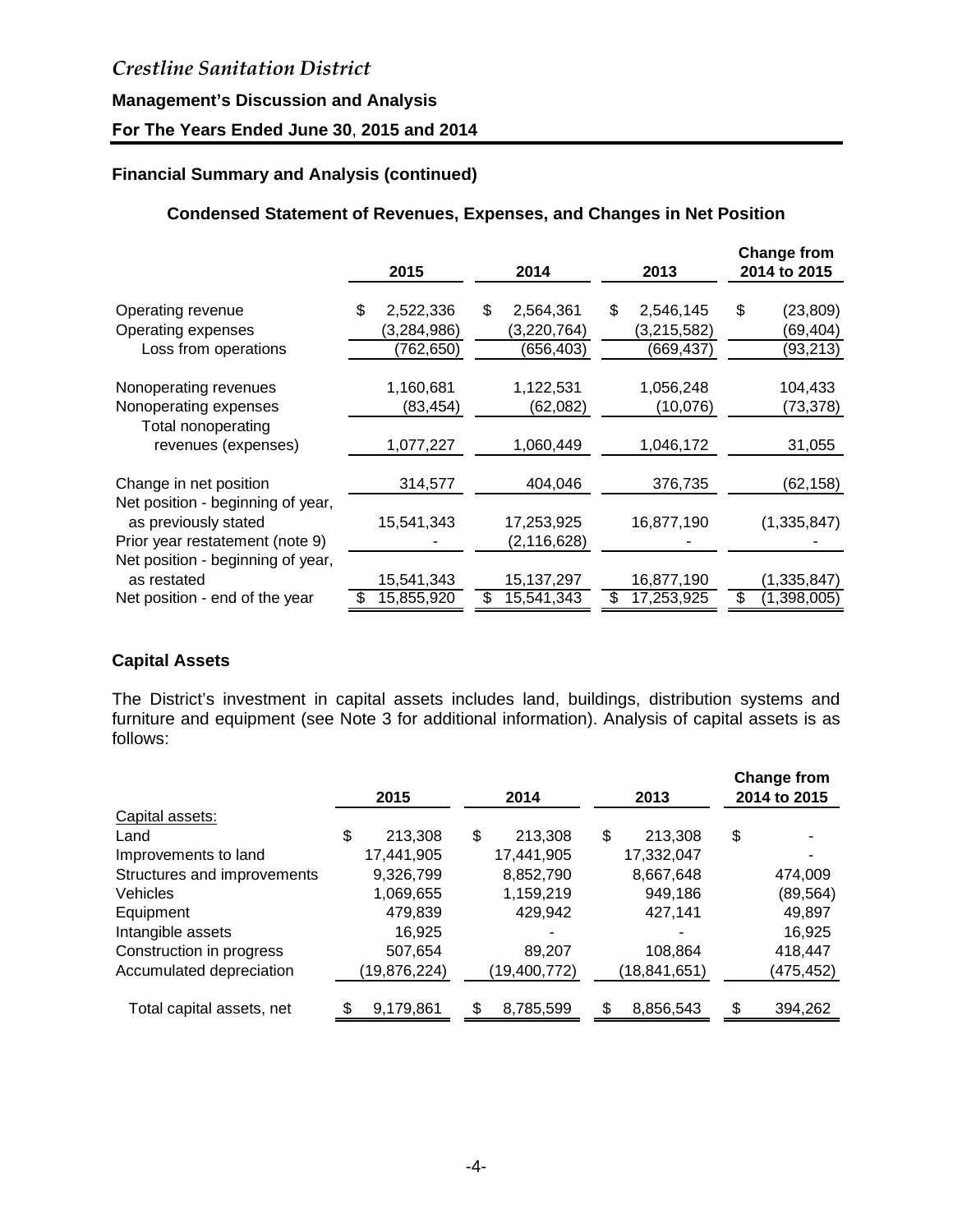# **Management's Discussion and Analysis For The Years Ended June 30**, **2015 and 2014**

### **Long-Term Debt**

The District's long-term debt consists of the following:

|                         | 2015          | 2014      |    | $2013*$ |     | <b>Change from</b><br>2014 to 2015 |
|-------------------------|---------------|-----------|----|---------|-----|------------------------------------|
| Loan payable            | \$<br>313,102 | 413.962   | \$ | 513.118 | \$  | (100,860)                          |
| Share of County pension |               |           |    |         |     |                                    |
| obligation bonds        | 425,655       | 458,143   |    |         |     | (32, 488)                          |
| Net pension liability   | 1,378,093     | 1,364,142 |    | ۰       |     | 13,951                             |
| Total long-term debt    | 2,116,850     | 2,236,247 | S. | 513,118 | \$. | (119,397)                          |

\* Share of County pension obligation bonds and net pension liability added in 2014 as prior year restatement

The change in debt is due to principal repayments and pension related adjustments. More detailed information about the District's long-term liabilities is presented in Notes 4 and 5 to the financial statements.

#### **Unrestricted Net Position**

The District had unrestricted net position of \$6,989,161 at June 30, 2015. The Board of Directors has designated unrestricted net position for reserves as follows:

| <b>Designated Reserves</b>         | Amount |           |  |  |
|------------------------------------|--------|-----------|--|--|
| <b>Reserve for Operations</b>      |        | 872,292   |  |  |
| Reserve for Capital Replacement    |        | 4,076,830 |  |  |
| Reserve for Catastrophe Response   |        | 2,040,039 |  |  |
| <b>Total Reserved Net Position</b> |        | 6,989,161 |  |  |

The District's reserve policy endeavors to designate unrestricted net position as follows: reserve for operations at six months of projected operating costs for the 2014/15 budget year plus one year's debt service; reserve for replacement at 25% of accumulated depreciation as of the beginning of the 2014/15 budget year; reserve for catastrophe response at 25% of net capital assets as of the beginning of the 2014/15 budget year; and reserve for capital projects as necessary to fund capital projects identified in the 2014/15 budget. The District's target reserve balance for 2014/15 is \$9,709,262 in accordance with the reserve policy and the 2014/15 budget, which is \$2,720,101 higher than available unrestricted net position as of June 30, 2015.

#### **Economic Factors and Rates**

Sewer fees are set at a monthly flat fee. Rates for the sewer enterprises are set by the Board of Directors to meet the cost of operations and to fund debt service. In 2015 and 2014, the District's sewer rates remained unchanged.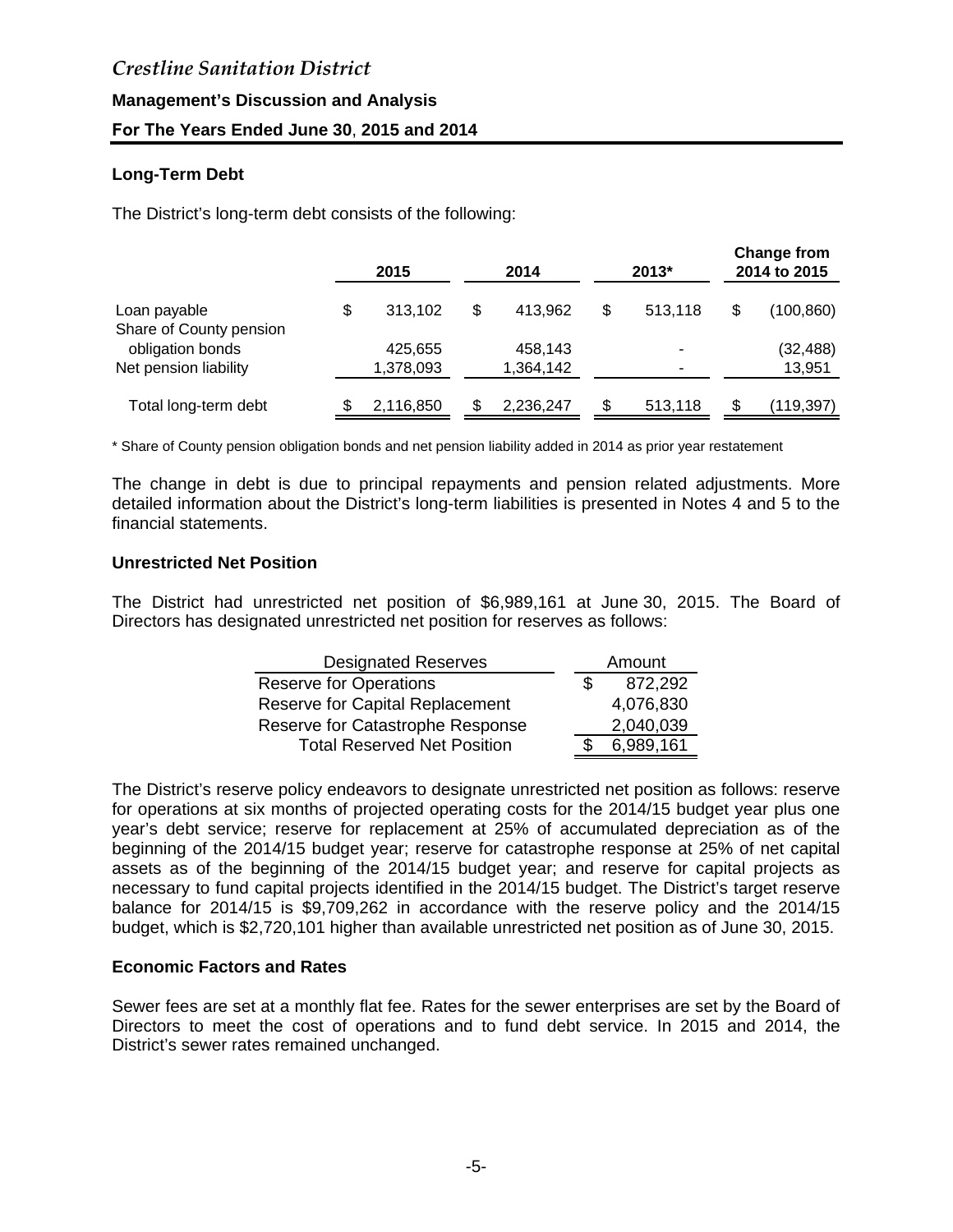#### **Management's Discussion and Analysis**

#### **For The Years Ended June 30**, **2015 and 2014**

#### **Conditions Affecting Current Financial Position**

Management is unaware of any conditions, which could have a significant impact on the District's current financial position, net position or operating results in terms of past, present and future.

#### **Requests for Information**

This financial report is designed to give its readers a general overview of the District's finances. Questions regarding any information contained in this report or request for additional financial information should be addressed to the District Manager at 24516 Lake Drive, Crestline, CA 92325.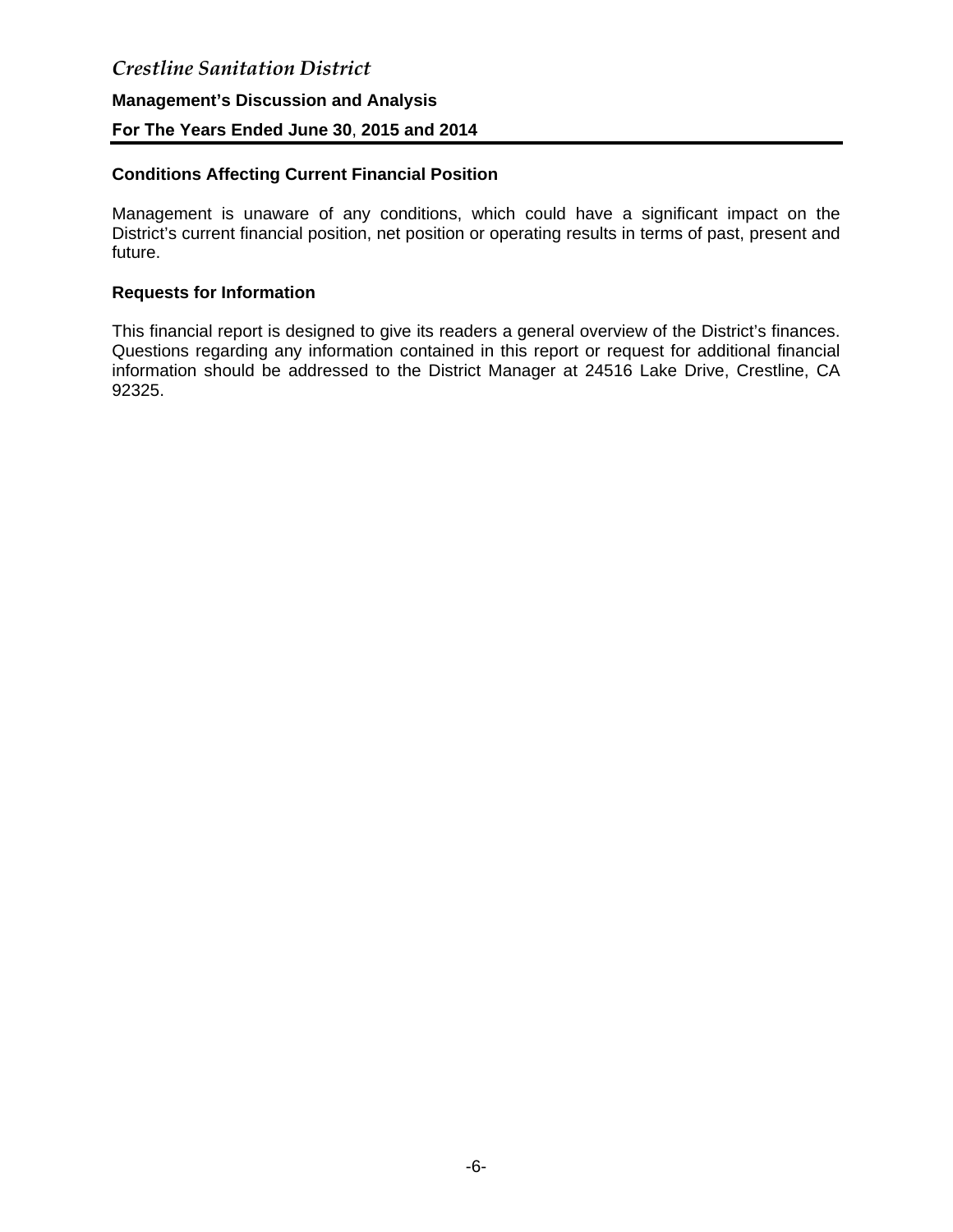### **BASIC FINANCIAL STATEMENTS**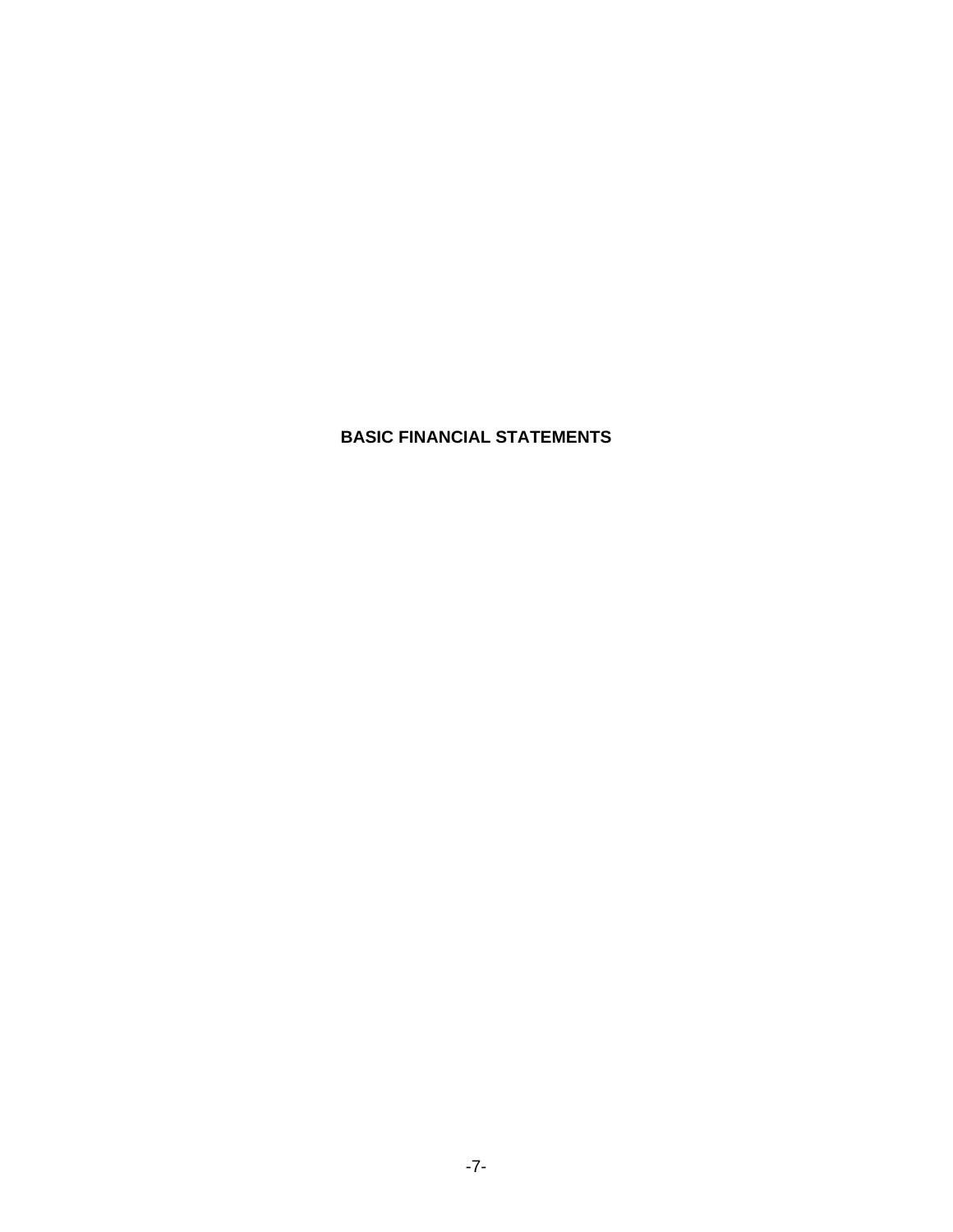# *Crestline Sanitation District* **Exhibit "A"**

### **Statements of Net Position June 30, 2015 and 2014**

|                                             | 2015           | 2014            |
|---------------------------------------------|----------------|-----------------|
| <b>ASSETS</b>                               |                |                 |
| <b>Current Assets:</b>                      |                |                 |
| Cash and cash equivalents                   | \$<br>609,801  | \$<br>1,163,110 |
| Investments                                 | 7,475,806      | 7,159,619       |
| Accounts receivable                         | 696,535        | 742,696         |
| Taxes receivable                            | 57,197         | 42,517          |
| Special assessments receivable              | 112,527        | 112,980         |
| Interest receivable                         | 11,853         | 16,185          |
| Material and supplies inventory             | 13,293         | 13,293          |
| Prepaid expenses                            | 29,907         | 105,561         |
| <b>Total Current Assets</b>                 | 9,006,919      | 9,355,961       |
| <b>Noncurrent Assets:</b>                   |                |                 |
| Capital assets:                             |                |                 |
| Land                                        | 213,308        | 213,308         |
| Improvements to land                        | 17,441,905     | 17,441,905      |
| Structures and improvements                 | 9,326,799      | 8,852,790       |
| Vehicles                                    | 1,069,655      | 1,159,219       |
| Equipment                                   | 479,839        | 429,942         |
| Intangible assets                           | 16,925         |                 |
| Construction in progress                    | 507,654        | 89,207          |
| Accumulated depreciation                    | (19, 876, 224) | (19, 400, 772)  |
| <b>Total Noncurrent Assets</b>              | 9,179,861      | 8,785,599       |
| <b>Total Assets</b>                         | 18,186,780     | 18,141,560      |
| DEFERRED OUTFLOWS OF RESOURCES              |                |                 |
| Pension related (note 5)                    | 823,260        | 278,275         |
| <b>Total Deferred Outflows of Resources</b> | 823,260        | 278,275         |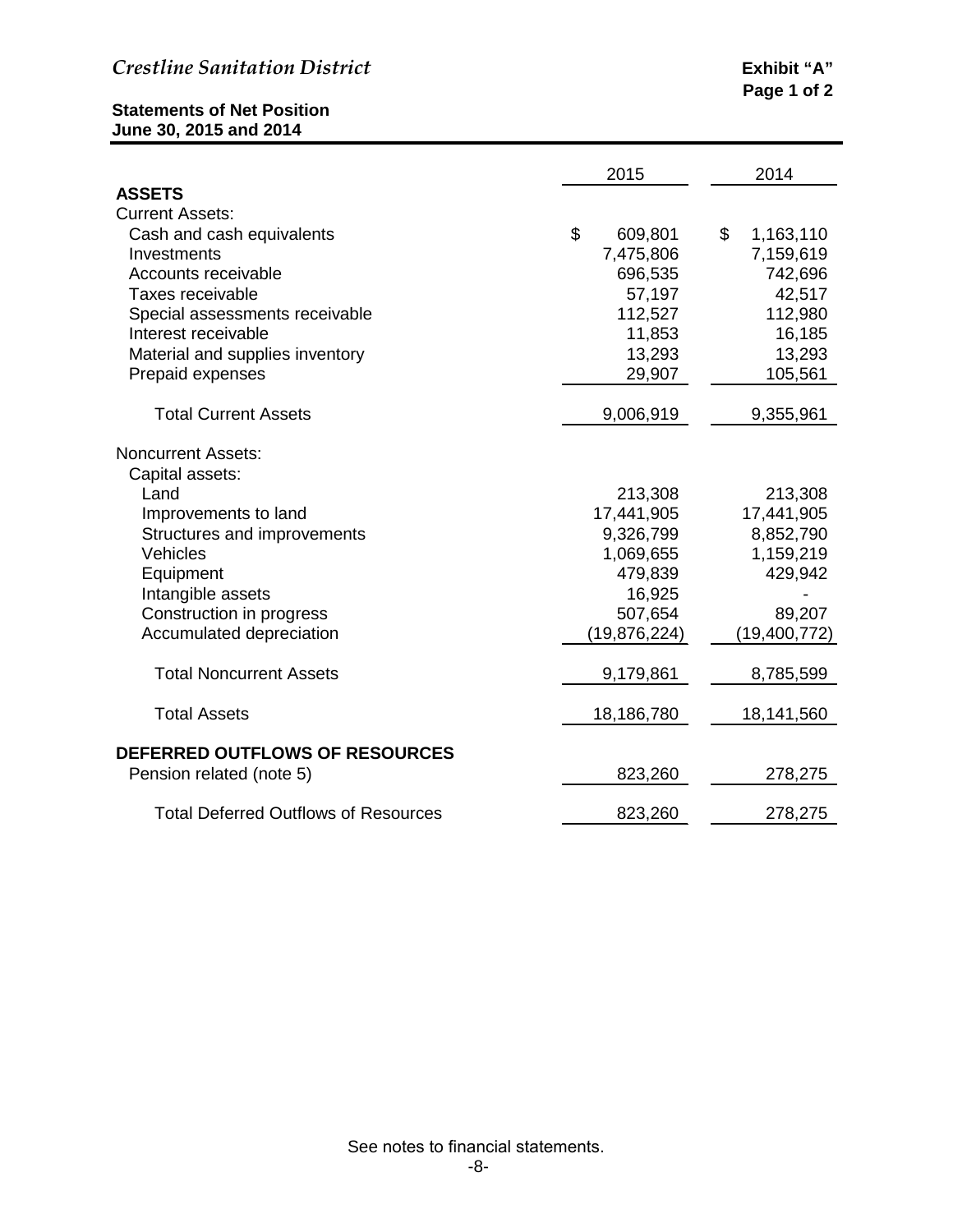### **Statements of Net Position June 30, 2015 and 2014**

|                                                    | 2015             | 2014             |
|----------------------------------------------------|------------------|------------------|
| <b>LIABILITIES</b>                                 |                  |                  |
| <b>Current Liabilities:</b>                        |                  |                  |
| Accounts payable<br><b>Accrued liabilities</b>     | 57,881<br>84,632 | 37,998<br>90,878 |
| Interest payable                                   | 1,871            | 1,871            |
| Current portion of loan payable                    | 102,594          | 100,860          |
| Current portion of compensated absences payable    | 12,042           | 12,365           |
| Current portion of County pension obligation bonds | 35,191           | 32,488           |
| <b>Total Current Liabilities</b>                   | 294,211          | 276,460          |
| <b>Noncurrent Liabilities:</b>                     |                  |                  |
| Loan payable, net of current portion               | 210,508          | 313,102          |
| Compensated absences payable, net of               |                  |                  |
| current portion                                    | 65,625           | 51,752           |
| Share of County pension obligation bonds (note 4)  | 390,464          | 425,655          |
| Net pension liability (note 5)                     | 1,378,093        | 1,364,142        |
| <b>Total Noncurrent Liabilities</b>                | 2,044,690        | 2,154,651        |
| <b>Total Liabilities</b>                           | 2,338,901        | 2,431,111        |
|                                                    |                  |                  |
| <b>DEFERRED INFLOWS OF RESOURCES</b>               |                  |                  |
| Pension related (note 5)                           | 815,219          | 447,381          |
| <b>Total Deferred Inflows of Resources</b>         | 815,219          | 447,381          |
| <b>NET POSITION</b>                                |                  |                  |
| Net investment in capital assets                   | 8,866,759        | 8,371,637        |
| Unrestricted                                       | 6,989,161        | 7,169,706        |
| <b>Total Net Position</b>                          | 15,855,920       | \$15,541,343     |
|                                                    |                  |                  |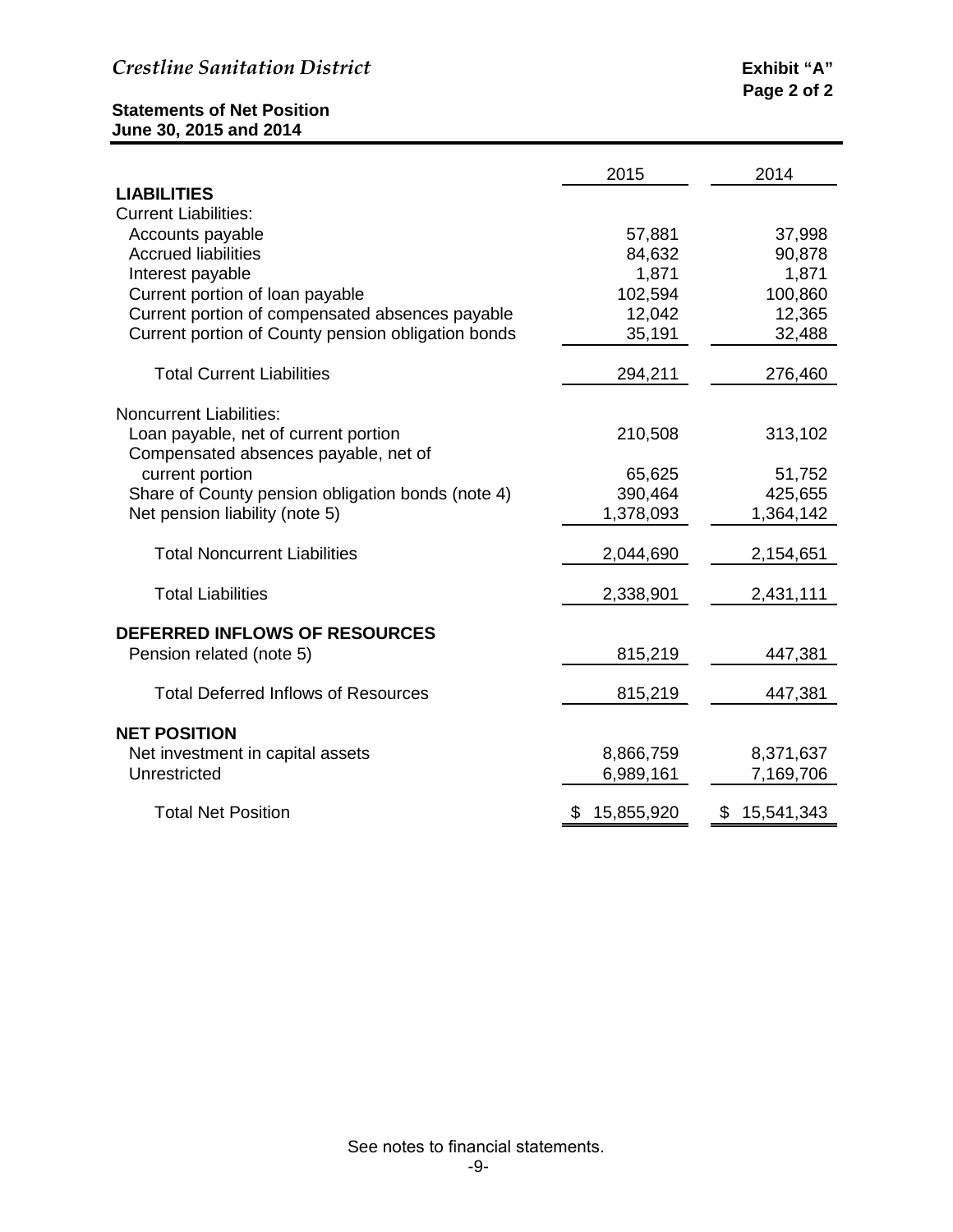# **Crestline Sanitation District Exhibit "B" Exhibit "B"**

### **Statements of Revenues, Expenses, and Changes in Net Position**

**For The Years Ended June 30, 2015 and 2014** 

|                                                                                                                                                                                                                                                               | 2015                                                                                 | 2014                                                                         |
|---------------------------------------------------------------------------------------------------------------------------------------------------------------------------------------------------------------------------------------------------------------|--------------------------------------------------------------------------------------|------------------------------------------------------------------------------|
| <b>OPERATING REVENUES</b><br>Charges for services<br>Permit and inspection fees<br><b>Connection fees</b><br>Other services                                                                                                                                   | \$<br>2,367,153<br>24,404<br>9,082<br>121,697                                        | \$<br>2,379,304<br>26,569<br>158,488                                         |
| <b>Total Operating Revenues</b>                                                                                                                                                                                                                               | 2,522,336                                                                            | 2,564,361                                                                    |
| <b>OPERATING EXPENSES</b><br>Salaries and benefits<br><b>Professional services</b><br>Services and supplies<br><b>Utilities</b><br>Depreciation                                                                                                               | 1,829,069<br>256,267<br>469,335<br>157,990<br>572,325                                | 1,705,162<br>352,257<br>458,814<br>145,410<br>559,121                        |
| <b>Total Operating Expenses</b>                                                                                                                                                                                                                               | 3,284,986                                                                            | 3,220,764                                                                    |
| <b>Loss From Operations</b>                                                                                                                                                                                                                                   | (762, 650)                                                                           | (656, 403)                                                                   |
| <b>NONOPERATING REVENUES (EXPENSES)</b><br>Property taxes<br>Special assessments<br>State assistance<br>Investment earnings<br>Gain on sales of capital assets<br>Interest expense<br>Other income (expense)<br><b>Total Nonoperating Revenues (Expenses)</b> | 989,877<br>50,662<br>10,994<br>97,148<br>12,000<br>(80, 934)<br>(2,520)<br>1,077,227 | 970,686<br>25,899<br>11,620<br>124,482<br>(62,082)<br>(10, 156)<br>1,060,449 |
| Change in net position                                                                                                                                                                                                                                        | 314,577                                                                              | 404,046                                                                      |
| Net position - beginning of year, as previously stated                                                                                                                                                                                                        | 15,541,343                                                                           | 17,253,925                                                                   |
| Prior period adjustments (note 9)                                                                                                                                                                                                                             |                                                                                      | (2, 116, 628)                                                                |
| Net position - beginning of year, as restated                                                                                                                                                                                                                 | 15,541,343                                                                           | 15, 137, 297                                                                 |
| Net position - end of year                                                                                                                                                                                                                                    | 15,855,920<br>\$                                                                     | \$<br>15,541,343                                                             |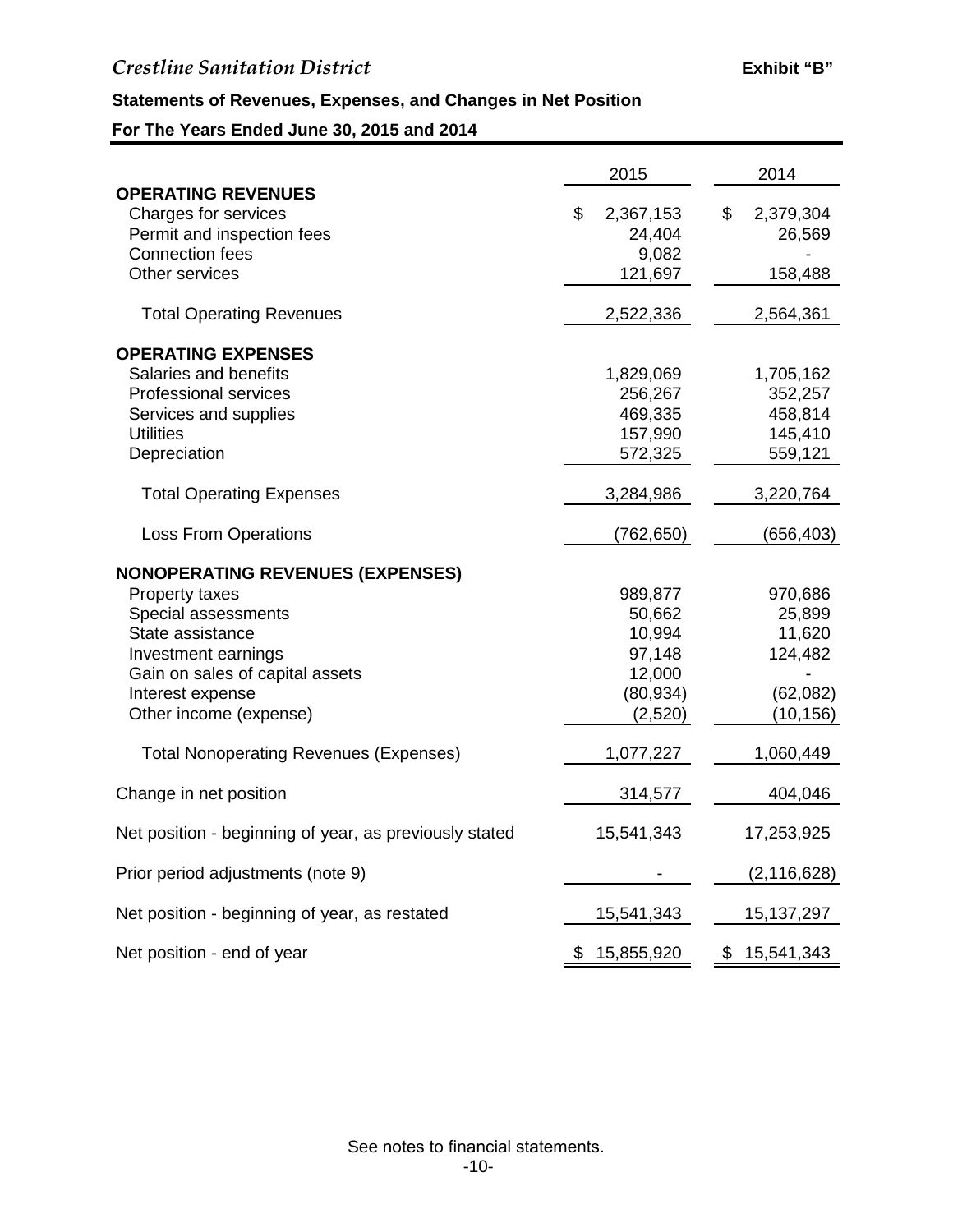| <b>Statements of Cash Flows</b>                                                                                                                  |                                              | Page 1 of 2                                  |
|--------------------------------------------------------------------------------------------------------------------------------------------------|----------------------------------------------|----------------------------------------------|
| For The Years Ended June 30, 2015 and 2014                                                                                                       |                                              |                                              |
|                                                                                                                                                  | 2015                                         | 2014                                         |
| <b>CASH FLOWS FROM OPERATING ACTIVITIES</b><br>Receipts from customers<br>Payments to suppliers<br>Payments for employee's salaries and benefits | \$<br>2,568,497<br>(788, 055)<br>(1,986,439) | \$<br>2,570,559<br>(983, 340)<br>(1,771,602) |
| Net Cash Used for Operating Activities                                                                                                           | (205, 997)                                   | (184, 383)                                   |
| <b>CASH FLOWS FROM NONCAPITAL FINANCING</b><br><b>ACTIVITIES</b>                                                                                 |                                              |                                              |
| Property taxes<br>Special assessments<br>State assistance<br>Other nonoperating revenues (expenses)<br>Net Cash Provided by Noncapital           | 975,197<br>51,115<br>10,994<br>(1,042)       | 979,280<br>8,168<br>11,620<br>(9, 456)       |
| <b>Financing Activities</b>                                                                                                                      | 1,036,264                                    | 989,612                                      |
| <b>CASH FLOWS FROM CAPITAL AND RELATED</b><br><b>FINANCING ACTIVITIES</b>                                                                        |                                              |                                              |
| Acquisition of capital assets<br>Proceeds from sale of capital assets                                                                            | (966, 587)<br>12,000                         | (488, 176)                                   |
| Principal payments on loan<br>Principal payments on pension obligation bonds<br>Interest payments                                                | (100, 860)<br>(32, 488)<br>(80, 934)         | (99, 156)<br>(30, 105)<br>(62, 416)          |
| Net Cash Used for Capital and Related<br><b>Financing Activities</b>                                                                             | (1, 168, 869)                                | (679, 853)                                   |
| <b>CASH FLOWS FROM INVESTING ACTIVITIES</b>                                                                                                      |                                              |                                              |
| Investment earnings<br>Purchase of investments<br>Proceeds from investments                                                                      | 101,480<br>(4, 191, 563)<br>3,875,376        | 128,131<br>(5, 176, 290)<br>5,057,275        |
| Net Cash (Used for) Provided by Investing Activities                                                                                             | (214, 707)                                   | 9,116                                        |
| Net (Decrease) Increase in Cash and<br><b>Cash Equivalents</b>                                                                                   | (553, 309)                                   | 134,492                                      |
| Cash and cash equivalents - beginning of the year                                                                                                | 1,163,110                                    | 1,028,618                                    |

 **Exhibit "C"**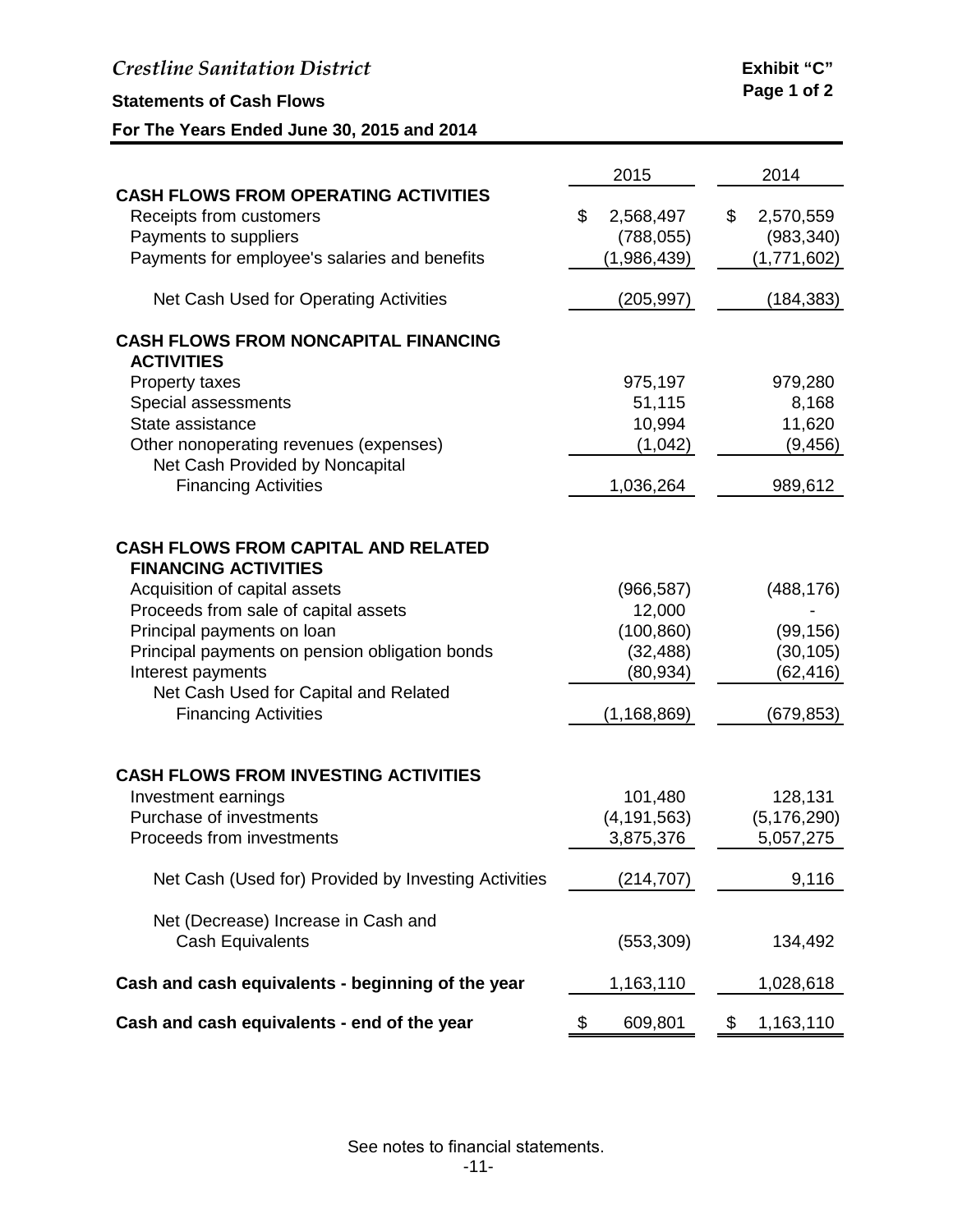#### **Statements of Cash Flows**

**For The Years Ended June 30, 2015 and 2014** 

|                                                                                       | 2015 |            | 2014             |  |  |
|---------------------------------------------------------------------------------------|------|------------|------------------|--|--|
| Reconciliation of operating loss to net cash used<br>for operating activities:        |      |            |                  |  |  |
| <b>Operating loss</b>                                                                 | \$   | (762, 650) | \$<br>(656, 403) |  |  |
| Adjustments to reconcile operating loss to net<br>cash used for operating activities: |      |            |                  |  |  |
| Depreciation expense                                                                  |      | 572,325    | 559,121          |  |  |
| Actuarial pension expense                                                             |      | 183,884    | 183,143          |  |  |
| Pension contributions subsequent to                                                   |      |            |                  |  |  |
| measurement date                                                                      |      | (347,080)  | (278, 275)       |  |  |
| Changes in assets and liabilities:                                                    |      |            |                  |  |  |
| (Increase) Decrease in:                                                               |      |            |                  |  |  |
| Accounts receivable                                                                   |      | 46,161     | 6,198            |  |  |
| Prepaid expenses                                                                      |      | 75,654     | (820)            |  |  |
| Increase (Decrease) in:                                                               |      |            |                  |  |  |
| Accounts payable                                                                      |      | 19,883     | (26, 039)        |  |  |
| <b>Accrued liabilities</b>                                                            |      | (7, 724)   | 22,934           |  |  |
| Compensated absences payable                                                          |      | 13,550     | 5,758            |  |  |
| Net Cash Used for Operating Activities                                                |      | (205,997)  | (184,383)        |  |  |

**Noncash transactions from noncapital financing activities, capital and related financing activities, and investing activities:**

None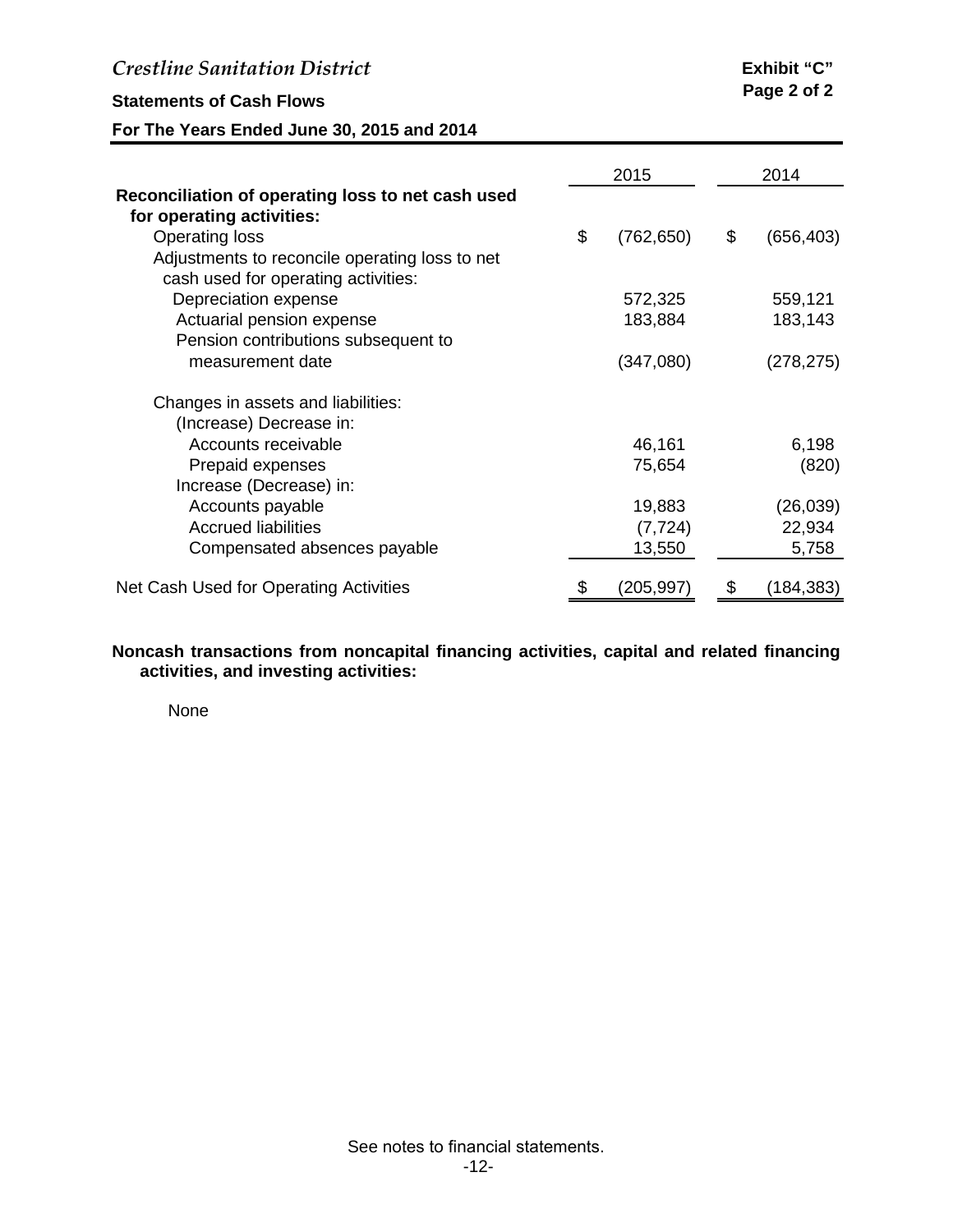#### **Notes to Financial Statements**

**For The Years Ended June 30, 2015 and 2014** 

#### **NOTE 1: SUMMARY OF SIGNIFICANT ACCOUNTING POLICIES**

#### **Organization and Operations of the Reporting Entity**

The Crestline Sanitation District (District) was established by an act of the Board of Supervisors of the County of San Bernardino on January 21, 1946 as a component unit of the County of San Bernardino, to provide sewer services to the Crestline area. The District operates and maintains three treatment plants, 90 miles of collection systems, a 14-mile effluent outfall line, and an effluent disposal site. The District provides sewage collection, treatment, and disposal services for 5,314 Equivalent Dwelling Units (EDUs).

On November 4, 2008, Measure R was passed by the community of Crestline. This measure established a Governance Committee, whose purpose is to conduct a study and recommend to the County Board of Supervisors whether or not the District should change its governance to a district governed by a locally elected board composed of residents of the District. On February 16, 2010, the Governance Committee issued its Governance Feasibility Report, which recommends a reorganization of the governing body of the District from a Board-governed to self-governed Board of Directors. As a result of this recommendation, a special election was held on August 3, 2010 for the community of Crestline to give final vote as to the future governance of the District and the five local residents that would serve as the Board of Directors. The voters voted in favor of the District to become a self-governed District. As of October 1, 2010, the governance of the District was transferred from the County Board of Supervisors to the District's locally elected board.

#### **Measurement Focus, Basis of Accounting, and Financial Statement Presentation**

The District's financial statements have been prepared using the *economic resources measurement focus* and the *accrual basis of accounting,* in conformity with generally accepted accounting principles (GAAP). Under this basis, revenues are recorded when earned and expenses are recorded when a liability is incurred, regardless of the timing of related cash flows. Property taxes are recognized as revenues in the year for which they are levied. Grants and similar items are recognized as revenue as soon as all eligibility requirements imposed by the provider have been met.

The District has elected to follow all pronouncements of the Governmental Accounting Standards Board (GASB).

#### **Use of Estimates**

The preparation of financial statements in conformity with generally accepted accounting principles requires management to make estimates and assumptions that affect certain reported amounts and disclosures. Accordingly, actual results could differ from those estimates.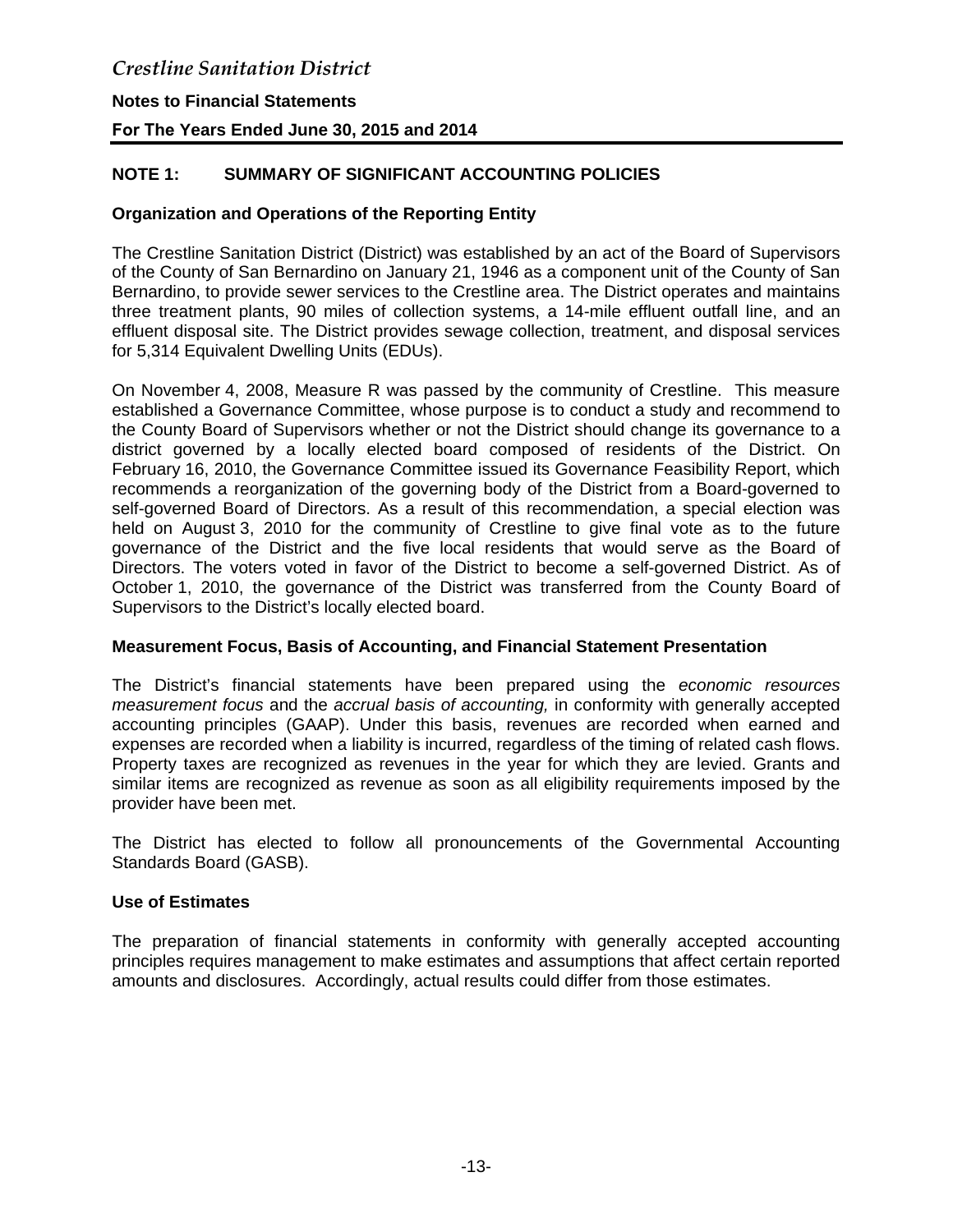#### **Notes to Financial Statements**

#### **For The Years Ended June 30, 2015 and 2014**

#### **NOTE 1: SUMMARY OF SIGNIFICANT ACCOUNTING POLICIES (continued)**

#### **Cash and Cash Equivalents**

For the purpose of the statement of cash flows, cash and cash equivalents consist of cash on hand, demand deposits at financial institutions, investments in money market funds, certificates of deposit with an original maturity of 3 months or less.

#### **Investments**

Investments are stated at fair value (the value at which financial instruments could be exchanged in a current transaction between willing parties, other than in a forced liquidation sale), in accordance with GASB 31. Changes in fair value that occur during a fiscal year are recognized as investment income reported for that fiscal year. Investment income includes interest earnings, changes in fair value, and any gains or losses realized upon the liquidation or sale of investments.

#### **Allowance for Uncollectible Accounts**

No allowance for uncollectible accounts receivables was recorded at June 30, 2015 and 2014 based on management's expectation that all accounts receivable will be collected through the property tax roll.

#### **Prepaid Expenses**

Certain payments to vendors reflect costs or deposits applicable to future accounting periods and are recorded as prepaid items in the financial statements.

#### **Inventory**

Inventories are valued at cost which approximates market, using the first-in/first-out (FIFO) method. The costs of inventories are recorded as expenses when used (consumption method).

#### **Capital Assets**

Capital assets are defined by the District as assets with an initial, individual cost of more than \$5,000 (for improvements to land, structures and improvements, vehicles, and equipment) and have an estimated useful life in excess of two years. Purchased or constructed capital assets are recorded at actual cost or estimated historical cost if actual cost is unavailable. Donated capital assets are recorded at estimated fair market value at the date of donation. The cost of normal maintenance and repairs that do not add to the value of the asset or materially extend assets' lives are not capitalized.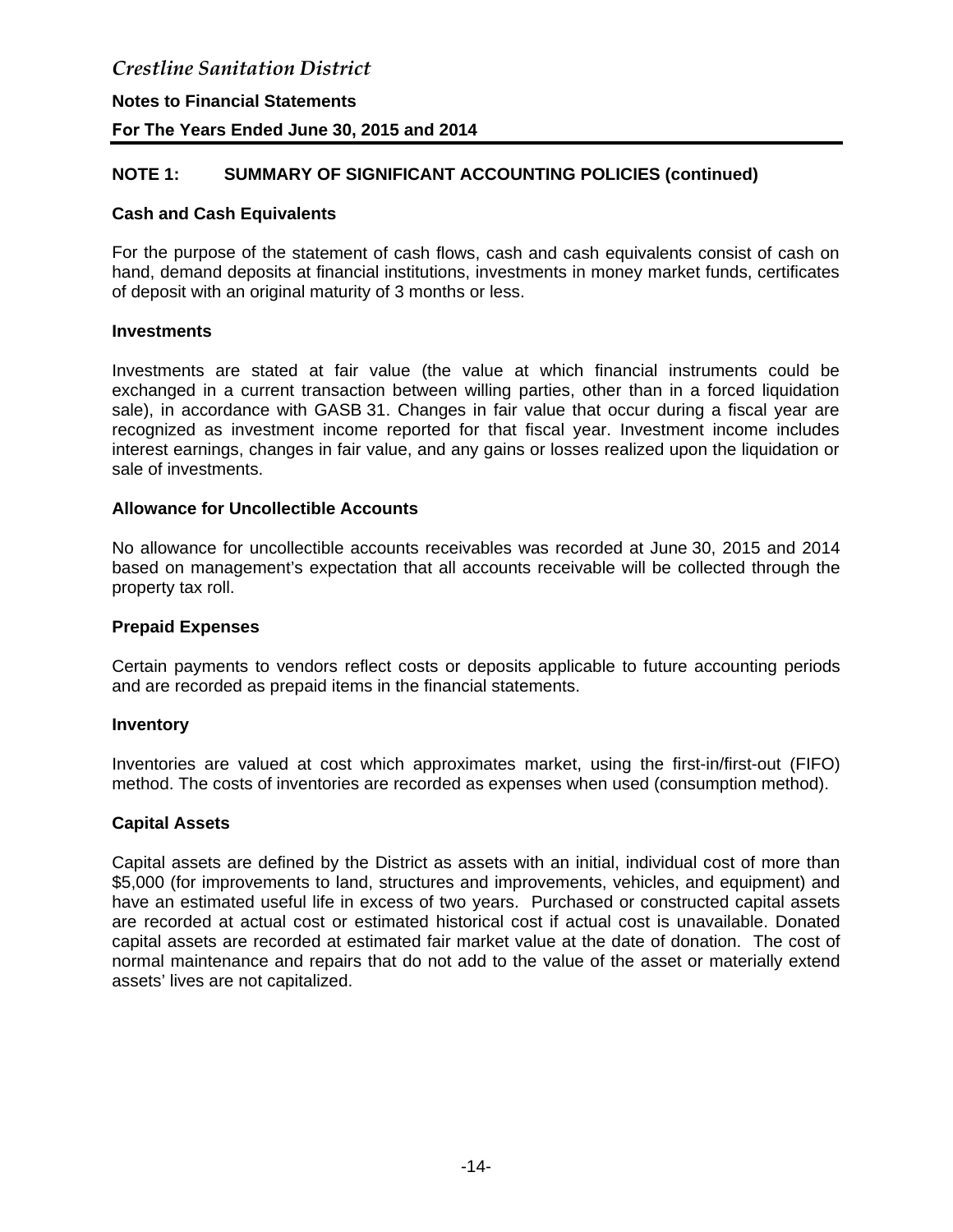#### **Notes to Financial Statements**

#### **For The Years Ended June 30, 2015 and 2014**

#### **NOTE 1: SUMMARY OF SIGNIFICANT ACCOUNTING POLICIES (continued)**

#### **Capital Assets (continued)**

Major capital outlays are capitalized as construction in progress and are not depreciated until placed into service.

Capital assets of the District are depreciated using the straight-line method over the following estimated useful lives:

| Assets                      | Years     |
|-----------------------------|-----------|
| Improvements to land        | $10 - 45$ |
| Structures and improvements | $5 - 45$  |
| Vehicles                    | $5 - 15$  |
| Equipment                   | $3 - 15$  |

#### **Long-Term Obligations**

Long-term debt and other long-term obligations are reported as liabilities in the statement of net position.

#### **Employee Benefits / Compensated Absences**

District employees earn vacation and sick leave days based on length of service. Upon termination, the District is obligated to compensate employees for 100% of the accrued unused vacation time. Upon retirement, the District is obligated to compensate employees for 50% of the accrued unused sick leave to a maximum of 1,000 hours. Compensated absences payable are presented in the liabilities section of the statement of net position.

The District provides health benefits through a cafeteria plan, which includes health, dental, and vision care to eligible District employees. Benefit expenses are recognized in the period in which the benefits were provided.

#### **Net Position**

Net position is categorized as follows:

*Net Investment in Capital Assets* - This component of net position consists of capital assets, net of accumulated depreciation and reduced by the outstanding debt against the acquisition, construction, or improvement of those assets.

*Restricted* Net Position - This component of net position consists of constraints placed on net position use through external constraints imposed by creditors (such as through debt covenants), grantors, contributors, or laws or regulations of other governments or constraints imposed by law through constitutional provisions or enabling legislation. The District did not have any restricted net position as of June 30, 2015 or June 30, 2014.

*Unrestricted* Net Position - This component of net position consists of net position that does not meet the definition of *restricted* net position or *net investment in capital assets*.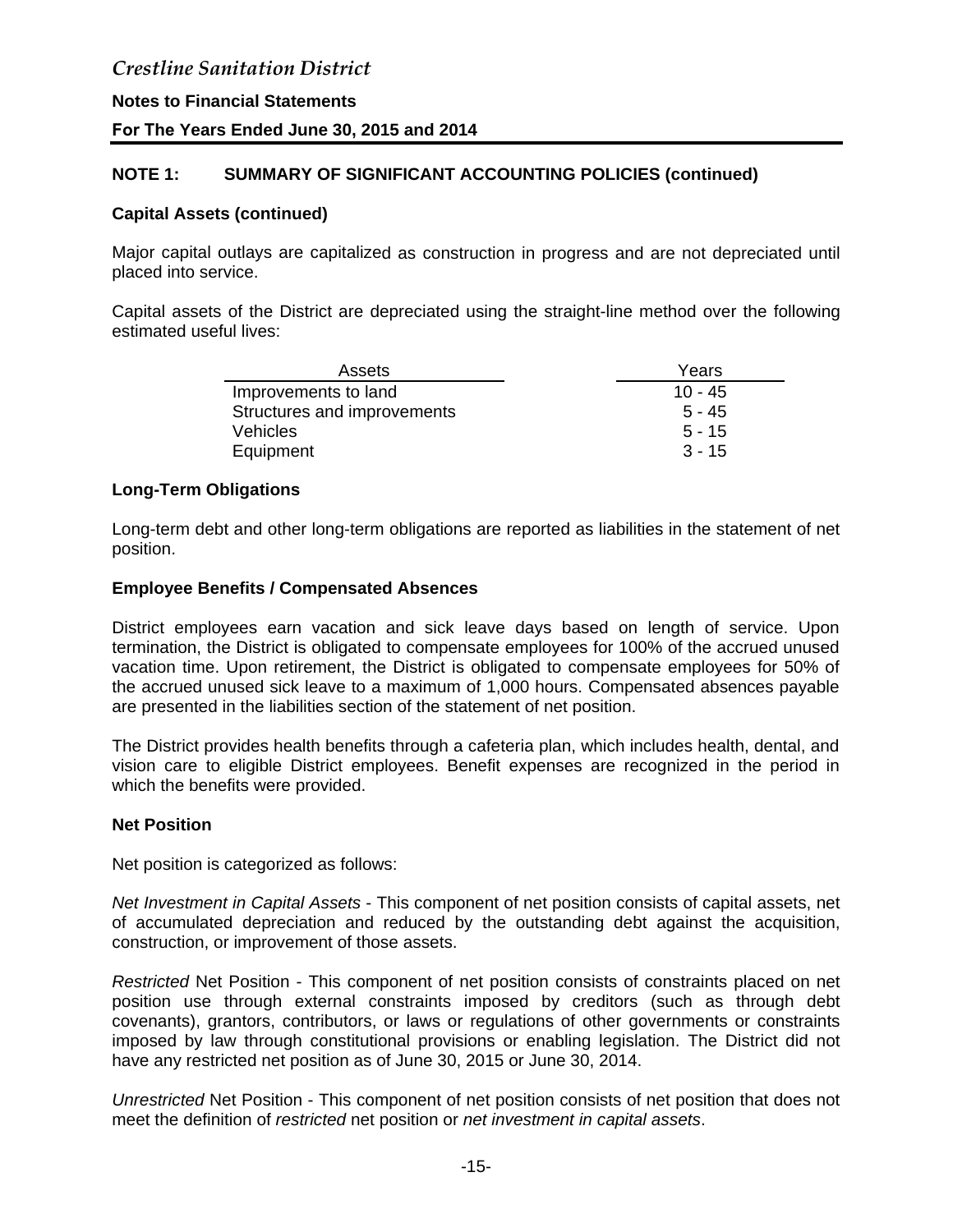#### **Notes to Financial Statements**

#### **For The Years Ended June 30, 2015 and 2014**

#### **NOTE 1: SUMMARY OF SIGNIFICANT ACCOUNTING POLICIES (continued)**

#### **Restricted Resources**

When both restricted and unrestricted resources are available for use, it is the District's policy to use restricted resources first, and then unrestricted resources as they are needed.

#### **Operating and Nonoperating Activities**

The District distinguishes operating revenues and expenses from nonoperating items. Operating revenues and expenses generally result from providing services in connection with the District's principal ongoing operations. The principal operating revenues of the District are charges to customers for sewer services. Operating expenses include the costs associated with providing sewer services, administrative expenses, and depreciation of capital assets. All revenues and expenses not meeting this definition are reported as nonoperating revenues and expenses.

#### **Property Taxes**

Property taxes are attached as an enforceable lien on property as of March 1. Taxes are levied on July 1 and are due in two installments. The first installment is due on November 1, and is payable through December 10 without penalty. The second installment is due February 1, and becomes delinquent on April 10. Property taxes are remitted to the District from the County of San Bernardino at various times throughout the year.

#### **Stewardship, Compliance and Accountability**

Although the District prepares and adopts an annual budget, budgetary information is not presented because the District is not legally required to adopt a budget.

#### **Implementation of New Pronouncements**

GASB has issued Statement No. 68, *Accounting and Financial Reporting for Pensions – An Amendment of GASB Statement No. 27*. The primary objective of this Statement is to improve accounting and financial reporting by state and local governments for pensions. It also improves information provided by state and local governmental employers about financial support for pensions that is provided by other entities. This statement establishes standards for measuring and recognizing liabilities, deferred outflows of resources, and deferred inflows of resources, and expense/expenditures. For defined benefit pension plans, this Statement identifies the methods and assumptions that should be used to project benefit payments, discount projected benefit payments to their actuarial present value, and attribute that present value to periods of employee service.

GASB has issued Statement No. 71, *Pension Transition for Contributions Made Subsequent to the Measurement Date – An Amendment of GASB Statement No. 68*. The objective of this Statement is to address an issue regarding application of the transition provisions of Statement No. 68, *Accounting and Financial Reporting for Pensions*. The issue relates to amounts associated with contributions, if any, made by a state or local government employer or nonemployer contributing entity to a defined benefit pension plan after the measurement date of the government's beginning net pension liability.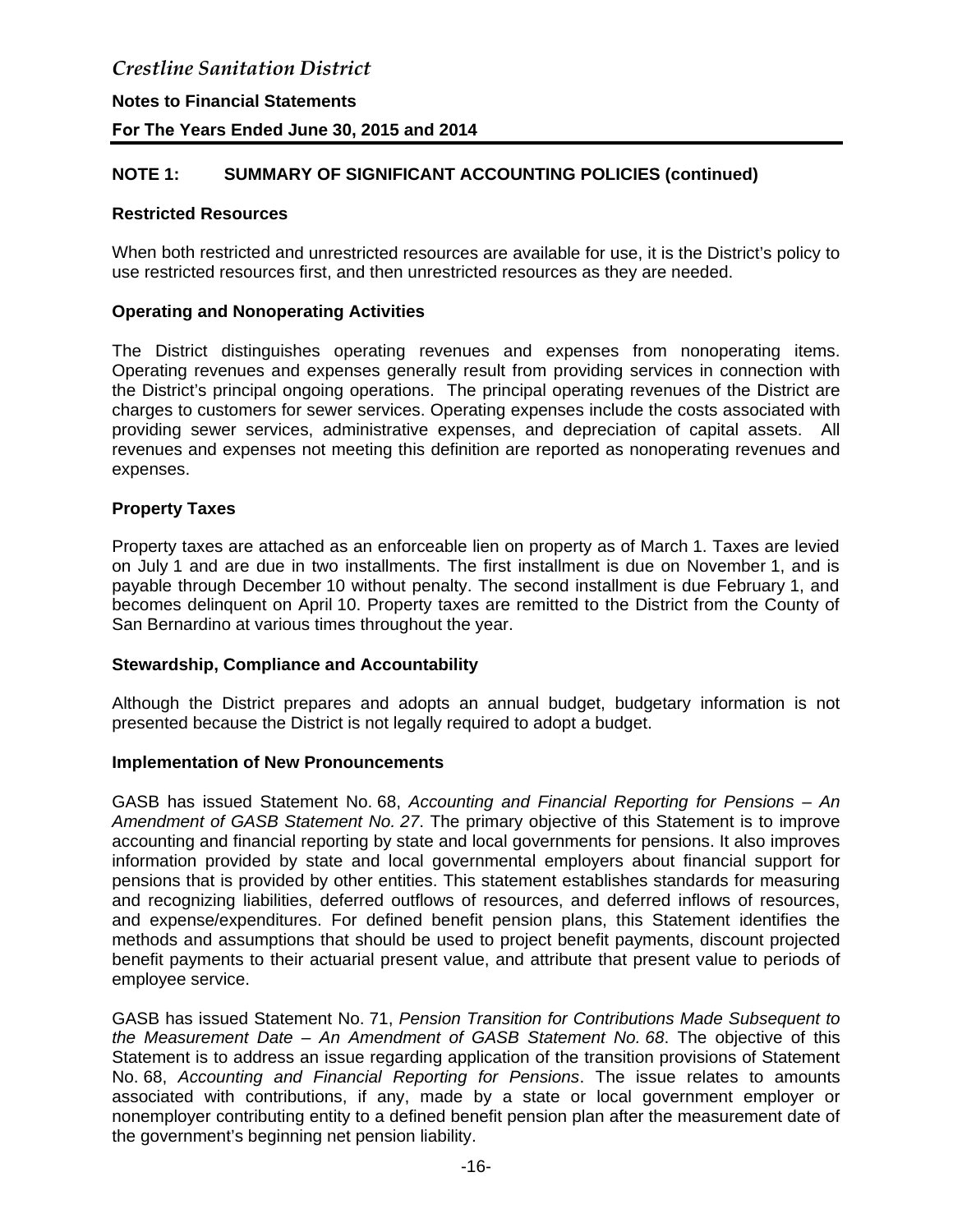#### **Notes to Financial Statements**

**For The Years Ended June 30, 2015 and 2014** 

#### **NOTE 1: SUMMARY OF SIGNIFICANT ACCOUNTING POLICIES (continued)**

#### **Implementation of New Pronouncements, continued**

These pronouncements have been implemented for purposes of measuring the net pension liability and deferred outflows/inflows of resources related to pensions, and pension expense/expenditures. Information about the fiduciary net position of the District's San Bernardino County Employees' Retirement Association (SBCERA) plan (Plan) and additions to/deductions from the Plan's fiduciary net position have been determined on the same basis as they are reported by SBCERA. For this purpose, employer and employee contributions are recognized in the period the related salaries are earned and become measureable pursuant to formal commitments, statutory or contractual requirements, benefit payments (including refunds of employee contributions) are recognized when currently due and payable in accordance with the benefit terms, and investments are reported at fair value.

#### **Pension Plan**

For purposes of measuring the net pension liability, deferred outflows and inflows of resources related to pensions, and pension expense, information about the fiduciary net position of the San Bernardino County Employees' Retirement Association (SBCERA) and additions to/deductions from SBCERA's fiduciary net position have been determined on the same basis as they are reported by SBCERA. For this purpose, employer and employee contributions are recognized in the period the related salaries are earned and become measureable pursuant to formal commitments, statutory or contractual requirements, benefit payments (including refunds of employee contributions) are recognized when currently due and payable in accordance with the benefit terms, and investments are reported at fair value. SBCERA audited financial statements are publicly available reports that can be obtained at SBCERA's website at www.sbcera.org.

GASB 68 requires that the reported results must pertain to liability and asset information within certain defined timeframes. For the year ended June 30, 2015, the following timeframes are used.

| Valuation Date (VD)     | June 30, 2014                 |
|-------------------------|-------------------------------|
| Measurement Date (MD)   | June 30, 2014                 |
| Measurement Period (MP) | July 1, 2013 to June 30, 2014 |

For the year ended June 30, 2014, the following timeframes are used.

| Valuation Date (VD)     | June 30, 2013                 |
|-------------------------|-------------------------------|
| Measurement Date (MD)   | June 30, 2013                 |
| Measurement Period (MP) | July 1, 2012 to June 30, 2013 |

#### **Reclassification**

Certain reclassifications have been made to prior years' balances to conform to classifications used in 2015.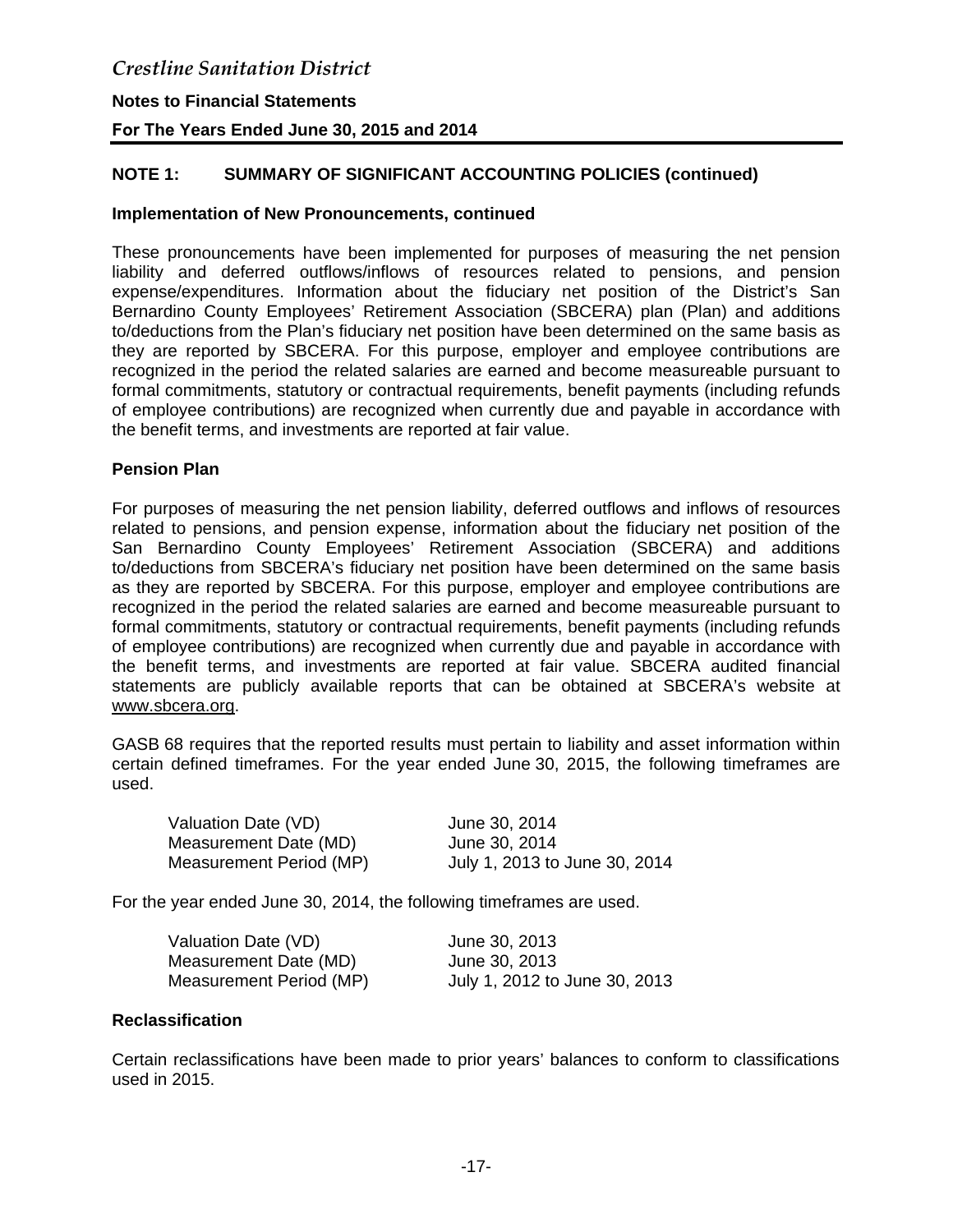#### **Notes to Financial Statements**

#### **For The Years Ended June 30, 2015 and 2014**

#### **NOTE 2: CASH AND INVESTMENTS**

Cash and investments as of June 30, 2015 and 2014 are classified in the accompanying financial statements as follows:

|                                                                                                                    | 2015                 | 2014                   |  |  |
|--------------------------------------------------------------------------------------------------------------------|----------------------|------------------------|--|--|
| <b>Statement of Net Position:</b><br>Cash and cash equivalents<br>Investments<br><b>Total Cash and Investments</b> | 609.801<br>7,475,806 | 1,163,110<br>7,159,619 |  |  |
|                                                                                                                    | 8,085,607            | 8,322,729              |  |  |

Cash and investments as of June 30, 2015 and 2014 consist of the following:

|                                                                     | 2015                        | 2014                          |  |  |
|---------------------------------------------------------------------|-----------------------------|-------------------------------|--|--|
| Cash on hand<br>Deposits with financial institutions<br>Investments | 500<br>609,301<br>7,475,806 | 500<br>1,162,610<br>7,159,619 |  |  |
| <b>Total Cash and Investments</b>                                   | 8,085,607                   | 8,322,729                     |  |  |

#### **Investments Authorized by the California Government Code and the District's Investment Policy**

The following table identifies the investment types that are authorized by the District's investment policy and in accordance with Section 53601 of the California Government Code. The table also identifies certain provisions of the District's investment policy that address interest rate risk, and concentration of credit risk.

|                                           |          | Maximum       | Maximum       |
|-------------------------------------------|----------|---------------|---------------|
|                                           | Maximum  | Percentage of | Investment in |
| Authorized Investment Type                | Maturity | Portfolio     | One Issuer    |
| U.S. Treasury Bills, Notes and Bonds      | 5 years  | 100%          | None          |
| <b>Government Agency Securities</b>       | None     | 100%          | None          |
| <b>Banker's Acceptances</b>               | 270 days | 25%           | 5%            |
| <b>Commercial Paper</b>                   | None     | 15%           | 10%           |
| <b>Negotiable Certificates of Deposit</b> | 5 years  | 25%           | None          |
| Repurchase Agreements                     | 1 year   | <b>20%</b>    | None          |
| California Local Agency Investment Fund   | N/A      | None          | \$50,000,000  |
| <b>Medium-Term Notes</b>                  | 5 years  | 30%           | None          |
| <b>Money Market Mutual Funds</b>          | 90 days  | 20%           | None          |
| <b>Collateralized Bank Deposits</b>       | None     | 10%           | None          |
| <b>Investment Pools</b>                   | None     | 30%           | None          |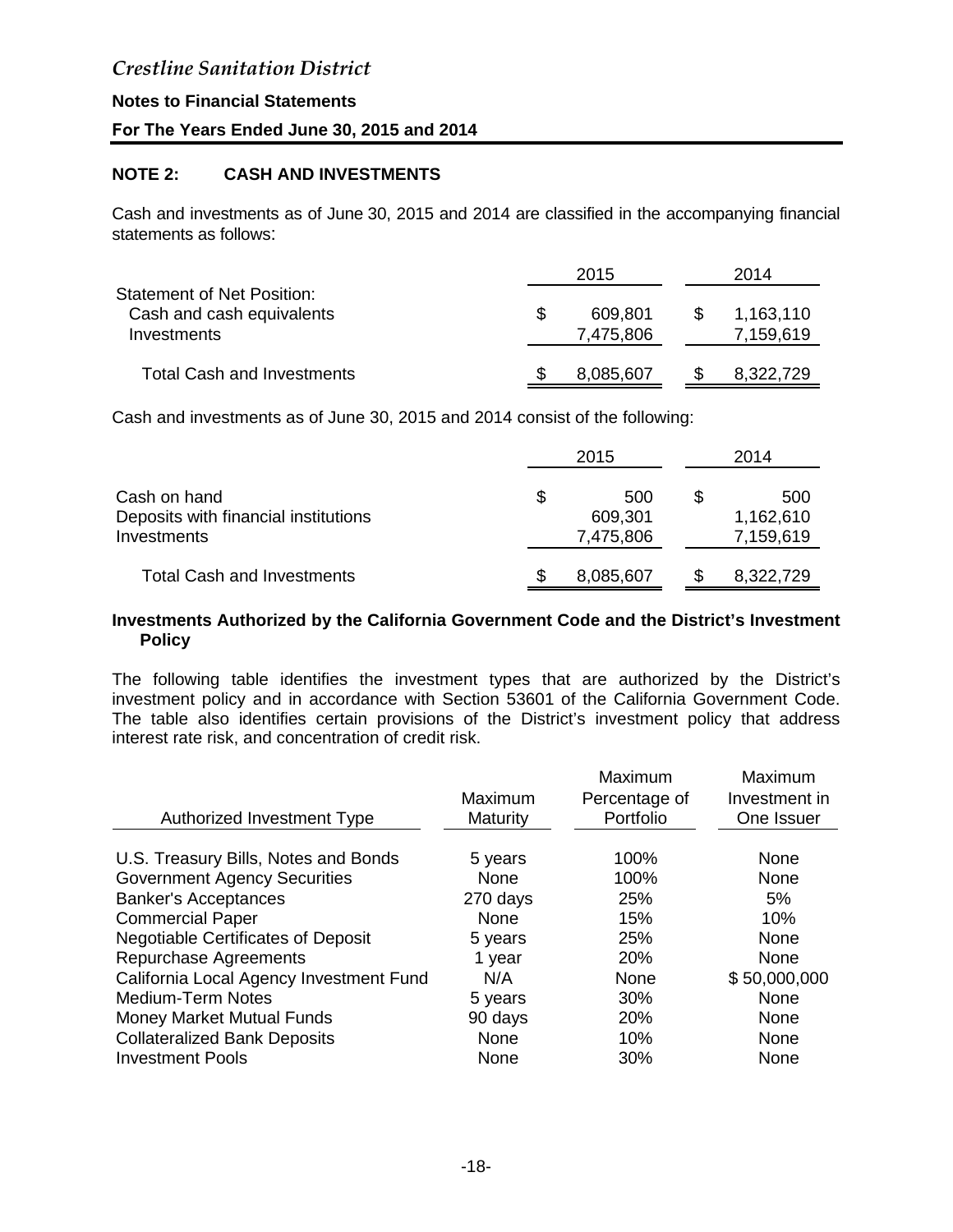#### **Notes to Financial Statements**

#### **For The Years Ended June 30, 2015 and 2014**

#### **NOTE 2: CASH AND INVESTMENTS (continued)**

#### **Interest Rate Risk**

Interest rate risk is the risk that changes in market interest rates will adversely affect the fair value of an investment. Generally, the longer the maturity of an investment is, the greater the sensitivity of its fair value to changes in market interest rates. One of the ways that the District manages its exposure to interest rate risk is by purchasing a combination of shorter and longer term investments and by timing cash flows from maturities so that a portion of the portfolio is maturing or coming close to maturity evenly over time as necessary to provide the cash flow and liquidity needed for operations.

|                                        | Remaining Maturity (in Months) |                 |             |             |
|----------------------------------------|--------------------------------|-----------------|-------------|-------------|
| Investment type                        | 12 or less                     | Total           |             |             |
| <b>United States Government</b>        |                                |                 |             |             |
| <b>Sponsored Enterprise Securities</b> | \$                             | S               | \$1,802,606 | \$1,802,606 |
| Local Agency Investment Fund           | 177,520                        |                 |             | 177,520     |
| Investment Trust of California         |                                | 203,079         | 114,972     | 318,051     |
| Medium-Term Notes                      | 274,077                        | 737,603         | 812,332     | 1,824,012   |
| Negotiable Certificates of Deposit     | 500,878                        | 608,579         | 679,873     | 1,789,330   |
| Money Market Mutual Funds              | 1,564,287                      |                 |             | 1,564,287   |
|                                        |                                |                 |             |             |
| Totals                                 | \$2,516,762                    | 1,549,261<br>S. | \$3,409,783 | \$7,475,806 |

As of June 30, 2015, the District had the following investments:

As of June 30, 2014, the District had the following investments:

|                                        | Remaining Maturity (in Months) |          |             |             |
|----------------------------------------|--------------------------------|----------|-------------|-------------|
| Investment type                        | 12 or less                     | 13 to 24 | 25 to 60    | Total       |
| United States Government               |                                |          |             |             |
| <b>Sponsored Enterprise Securities</b> | \$                             | \$<br>۰  | \$2,681,684 | \$2,681,684 |
| Local Agency Investment Fund           | 201,995                        |          |             | 201,995     |
| <b>Investment Trust of California</b>  |                                | 202,446  | 613.764     | 816,210     |
| Medium-Term Notes                      |                                | 288,263  | 1,401,220   | 1,689,483   |
| Negotiable Certificates of Deposit     |                                | 505,960  | 1,036,155   | 1,542,115   |
| Money Market Mutual Funds              | 228,132                        |          |             | 228,132     |
|                                        |                                |          |             |             |
| Totals                                 | 430,127                        | 996,669  | \$5,732,823 | \$7,159,619 |

#### **Investments with Fair Values Highly Sensitive to Interest Rate Fluctuations**

At June 30, 2015 and 2014, the District did not hold investments that were highly sensitive to interest rate fluctuations beyond that already indicated in the information provided above.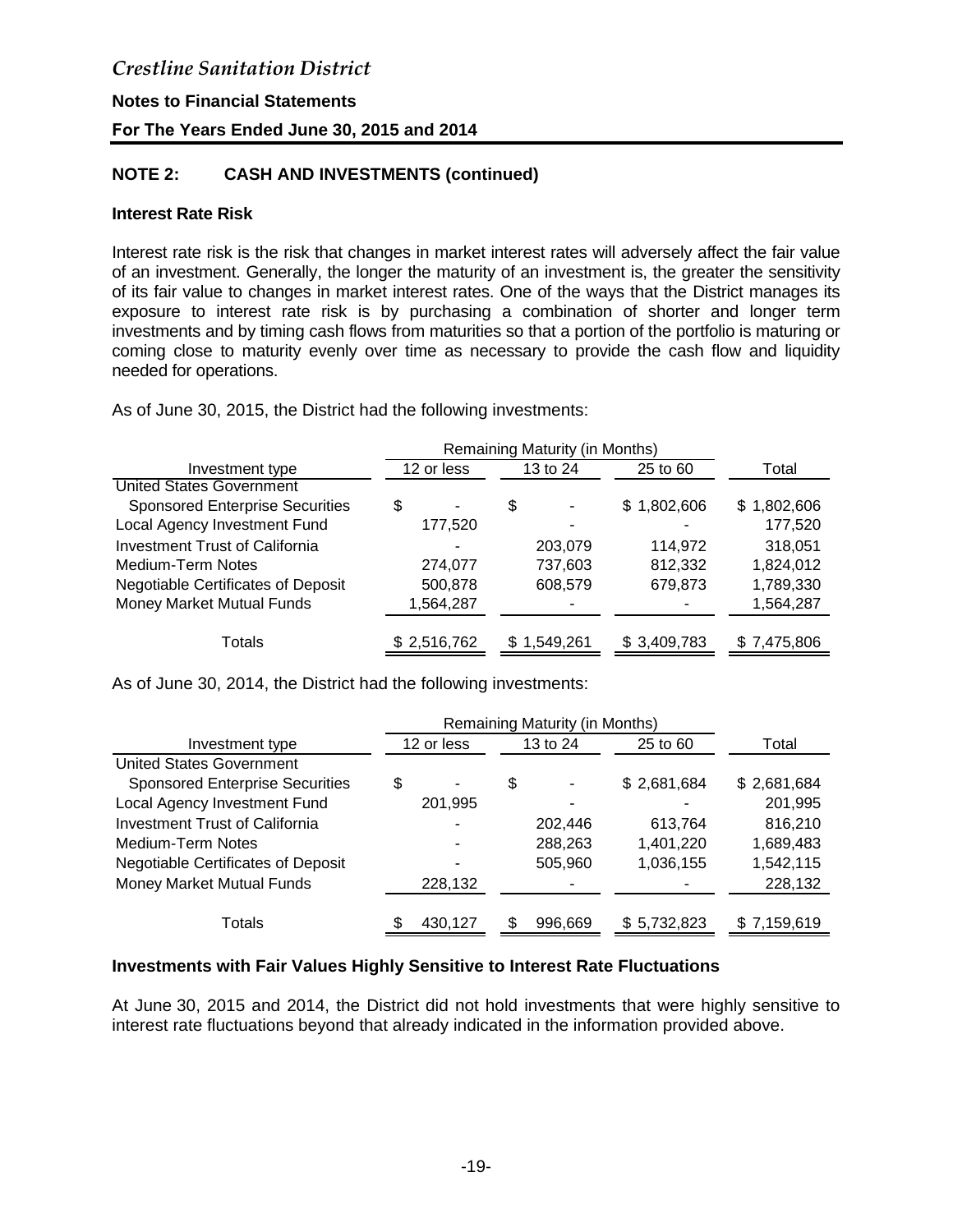#### **Notes to Financial Statements**

**For The Years Ended June 30, 2015 and 2014** 

#### **NOTE 2: CASH AND INVESTMENTS (continued)**

#### **Credit Risk**

Generally, credit risk is the risk that an issuer of an investment will not fulfill its obligation to the holder of the investment. This is measured by the assignment of a rating by a nationally recognized statistical rating organization. Presented below is the minimum rating required by (where applicable) the California Government Code, the District's investment policy and the actual rating as of year-end for each investment type.

#### June 30, 2015

|                                        |    |           | Minimum |                 |           |           |                 |
|----------------------------------------|----|-----------|---------|-----------------|-----------|-----------|-----------------|
|                                        |    |           | Legal   |                 |           |           |                 |
| <b>Investment Type</b>                 |    | Amount    | Rating  | AA              | Α         | BBB       | Unrated         |
|                                        |    |           |         |                 |           |           |                 |
| <b>United States Government</b>        |    |           |         |                 |           |           |                 |
| <b>Sponsored Enterprise Securities</b> | \$ | 1,802,606 | N/A     | 1,802,606<br>\$ | \$        | \$        | \$              |
| Local Agency Investment Fund           |    | 177,520   | N/A     | ٠               |           |           | 177,520         |
| Investment Trust of California -       |    |           |         |                 |           |           |                 |
| Short Term Fund                        |    | 203,079   | N/A     | 203,079         |           |           |                 |
| Investment Trust of California -       |    |           |         |                 |           |           |                 |
| Medium Term Fund                       |    | 114,972   | N/A     |                 |           |           | 114,972         |
| Medium-Term Notes                      |    | 1,824,012 | A       | 435,693         | 972,596   | 415,723   |                 |
| Negotiable Certificates of Deposit     |    | 1,789,330 | N/A     | ٠               |           |           | 1,789,330       |
| Money Market Mutual Funds              |    | 1,564,287 | N/A     |                 |           |           | 1,564,287       |
|                                        |    |           |         |                 |           |           |                 |
| Totals                                 | S  | 7,475,806 |         | 2,441,378<br>£. | \$972,596 | \$415,723 | 3,646,109<br>\$ |

#### June 30, 2014

|                                                                    |                 | Minimum |                          |               |            |                 |
|--------------------------------------------------------------------|-----------------|---------|--------------------------|---------------|------------|-----------------|
|                                                                    |                 | Legal   |                          |               |            |                 |
| <b>Investment Type</b>                                             | Amount          | Rating  | AA                       | A             | <b>BBB</b> | Unrated         |
| United States Government<br><b>Sponsored Enterprise Securities</b> | \$<br>2,681,684 | N/A     | 2,681,684<br>\$          | \$            | \$         | \$              |
| Local Agency Investment Fund                                       | 201,995         | N/A     |                          |               |            | 201,995         |
| Investment Trust of California -                                   |                 |         |                          |               |            |                 |
| Short Term Fund                                                    | 202,446         | N/A     | 202,446                  |               |            |                 |
| Investment Trust of California -                                   |                 |         |                          |               |            |                 |
| Medium Term Fund                                                   | 613,764         | N/A     |                          |               |            | 613,764         |
| Medium-Term Notes                                                  | 1,689,483       | A       | 668,446                  | 771,832       | 249,205    |                 |
| Negotiable Certificates of Deposit                                 | 1,542,115       | N/A     | $\overline{\phantom{a}}$ |               |            | 1,542,115       |
| Money Market Mutual Funds                                          | 228,132         | N/A     |                          |               |            | 228,132         |
| Totals                                                             | \$<br>7,159,619 |         | 3,552,576<br>æ.          | 771,832<br>\$ | \$ 249,205 | \$<br>2,586,006 |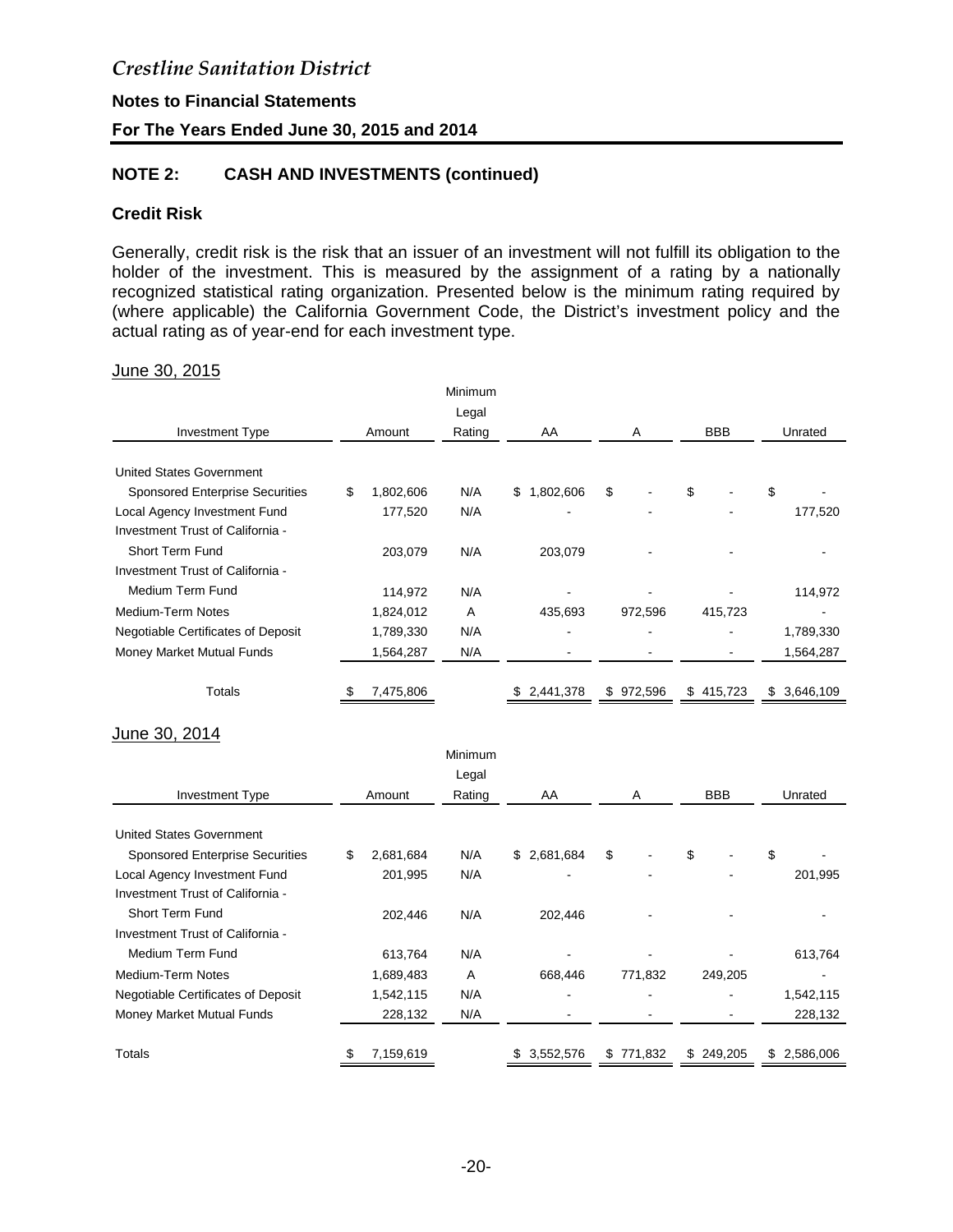#### **Notes to Financial Statements**

**For The Years Ended June 30, 2015 and 2014** 

#### **NOTE 2: CASH AND INVESTMENTS (continued)**

#### **Concentration of Credit Risk**

The investment policy of the District contains no limitations on the amount that can be invested in any one issuer beyond that stipulated by the California Government Code. The District's investment policy is to apply the prudent investor standard as set forth in the California Government Code: Investments are made as a prudent person would be expected to act, with discretion and intelligence, to seek reasonable income, preserve capital, and, in general, avoid speculative investments.

The District's investment policy limits certain investments to minimum credit ratings issued by nationally recognized statistical rating organizations. The District's investments in commercial paper, medium-term notes, and money market funds at June 30, 2015 and 2014 met their respective minimum credit ratings requirements.

Investments in any one issuer (other than U.S. Treasury securities, mutual funds, and external investment pools) that represent 5% or more of the total District's investments are as follows:

As of June 30, 2015: None

As of June 30, 2014:

| Issuer                                | Investment type                  | Amount    |  |  |
|---------------------------------------|----------------------------------|-----------|--|--|
|                                       |                                  |           |  |  |
| Federal Home Loan Bank                | <b>Federal Agency Securities</b> | \$499.760 |  |  |
| Federal National Mortgage Association | <b>Federal Agency Securities</b> | \$521,680 |  |  |
| Federal Home Loan Bank                | <b>Federal Agency Securities</b> | \$420,462 |  |  |

#### **Custodial Credit Risk**

Custodial credit risk for *deposits* is the risk that, in the event of the failure of a depository financial institution, a government will not be able to recover its deposits or will not be able to recover collateral securities that are in the possession of an outside party. The custodial credit risk for *investments* is the risk that in the event of the failure of the counterparty to a transaction, a government will not be able to recover the value of its investment or collateral securities that are in the possession of another party. The California Government Code and the District's investment policy do not contain legal or policy requirements that would limit the exposure to custodial credit risk for deposits or investments, other than the following provision for deposits. The California Government Code requires that a financial institution secure deposits made by state or local governmental units by pledging securities in an undivided collateral pool held by a depository regulated under state law. The market value of the pledged securities in the collateral pool must equal at least 110% of the total amount deposited by the public agencies.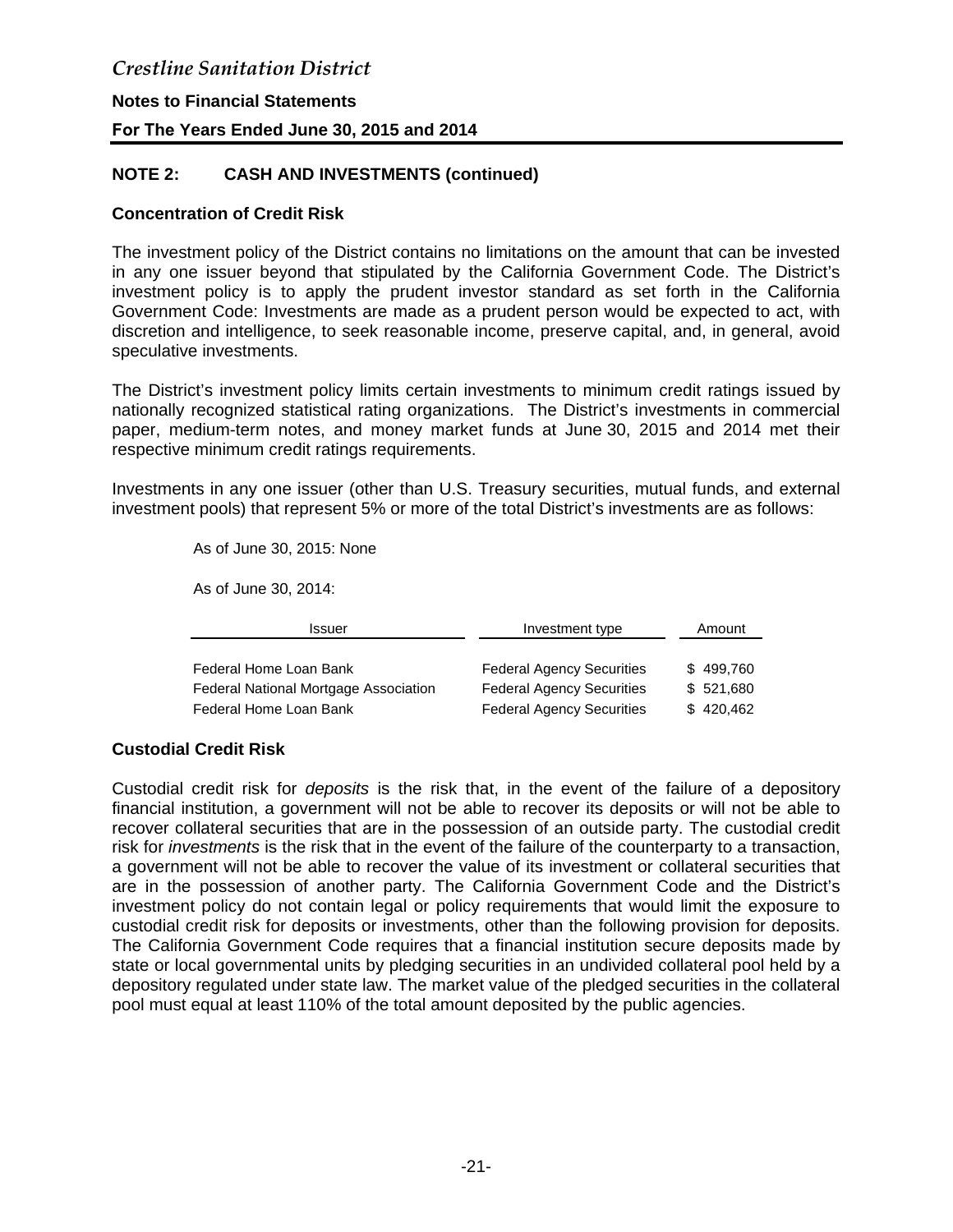#### **Notes to Financial Statements**

**For The Years Ended June 30, 2015 and 2014** 

#### **NOTE 2: CASH AND INVESTMENTS (continued)**

#### **Custodial Credit Risk (continued)**

As of June 30, 2015 and 2014, \$426,704 and \$962,121 of the District's deposits with financial institutions respectively, were in excess of the Federal Deposit Insurance Corporation (FDIC) limits. As of June 30, 2015 and 2014, these funds were fully collateralized by securities in a separate account held by the same institution.

#### **Investment in State Investment Pool**

The District is a voluntary participant in the Local Agency Investment Fund (LAIF), which is part of the Pooled Money Investment Account that is regulated by the California Government Code under the oversight of the State Treasurer, Director of Finance, and State Controller. The District may invest up to \$50 million in the LAIF fund. Investments in LAIF are highly liquid, as deposits can be converted to cash within 24 hours without loss of interest. The balance available for withdrawal is based on the accounting records maintained by LAIF, which are recorded on an amortized cost basis. All investments with LAIF are secured by the full faith and credit of the State of California. Separate LAIF financial statements are available from the California State Treasurer's Office on the Internet at www.treasurer.ca.gov.

The District investment in this pool is reported in the accompanying financial statements at cost which approximates fair value at amounts based upon the District's pro-rata share of the fair value provided by LAIF for the entire LAIF portfolio (in relation to the amortized cost of that portfolio). Included in LAIF's investment portfolio are certain derivative securities or similar products in the form of asset-backed securities totaling \$1,206 million, which represents 1.86% of the total LAIF portfolio of \$64.8 billion as of June 30, 2014. LAIF's (and the District's) exposure to risk (credit, market or legal) is not currently available.

#### **Investment Trust of California**

The District voluntarily participates in the Investment Trust of California (CalTRUST), a Joint Powers Authority ("JPA"), established by public agencies in California for the purpose of pooling and investing local agency funds, operating reserves, and bond proceeds. A Board of Trustees supervises and administers the investment program of the Trust. The Board is comprised of experienced investment officers and policy-makers of the public agency members.

For the CalTRUST Short-Term, Medium-Term, and Long-Term Accounts, funds from all participants are pooled in each of the accounts. Participants receive units in the Trust and designated shares for the particular accounts in which they invest. The District invests in the Short-Term and Medium-Term Accounts, with targeted investment durations of up to two years.

CalTRUST invests in fixed income securities eligible for investment pursuant to California Government Code Sections 53601, et. Seq. and 53635, et. Seq. Investment guidelines adopted by the Board of Trustees may further restrict the types of investments held by the Trust, and leveraging within the Trust's portfolios is prohibited. Separate CalTRUST financial statements are available from the Trustee on the Internet at www.caltrust.org.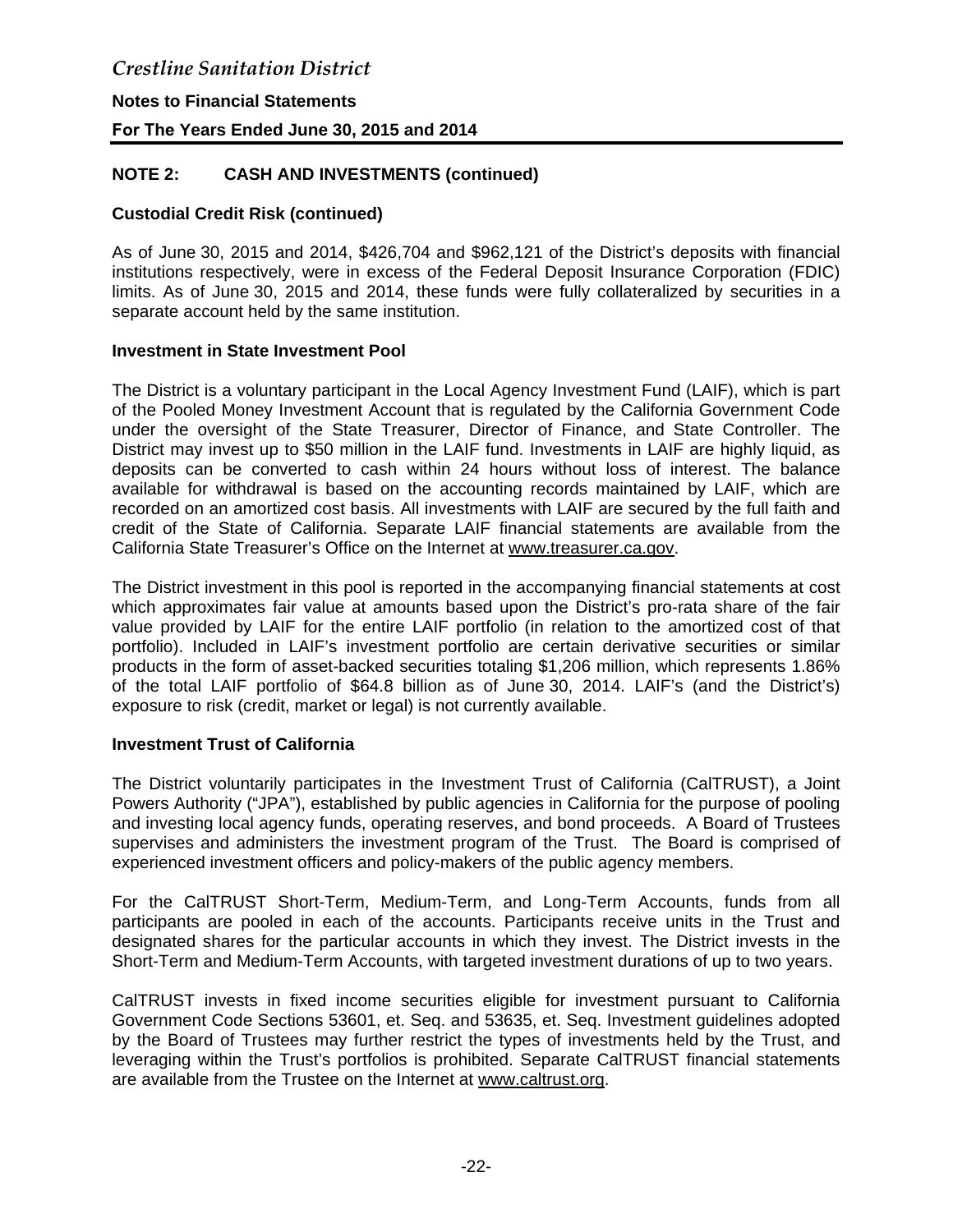### **Notes to Financial Statements**

### **For The Years Ended June 30, 2015 and 2014**

### **NOTE 3: CAPITAL ASSETS**

Summaries of changes in capital assets in service for the years ended June 30, 2015 and 2014 were as follows:

#### June 30, 2015

|                                           | <b>Balance</b><br>6/30/14 |               |           |            | Balance        |
|-------------------------------------------|---------------------------|---------------|-----------|------------|----------------|
|                                           |                           | Additions     | Deletions |            | 6/30/15        |
| Capital assets, not being<br>depreciated: |                           |               |           |            |                |
| Land                                      | \$<br>213,308             | \$            | \$        |            | \$<br>213,308  |
| Construction in progress                  | 89,207                    | 952,707       |           | (534, 260) | 507,654        |
| Total capital assets, not being           |                           |               |           |            |                |
| depreciated                               | 302,515                   | 952,707       |           | (534, 260) | 720,962        |
| Capital assets, being depreciated:        |                           |               |           |            |                |
| Improvements to land                      | 17,441,905                |               |           |            | 17,441,905     |
| Structures and improvements               | 8,852,790                 | 474,009       |           |            | 9,326,799      |
| Vehicles                                  | 1,159,219                 | 7,309         |           | (96, 873)  | 1,069,655      |
| Equipment                                 | 429,942                   | 49,897        |           |            | 479,839        |
| Intangible assets                         |                           | 16,925        |           |            | 16,925         |
| Total capital assets, being               |                           |               |           |            |                |
| depreciated                               | 27,883,856                | 548,140       |           | (96, 873)  | 28,335,123     |
| Less accumulated depreciation for:        |                           |               |           |            |                |
| Improvements to land                      | (14, 564, 930)            | (317, 325)    |           |            | (14, 882, 255) |
| Structures and improvements               | (3,746,820)               | (173, 348)    |           |            | (3,920,168)    |
| Vehicles                                  | (792, 455)                | (55, 735)     |           | 96,873     | (751, 317)     |
| Equipment                                 | (296, 567)                | (25, 882)     |           |            | (322, 449)     |
| Intangible assets                         |                           | (35)          |           |            | (35)           |
| Total accumulated depreciation            | (19, 400, 772)            | (572, 325)    |           | 96,873     | (19, 876, 224) |
| Total capital assets, being               |                           |               |           |            |                |
| depreciated, net                          | 8,483,084                 | (24, 185)     |           |            | 8,458,899      |
| Total capital assets, net                 | \$<br>8,785,599           | \$<br>928,522 | \$        | (534,260)  | \$9,179,861    |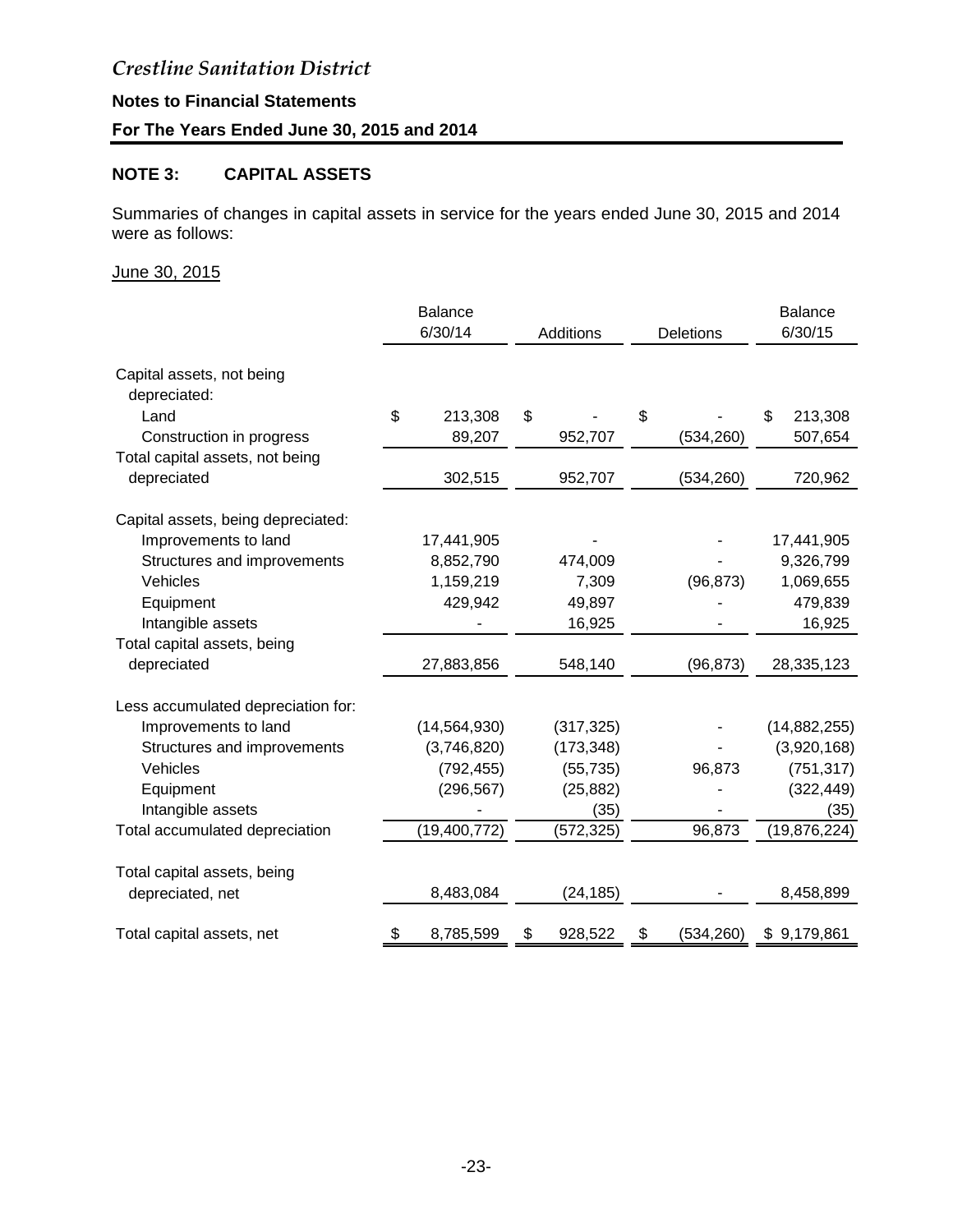### **Notes to Financial Statements**

### **For The Years Ended June 30, 2015 and 2014**

### **NOTE 3: CAPITAL ASSETS (continued)**

### June 30, 2014

|                                    | <b>Balance</b><br>6/30/13 | Additions     | Deletions        | <b>Balance</b><br>6/30/14 |
|------------------------------------|---------------------------|---------------|------------------|---------------------------|
| Capital assets, not being          |                           |               |                  |                           |
| depreciated:                       |                           |               |                  |                           |
| Land                               | \$<br>213,308             | \$            | \$               | \$<br>213,308             |
| Construction in progress           | 108,864                   | 309,128       | (328, 785)       | 89,207                    |
| Total capital assets, not being    |                           |               |                  |                           |
| depreciated                        | 322,172                   | 309,128       | (328, 785)       | 302,515                   |
| Capital assets, being depreciated: |                           |               |                  |                           |
| Improvements to land               | 17,332,047                | 109,858       |                  | 17,441,905                |
| Structures and improvements        | 8,667,648                 | 185,142       |                  | 8,852,790                 |
| Vehicles                           | 949,186                   | 210,033       |                  | 1,159,219                 |
| Equipment                          | 427,141                   | 2,801         |                  | 429,942                   |
| Total capital assets, being        |                           |               |                  |                           |
| depreciated                        | 27,376,022                | 507,834       |                  | 27,883,856                |
| Less accumulated depreciation for: |                           |               |                  |                           |
| Improvements to land               | (14, 245, 213)            | (319, 717)    |                  | (14, 564, 930)            |
| Structures and improvements        | (3,578,433)               | (168, 387)    |                  | (3,746,820)               |
| Vehicles                           | (750, 165)                | (42, 290)     |                  | (792, 455)                |
| Equipment                          | (267, 840)                | (28, 727)     |                  | (296, 567)                |
| Total accumulated depreciation     | (18, 841, 651)            | (559,121)     |                  | (19, 400, 772)            |
| Total capital assets, being        |                           |               |                  |                           |
| depreciated, net                   | 8,534,371                 | (51, 287)     |                  | 8,483,084                 |
| Total capital assets, net          | \$<br>8,856,543           | \$<br>257,841 | \$<br>(328, 785) | \$8,785,599               |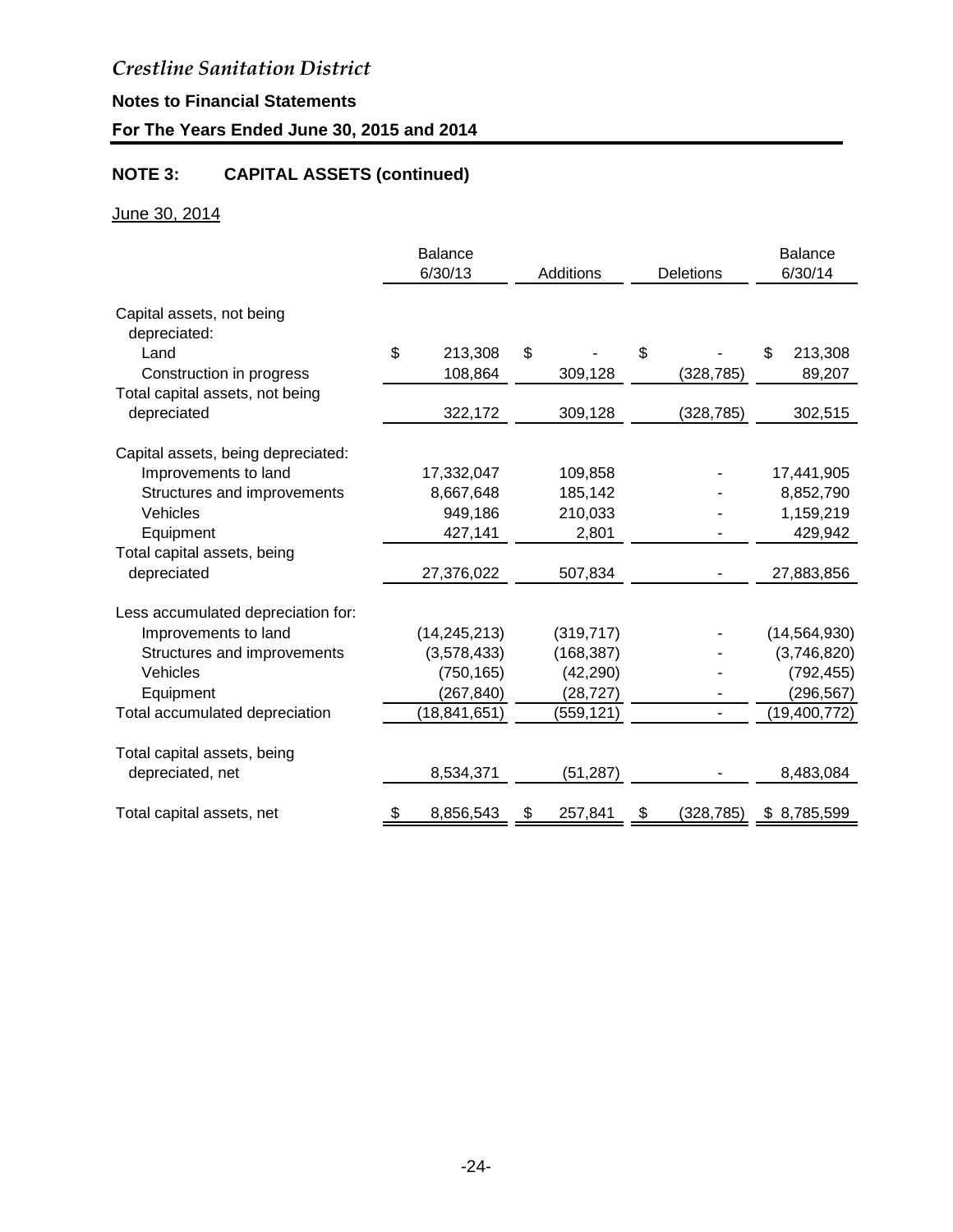#### **Notes to Financial Statements**

#### **For The Years Ended June 30, 2015 and 2014**

#### **NOTE 4: LONG-TERM DEBT**

#### *A. Loan Payable*

On January 16, 1997, the District received a revolving fund loan from the State Water Resources Control Board in the amount of \$2,159,508. The proceeds of the loan were used to fund construction of the Houston Creek treatment plant effluent storage reservoir. Of the \$2,159,508 loan amount, \$359,925 was funded by local matching funds. At June 30, 2015 and 2014, the outstanding principal balance was \$313,102 and \$413,962 respectively.

The activity for the loan payable for the years ended June 30, 2015 and 2014 are as follows:

| <b>Balance</b><br>6/30/14 | Additions                      | <b>Deletions</b>  | <b>Balance</b><br>6/30/15 | Due within<br>one year |
|---------------------------|--------------------------------|-------------------|---------------------------|------------------------|
| 413,962                   | \$<br>$\overline{\phantom{a}}$ | \$.<br>(100, 860) | 313,102<br>\$.            | 102,594<br>S           |
|                           |                                |                   |                           |                        |
| <b>Balance</b><br>6/30/13 | <b>Additions</b>               | <b>Deletions</b>  | <b>Balance</b><br>6/30/14 | Due within<br>one year |
| 513,118                   | \$<br>۰                        | \$.<br>(99, 156)  | 413,962                   | 100,860                |

A summary of loan payments for the remaining fiscal years is as follows:

| Year Ending<br>June 30, |   | Principal |   | Interest |    | Total   |
|-------------------------|---|-----------|---|----------|----|---------|
| 2016                    |   | 102,594   |   | 5,381    | \$ | 107,975 |
| 2017                    |   | 104,357   |   | 3,618    |    | 107,975 |
| 2018                    |   | 106,151   |   | 1,825    |    | 107,976 |
|                         |   |           |   |          |    |         |
| Total                   | S | 313,102   | S | 10,824   | S  | 323,926 |
|                         |   |           |   |          |    |         |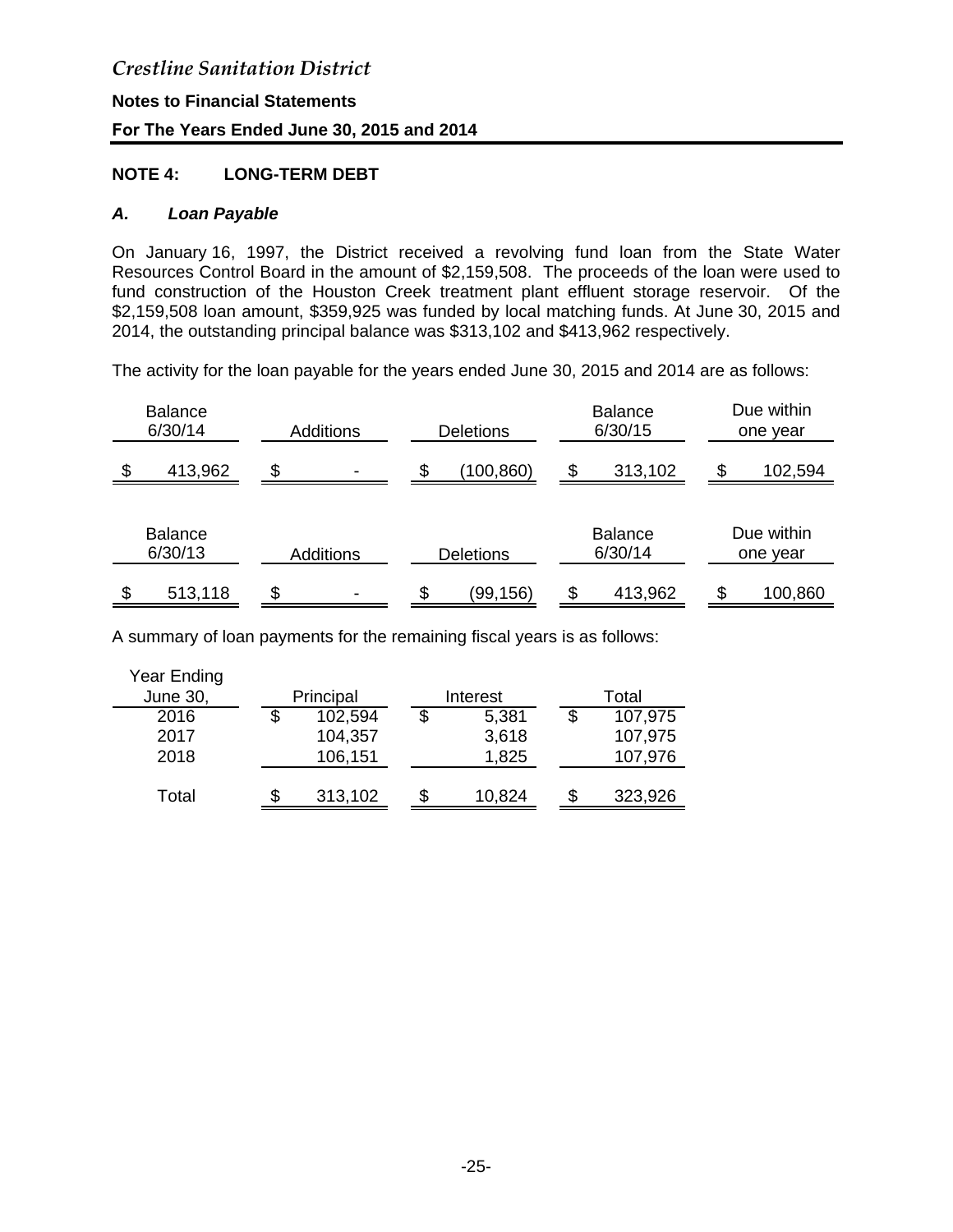#### **Notes to Financial Statements**

#### **For The Years Ended June 30, 2015 and 2014**

### **NOTE 4: LONG-TERM DEBT (continued)**

#### *B. Compensated Absences*

The District's policies relating to compensated absences are described in Note 1. Changes in compensated absences for the years ended June 30, 2015 and 2014 were as follows:

| <b>Balance</b><br>6/30/14 |              | <b>Additions</b> |    | <b>Deletions</b> |    | <b>Balance</b><br>6/30/15 |   | Due within<br>one year |
|---------------------------|--------------|------------------|----|------------------|----|---------------------------|---|------------------------|
| \$                        | \$<br>64,117 | 211,776          | S  | 198,226)         | \$ | 77,667                    | S | 12,042                 |
|                           |              |                  |    |                  |    |                           |   |                        |
| <b>Balance</b><br>6/30/13 |              | <b>Additions</b> |    | <b>Deletions</b> |    | <b>Balance</b><br>6/30/14 |   | Due within<br>one year |
| S                         | \$<br>58,359 | 183,598          | S. | 177,840)         | S  | 64,117                    |   | 12,365                 |

### *C. Pension Obligation Bonds*

The District participates in the San Bernardino County Employees' Retirement Association (SBCERA) pension plan. Prior to the District becoming self-governed in 2010, it was a component unit of the County of San Bernardino (County), and because of its participation in SBCERA, the District was a deemed participant in the issuance of three pension obligation bonds.

In November 1995, San Bernardino County Financing Authority issued Revenue Bonds for the purpose of enabling the County to finance its share of unfunded pension indebtedness. On June 24, 2004, the County issued County of San Bernardino Pension Obligation Bonds, Series 2004 A (Fixed Rate Bonds), County of San Bernardino Pension Obligation Bonds, Series 2004 B (Auction Rate Bonds), and County of San Bernardino Pension Obligation Bonds, Series 2004 C (Index Bonds). The Bonds have various maturity dates ranging from: 2005 to 2018 for Fixed Rate Bonds; 2004 to 2023 for Auction Rate Bonds; and 2004 to 2023 for Index Bonds. Series 2004 A Fixed Rate Bonds have fixed interest rates that range from 2.43% to 5.86%. The Series 2004 B Pension Obligation Bonds were fully refunded in April 2008 by the issued Pension Obligation Refunding Bonds, Series 2008, which have a fixed interest rate of 6.020%.

The District's liability for its proportionate share of the pension obligation bonds is contractually determined with the County, and is subject to change based on a number of relevant factors. The District's funding requirements for its proportionate share of the outstanding pension obligation bonds is based on a percentage of covered payroll, at a rate determined annually by the County. Funding requirements for the years ended June 30, 2015 and 2014 were 7.5% and 7.1% of covered payroll, respectively. Additional information about the pension obligation bonds is available in the County's Comprehensive Annual Financial Report and its Adopted Budget, which are both available at www.sbcounty.gov.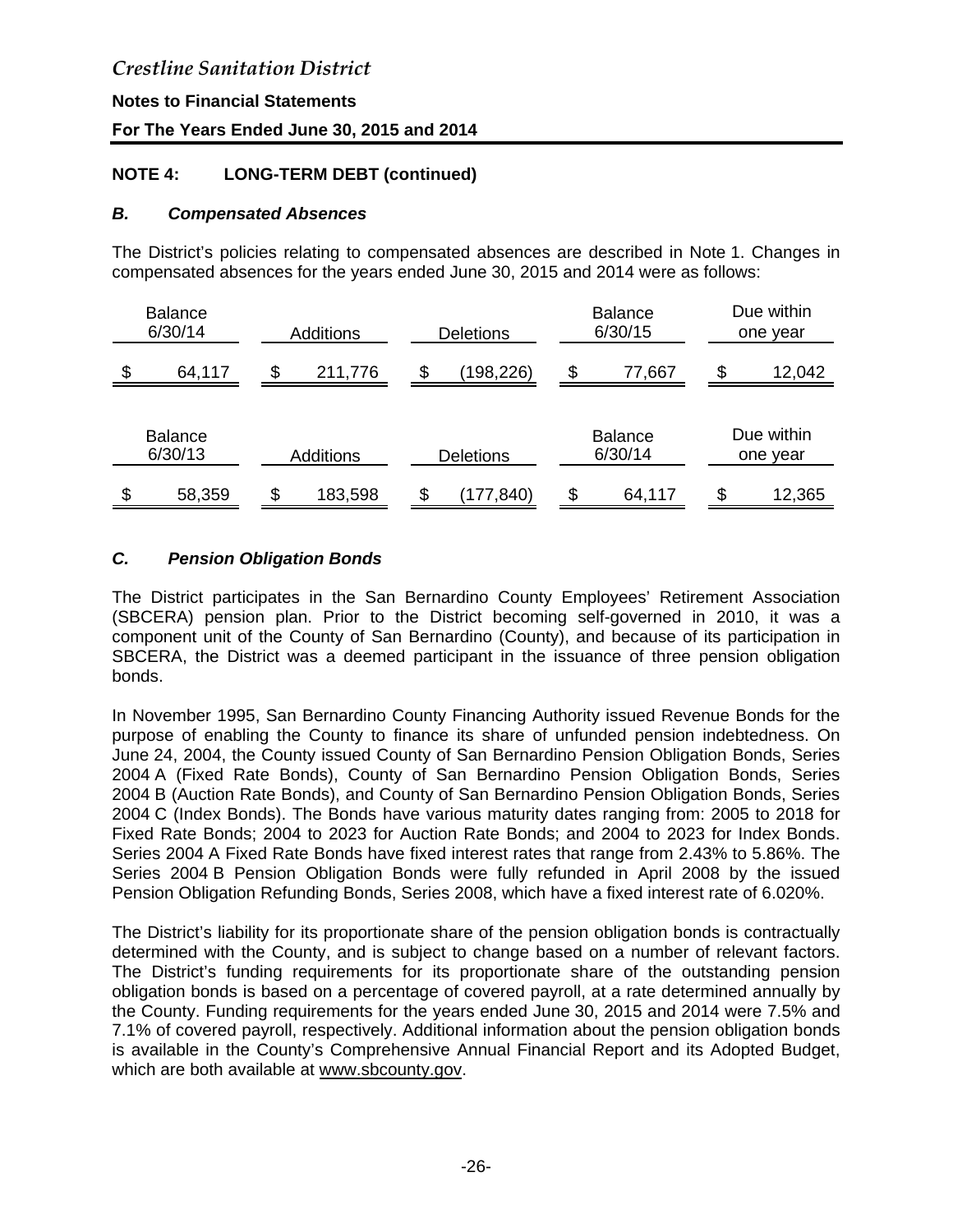#### **Notes to Financial Statements**

#### **For The Years Ended June 30, 2015 and 2014**

### **NOTE 4: LONG-TERM DEBT (continued)**

#### *C. Pension Obligation Bonds (continued)*

Debt to maturity amortization schedules for the variable rate issues are based on the estimated average interest rate at the time of issuance. The District's proportionate share of the County's outstanding pension obligation bonds was estimated by multiplying the average of the District's proportionate share of pension obligation bond payments over the last 3 years (2013 to 2015) of approximately 0.1% by the total outstanding pension obligation bonds of the County. The difference between the District's change in proportionate share of the outstanding principal balance of the pension obligation bonds from the previous year and District's actual payments to the County during the year is reported as interest expense in the accompanying financial statements. Bond payments made to the County for the years ended June 30, 2015 and 2014 were \$106,307 and \$83,701, respectively. The District's interest expense related to the pension obligation bonds during the years ended June 30, 2015 and 2014 was \$72,406 and \$57,304, respectively.

The activity for the pension obligation bonds for the years ended June 30, 2015 and 2014 was as follows:

| <b>Balance</b><br>6/30/14 | Additions        | <b>Deletions</b> | <b>Balance</b><br>6/30/15 | Due within<br>one year |
|---------------------------|------------------|------------------|---------------------------|------------------------|
| 458,143                   | S<br>۰           | \$.<br>(32,488)  | S<br>425,655              | S<br>35,191            |
|                           |                  |                  |                           |                        |
| <b>Balance</b><br>6/30/13 | <b>Additions</b> | <b>Deletions</b> | <b>Balance</b><br>6/30/14 | Due within<br>one year |
| 488,248                   | \$<br>٠          | \$<br>(30, 105)  | 458,143                   | 32,488                 |

A summary of estimated pension obligation bond payments for the remaining fiscal years is as follows (actual payments are contractually determined each year):

| Year Ending |   |           |    |          |               |
|-------------|---|-----------|----|----------|---------------|
| June 30,    |   | Principal |    | Interest | Total         |
| 2016        |   | 35,191    | S  | 64,731   | \$<br>99,922  |
| 2017        |   | 38,118    |    | 66,793   | 104,911       |
| 2018        |   | 41,428    |    | 68,728   | 110,156       |
| 2019        |   | 44,763    |    | 70,569   | 115,332       |
| 2020        |   | 48,603    |    | 72,259   | 120,862       |
| 2021-2024   |   | 217,552   |    | 152,580  | 370,132       |
|             |   |           |    |          |               |
| Total       | œ | 425,655   | \$ | 495,660  | \$<br>921,315 |
|             |   |           |    |          |               |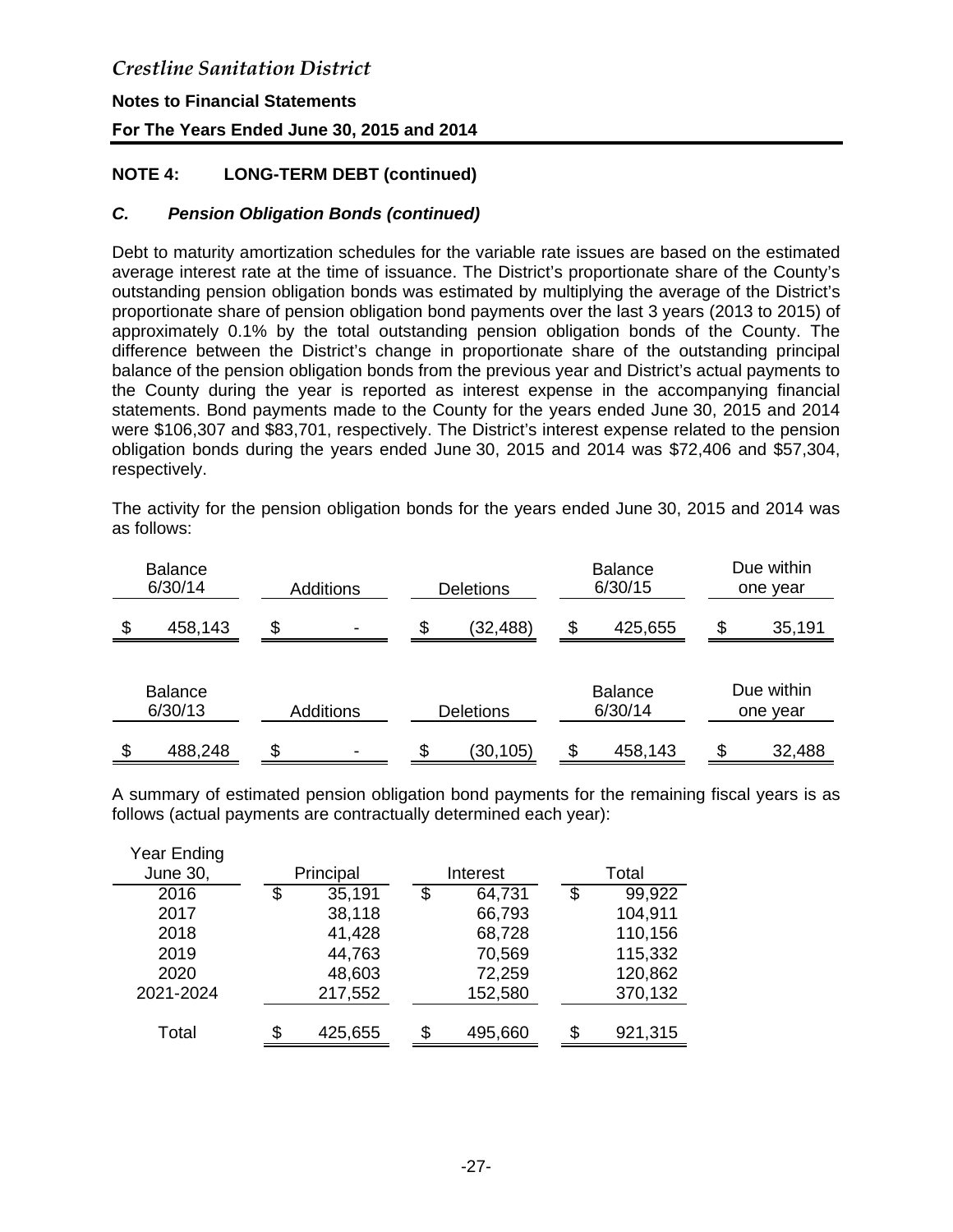#### **Notes to Financial Statements**

**For The Years Ended June 30, 2015 and 2014** 

### **NOTE 5: DEFINED BENEFIT PENSION PLAN**

#### *A. General Information about the Pension Plan*

#### **Plan Description**

The District participates in the San Bernardino County Employees' Retirement Association (SBCERA) pension plan - a cost-sharing multiple-employer defined benefit pension plan (the Plan). SBCERA administers the Plan which provides benefits for two membership classifications, General and Safety, and those benefits are tiered based upon date of SBCERA membership. Safety membership is extended to those involved in active law enforcement and fire suppression. All other members are classified as General members. Generally, those who become members prior to January 1, 2013 are Tier 1 members. All other members are Tier 2. An employee who is appointed to a regular position, whose service is greater than fifty percent of the full standard of hours required are members of SBCERA, and are provided with pension benefits pursuant to Plan requirements.

The Plan operates under the provisions of the California County Employees' Retirement Law of 1937 (CERL), the California Public Employees' Pension Reform Act of 2013 (PEPRA), and the regulations, procedures and policies adopted by SBCERA's Board of Retirement (Board). The Plan's authority to establish and amend the benefit terms are set by the CERL and PEPRA, and may be amended by the California state legislature and in some cases require approval by the County of San Bernardino Board of Supervisors and/or the SBCERA Board. SBCERA is a tax qualified plan under Section 401(a) of the Internal Revenue Code.

SBCERA is a legally separate entity from the District, not a component unit, and there is no financial interdependency with the County of San Bernardino. For these reasons, the District's financial statements exclude the SBCERA pension plan as of June 30, 2015. SBCERA publishes its own comprehensive annual financial report that includes its financial statements and required supplementary information, that can be obtained by writing SBCERA at, 348 W. Hospitality Lane, Third Floor, San Bernardino, CA 92415-0014 or visiting the website at: www.sbcera.org.

#### **Benefits Provided**

SBCERA provides retirement, disability, death and survivor benefits. The CERL and PEPRA establish benefit terms. Retirement benefits are calculated on the basis of age, average final compensation and service credit as follows: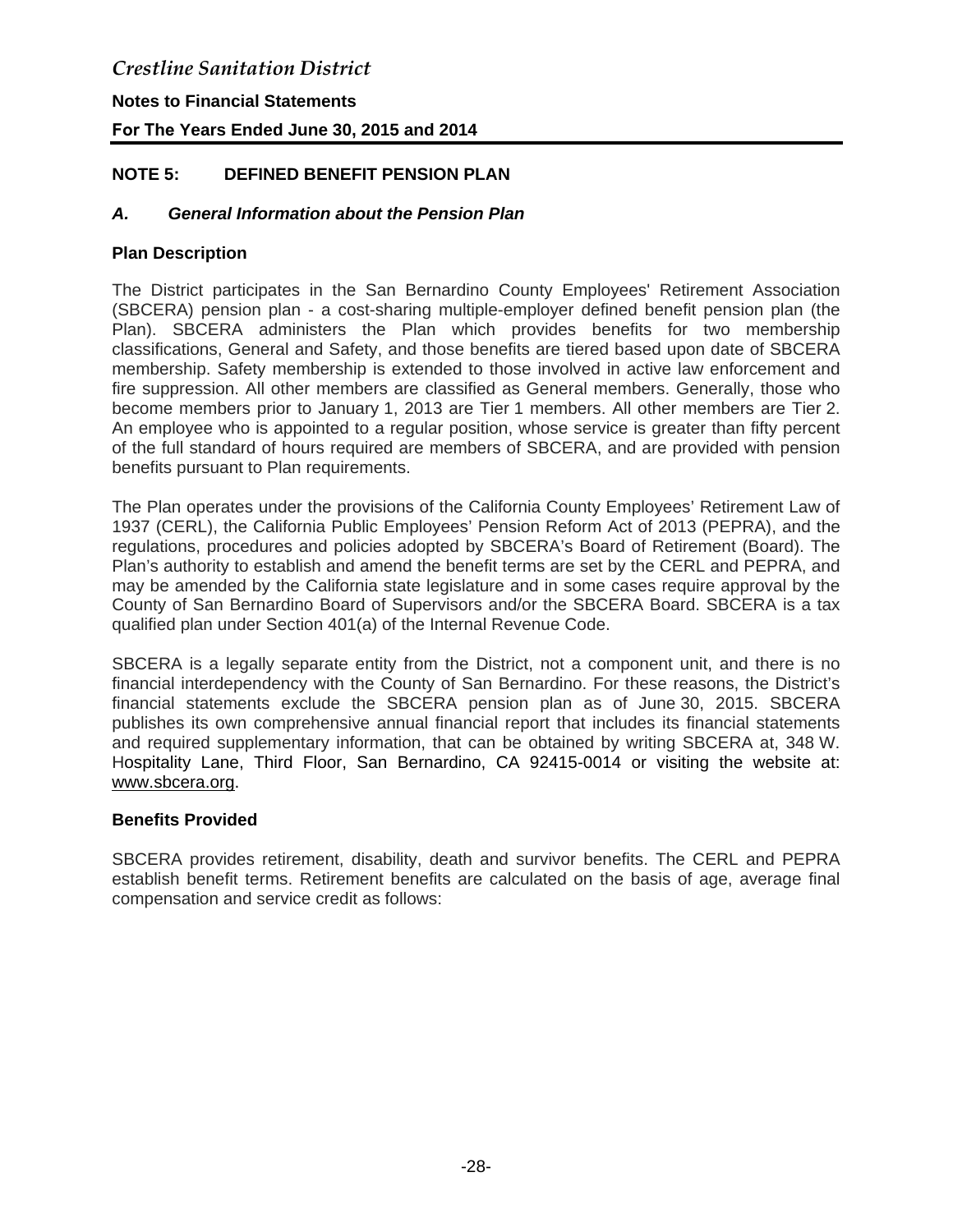#### **Notes to Financial Statements**

#### **For The Years Ended June 30, 2015 and 2014**

|                                    | <b>General - Tier 1</b> | <b>General - Tier 2</b> | Safety - Tier 1                       | Safety - Tier 2   |
|------------------------------------|-------------------------|-------------------------|---------------------------------------|-------------------|
| <b>Final Average</b>               |                         |                         |                                       |                   |
| Compensation                       | Highest 12 months       | Highest 36 months       | Highest 12 months                     | Highest 36 months |
| <b>Normal Retirement Age</b>       | <b>Age 55</b>           | Age 55                  | Age 50                                | Age 50            |
| <b>Early Retirement: Years</b>     | Age 70 any years        | Age 70 any years        | Age 70 any years                      | Age 70 any years  |
| of service required                | 10 years age 50         | 5 years age 52          | 10 years age 50                       | 5 years age 50    |
| and/or age eligible for            | 30 years any age        | N/A                     | 20 years any age                      | N/A               |
|                                    | 2% per year of final    | 2.5% per year of        | 3% per year of final 2.7% per year of |                   |
|                                    | average                 | final average           | average                               | final average     |
| Benefit percent per year           | compensation for        | compensation for        | compensation for                      | compensation for  |
| of service for normal              | every year of           | every year of           | every year of                         | every year of     |
| retirement age                     | service credit          | service credit          | service credit                        | service credit    |
|                                    | Reduced before age      |                         |                                       |                   |
|                                    | 55, increased after     | Reduced before          | Reduced before                        | Reduced before    |
| <b>Benefit Adjustments</b>         | 55 up to age 65         | age 67                  | age 50                                | age 57            |
|                                    | <b>Internal Revenue</b> |                         | Internal Revenue                      |                   |
| <b>Final Average</b>               | Code section            | Government Code         | Code section                          | Government Code   |
| Compensation Limitation 401(a)(17) |                         | section 7522.10         | 401(a)(17)                            | section 7522.10   |

### **NOTE 5: DEFINED BENEFIT PENSION PLAN (continued)**

An automatic cost of living adjustment is provided to benefit recipients based on changes in the local region Consumer Price Index (CPI) up to a maximum of 2% per year. Any increase greater than 2% is banked and may be used in years where the CPI is less than 2%. There is a onetime 7% increase at retirement for members hired before August 19, 1975. The Plan also provides disability and death benefits to eligible members and their beneficiaries, respectively. For retired members, the death benefit is determined by the retirement benefit option chosen. For all other members, the beneficiary is entitled to benefits based on the members years of service or if the death was caused by employment. General members are also eligible for survivor benefits which are payable upon a member's death.

### **Contributions**

Participating employers and active members are required by statute to contribute a percentage of covered salary to the Plan. This requirement is pursuant to Government Code sections 31453.5 and 31454, for participating employers and Government Code sections 31621.6, 31639.25 and 7522.30 for active members. The contribution requirements are established and may be amended by the SBCERA Board pursuant to Article 1 of the CERL, which is consistent with the Plan's actuarial funding policy. The contribution rates are adopted yearly, based on an annual actuarial valuation, conducted by an independent actuary, that requires actuarial assumptions with regard to mortality, expected future service (including age at entry into the Plan, if applicable and tier), and compensation increases of the members and beneficiaries. The combined active member and employer contribution rates are expected to finance the costs of benefits for employees that are allocated during the year, with an additional amount to finance any unfunded accrued liability. Participating employers may pay a portion of the active members' contributions through negotiations and bargaining agreements.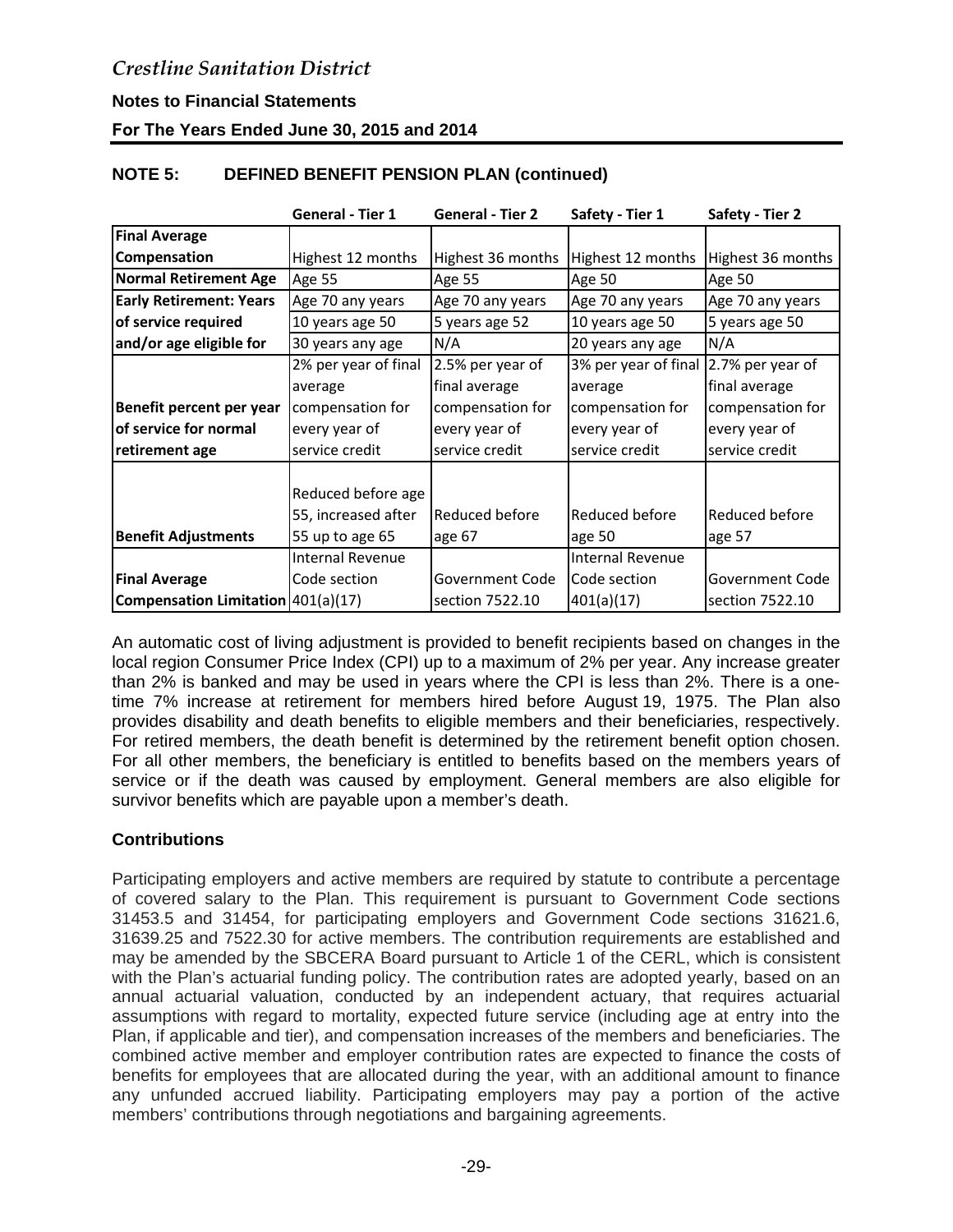#### **Notes to Financial Statements**

**For The Years Ended June 30, 2015 and 2014** 

### **NOTE 5: DEFINED BENEFIT PENSION PLAN (continued)**

#### **Contributions, continued**

Employee contribution rates for the fiscal year ended June 30, 2015 ranged between 7.07% and 13.52% for Tier 1 General members, and between 6.37% and 7.88% for Tier 2 General members. For the fiscal year ended June 30, 2014 employee contributions rates ranged between 7.06% and 13.51% for Tier 1 General members, and between 6.98% and 7.75% for Tier 2 General members.

Employer contribution rates are as follows:

|                               | <b>Employer Contribution Rates</b>               |                                                          | Paid by Employer for Employee                    |                                                          |
|-------------------------------|--------------------------------------------------|----------------------------------------------------------|--------------------------------------------------|----------------------------------------------------------|
|                               | Tier 1                                           | Tier 2                                                   | Tier 1                                           | Tier 2                                                   |
|                               | <b>Members</b>                                   | <b>Members</b>                                           | <b>Members</b>                                   | <b>Members</b>                                           |
|                               | Membership<br>Dates Before<br>January 1,<br>2013 | Membership<br>Dates On<br>or After<br>January 1,<br>2013 | Membership<br>Dates Before<br>January 1,<br>2013 | Membership<br>Dates On<br>or After<br>January 1,<br>2013 |
| <b>Actuarially Determined</b> |                                                  |                                                          |                                                  |                                                          |
| <b>Required Contribution</b>  |                                                  |                                                          |                                                  |                                                          |
| Percentages for               |                                                  |                                                          |                                                  |                                                          |
| Years Ended:                  |                                                  |                                                          |                                                  |                                                          |
| June 30, 2015                 | 20.24%                                           | 18.02%                                                   | 7.00%                                            | $0.00\%$                                                 |
| June 30, 2014                 | 18.96%                                           | 16.53%                                                   | 7.00%                                            | $0.00\%$                                                 |
| June 30, 2013                 | 17.12%                                           | N/A                                                      | 7.00%                                            | 0.00%                                                    |

The required employer contributions and the amount paid to SBCERA by the District for the years ended June 30, 2015 and 2014 were \$278,266 and \$220,820, respectively. The District's employer contributions were equal to the required employer contributions for the years ended June 30, 2015 and 2014. Employer Paid Employee Contributions for the years ended June 30, 2015 and 2014 were \$68,714 and \$57,455.

#### *B. Net Pension Liability*

At June 30, 2015, the District reported a net pension liability of \$1,378,093 for its proportionate share of the SBCERA's net pension liability. The net pension liability was measured as of June 30, 2014, and the total pension liability used to calculate the net pension liability was determined by an actuarial valuation as of June 30, 2014. The District's reported liability at June 30, 2015, increased by \$13,951 from the District's prior year liability of \$1,364,142 because of changes in the SBCERA net pension liability and the District's proportionate share of that liability. The SBCERA's publicly available financial report provides details on the change in the net pension liability.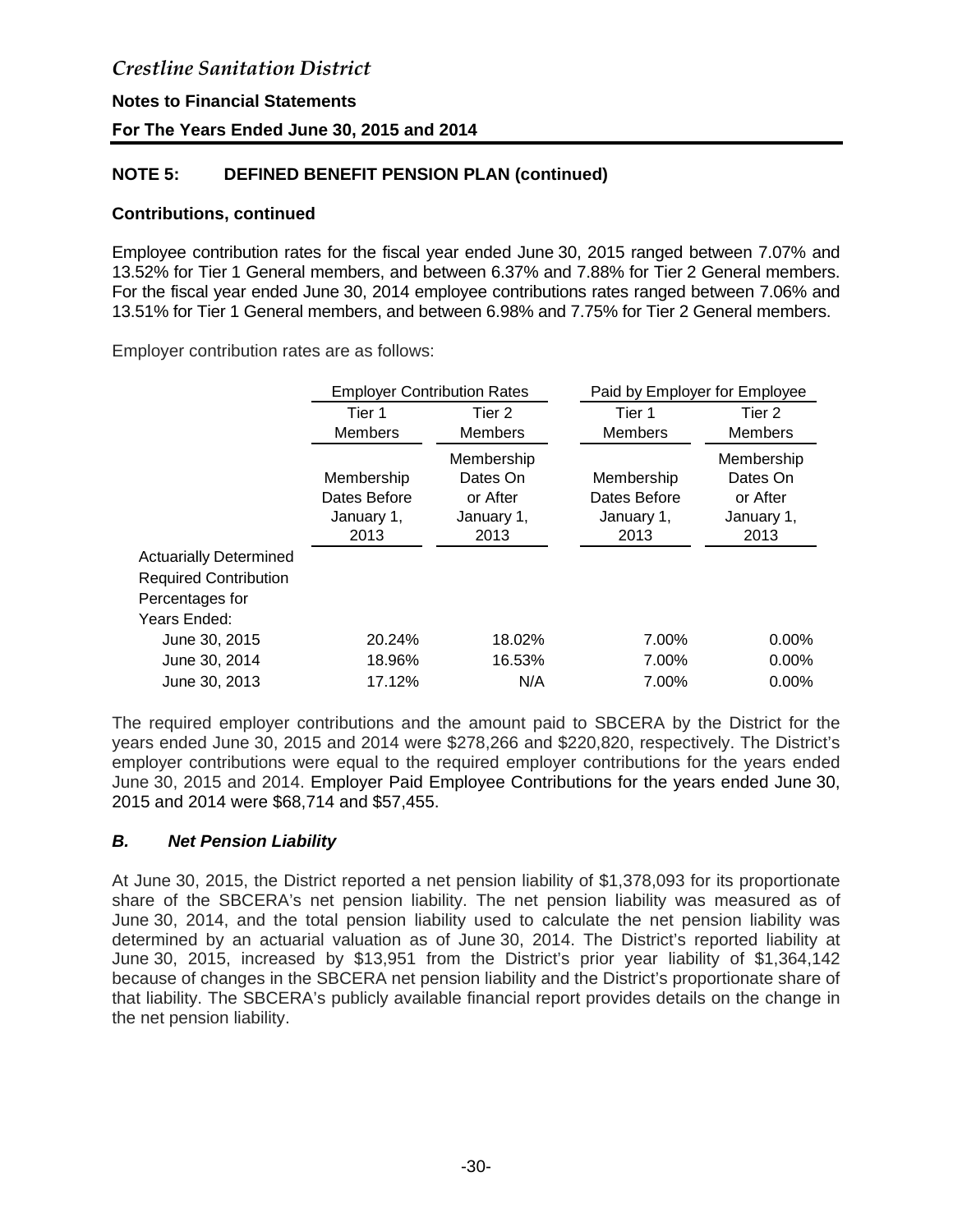#### **Notes to Financial Statements**

### **For The Years Ended June 30, 2015 and 2014**

### **NOTE 5: DEFINED BENEFIT PENSION PLAN (continued)**

The District's proportion of the net pension liability was based on the District's contributions received by SBCERA during the measurement period for employer payroll paid dates from July 1, 2013 through June 30, 2014, relative to the total employer contributions received from all of SBCERA's participating employers. At June 30, 2014, the District's proportionate share of total employer contributions was 0.082%, which was an increase of 0.01% from its proportion measured as of June 30, 2013. A summary of principal assumptions and methods used to determine the net pension liability is as follows.

### **Actuarial Methods and Assumptions Used to Determine Total Pension Liability**

The significant actuarial assumptions and methods used to measure the total pension liability are as follows:

| Valuation Date                | June 30, 2014                                                   |
|-------------------------------|-----------------------------------------------------------------|
| Measurement Date              | June 30, 2014                                                   |
| <b>Actuarial Cost Method</b>  | Entry Age Normal                                                |
| Asset Valuation Method        | Market Value of Assets                                          |
| <b>Actuarial Assumptions:</b> |                                                                 |
| Discount Rate                 | 7.50%                                                           |
| Inflation                     | 3.25%                                                           |
| Salary Increases (1)          | $4.6\% - 13.75\%$                                               |
| Investment Rate of Return     | 7.50%                                                           |
| Administrative expenses (2)   | 0.60% of payroll                                                |
| Mortality Rate Table (3)      | Deriverd using SBCERA'<br>participant data for all<br>employers |

(1) Annual increases vary by category, entry age, and duration of service.

(2) Allocated to both the employer and member based on the components of the total contribution rate (before expenses) for the employer and member.

(3) Post-retirement mortality is based on the RP-2000 Combined Healthy Mortality Tables projected with Scale BB to 2020.

The actuarial assumptions used in the June 30, 2014 valuation were based on the results of an actuarial experience study for the three year period of July 1, 2010 – June 30, 2013.

The June 30, 2014 actuarial valuation reflected new assumptions compared to the June 30, 2013 actuarial valuation, based on the June 30, 2014 experience study. The June 30, 2013 actuarial valuation reflected 7.75% for the investment rate of return, 3.50% for inflation, 4.75% to 14.00% for projected salary increases, 4.00% for wage inflation, and there was no offset to investment return for administrative expenses.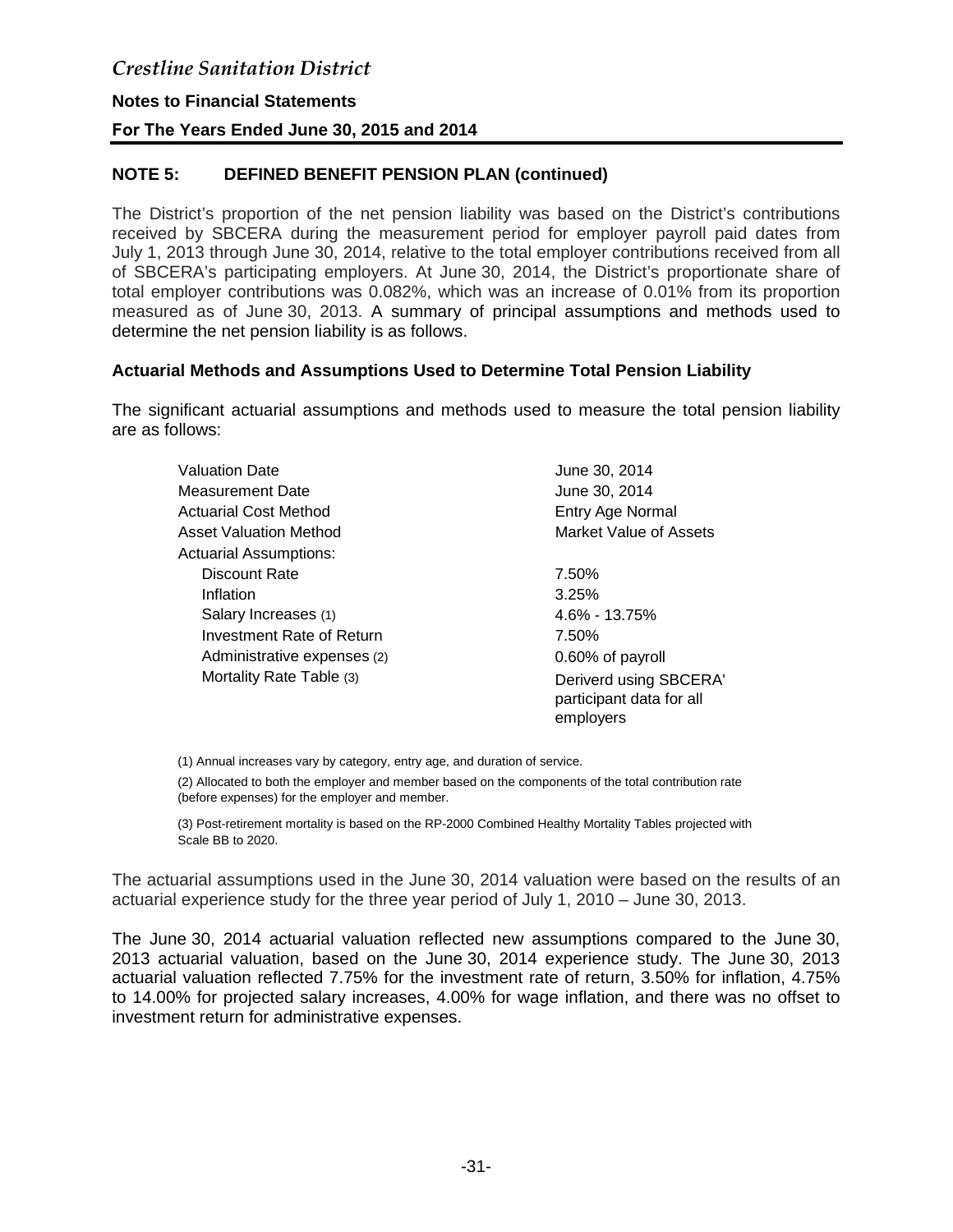#### **Notes to Financial Statements**

**For The Years Ended June 30, 2015 and 2014** 

#### **NOTE 5: DEFINED BENEFIT PENSION PLAN (continued)**

#### **Actuarial Methods and Assumptions Used to Determine Total Pension Liability, continued**

The long-term expected rate of return on pension plan investments is 7.50%. SBCERA's actuary prepares an analysis of the long-term expected rate of return on a triennial basis using a building-block method in which expected future real rates of return (expected returns, net of inflation) are developed for each major asset class. These returns are combined to produce the long-term expected rate of return by weighting the expected future real rates of return by the target asset allocation percentage, by adding expected inflation and subtracting expected investment expenses and a risk margin. The target allocations (approved by the SBCERA Board) and projected arithmetic real rates of return for each major asset class, after deducting inflation, but before deducting investment expenses, used in the derivation of the long-term expected investment rate of return assumptions are summarized in the following table:

|                                     | As of June 30, 2014<br><b>Valuation Date</b> |                                                                            |                  | As of June 30, 2013<br><b>Valuation Date</b>                               |
|-------------------------------------|----------------------------------------------|----------------------------------------------------------------------------|------------------|----------------------------------------------------------------------------|
| <b>Asset Class</b>                  | <b>Target</b><br><b>Allocation</b>           | Long-Term<br><b>Expected Real</b><br><b>Rate of Return</b><br>(Arithmetic) |                  | Long-Term<br><b>Expected Real</b><br><b>Rate of Return</b><br>(Arithmetic) |
| U.S. Equity                         | N/A <sup>1</sup>                             | N/A <sup>1</sup>                                                           | 11.00%           | 6.69%                                                                      |
| Large Cap U.S. Equity               | 5.00%                                        | 5.94%                                                                      | N/A <sup>1</sup> | N/A <sup>1</sup>                                                           |
| Small Cap U.S. Equity               | 2.00%                                        | 6.50%                                                                      | N/A <sup>1</sup> | N/A <sup>1</sup>                                                           |
| Developed International Eq          | 6.00%                                        | 6.87%                                                                      | 7.00%            | 6.96%                                                                      |
| <b>Emerging Market Equity</b>       | 6.00%                                        | 8.06%                                                                      | 4.00%            | 9.25%                                                                      |
| U.S. Core Fixed Income              | 2.00%                                        | 0.69%                                                                      | 6.00%            | 1.38%                                                                      |
| <b>High Yield/Credit Strategies</b> | 13.00%                                       | 3.10%                                                                      | 13.00%           | 4.08%                                                                      |
| <b>Global Core Fixed Income</b>     | 1.00%                                        | 0.30%                                                                      | 10.00%           | 1.53%                                                                      |
| <b>Emerging Market Debt</b>         | 6.00%                                        | 4.16%                                                                      | 6.00%            | 4.68%                                                                      |
| <b>Real Estate</b>                  | 9.00%                                        | 4.96%                                                                      | 9.00%            | 5.40%                                                                      |
| Cash & Equivalents                  | 2.00%                                        | $-0.03%$                                                                   | 2.00%            | 0.76%                                                                      |
| <b>International Credit</b>         | 10.00%                                       | 6.76%                                                                      | N/A <sup>1</sup> | N/A <sup>1</sup>                                                           |
| Absolute Return                     | 13.00%                                       | 2.88%                                                                      | 7.00%            | 3.73%                                                                      |
| <b>Real Assets</b>                  | 6.00%                                        | 6.85%                                                                      | 9.00%            | 5.42%                                                                      |
| Long/Short Equity                   | 3.00%                                        | 4.86%                                                                      | N/A <sup>1</sup> | N/A <sup>1</sup>                                                           |
| <b>Private Equity</b>               | 16.00%                                       | 9.64%                                                                      | 16.00%           | 10.84%                                                                     |
| <b>Total</b>                        | 100.00%                                      |                                                                            | 100.00%          |                                                                            |

#### **SBCERA's Long-Term Expected Real Rate of Return**

(1) N/A=Asset Class not considered in the calculation.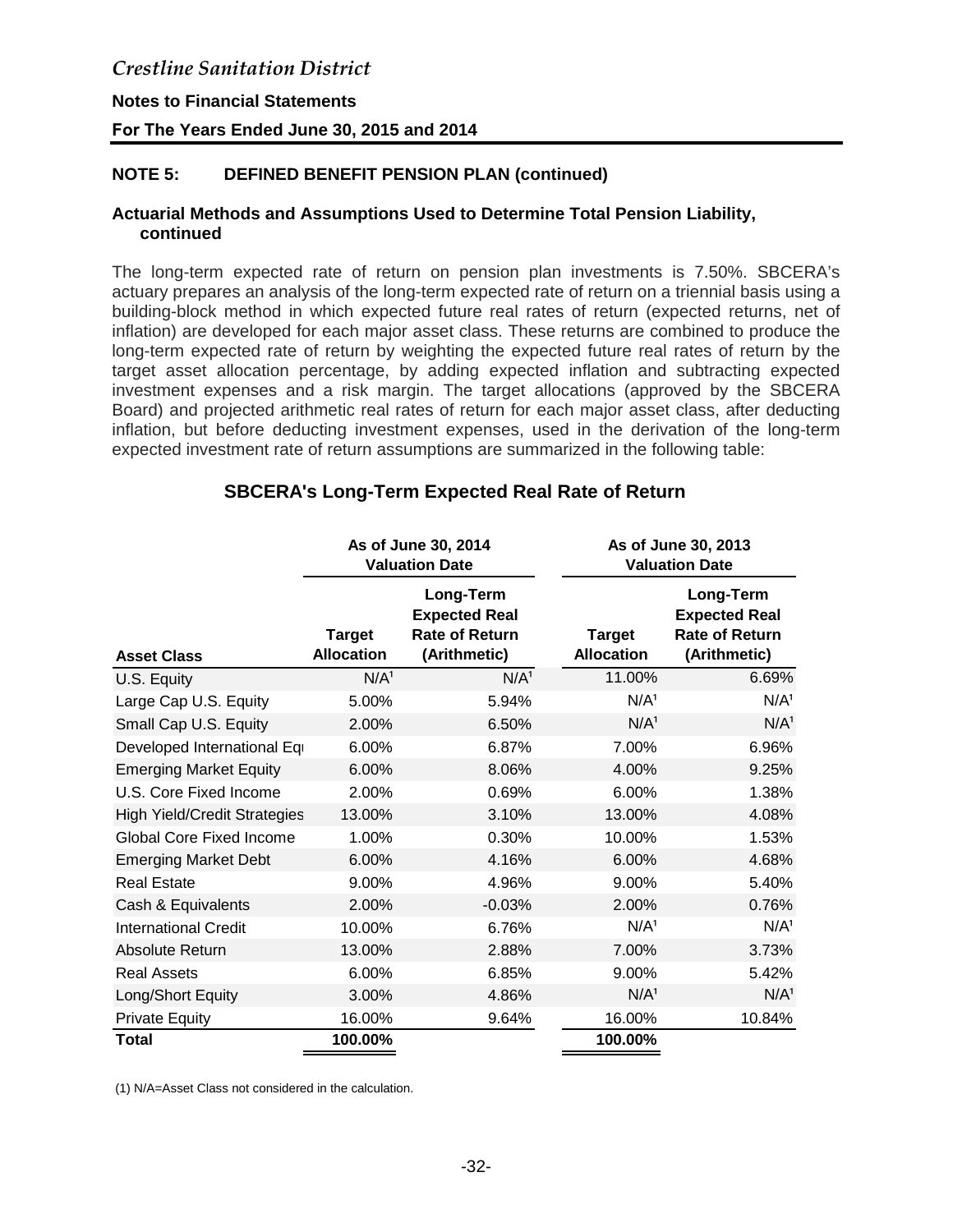#### **Notes to Financial Statements**

#### **For The Years Ended June 30, 2015 and 2014**

#### **NOTE 5: DEFINED BENEFIT PENSION PLAN (continued)**

#### **Discount Rate**

The discount rate used to measure the total pension liability was 7.50%. The projection of cash flows used to determine the discount rate assumed that employee and employer contributions will be made based on the actuarially determined rates based on the SBCERA Board's funding policy, which establishes the contractually required rate based on statute. Based on those assumptions, the pension plan's fiduciary net position was projected to be available to make all projected future benefit payments of current active and inactive plan members. Therefore, the long-term expected rate of return on pension plan investments was applied to all periods of projected benefit payments to determine the total pension liability.

For the actuarial valuation date of June 30, 2013, the discount rate used to measure the total pension liability as of the year ended June 30, 2014 was 7.75%.

#### **Sensitivity of the Proportionate Share of the Net Pension Liability to Changes in the Discount Rate**

The following presents the District's proportionate share of the net pension liability of the Plan as of the measurement date, calculated using the discount rate of 7.50%, as well as what the District's proportionate share of the net pension liability would be if it were calculated using a discount rate that is 1-percentage-point lower (6.50%) or 1-percentage-point higher (8.50%) than the current rate:

|                           | 1.00% Decrease<br>(6.50%) |      | <b>Current Discount</b><br>Rate (7.50%) |    | 1.00% Increase<br>$(8.50\%)$ |
|---------------------------|---------------------------|------|-----------------------------------------|----|------------------------------|
| District's proportionate  |                           |      |                                         |    |                              |
| share of the net pension  |                           |      |                                         |    |                              |
| liabiltiy for year ended: |                           |      |                                         |    |                              |
| June 30, 2015             | \$<br>2,435,410           | - \$ | 1,378,093                               | -S | 502,456                      |
| June 30, 2014             | \$<br>2,193,547           | \$   | 1,364,142                               |    | 675,620                      |

#### **Pension Plan Fiduciary Net Position**

Detailed information about the SBCERA's fiduciary net position is available in a separately issued SBCERA comprehensive annual financial report. That report may be obtained on the Internet at www.sbcera.org; by writing to SBCERA at 348 W. Hospitality Lane, Third Floor, San Bernardino, CA 92415; or by calling (909) 885-7980 or (877) 722-3721.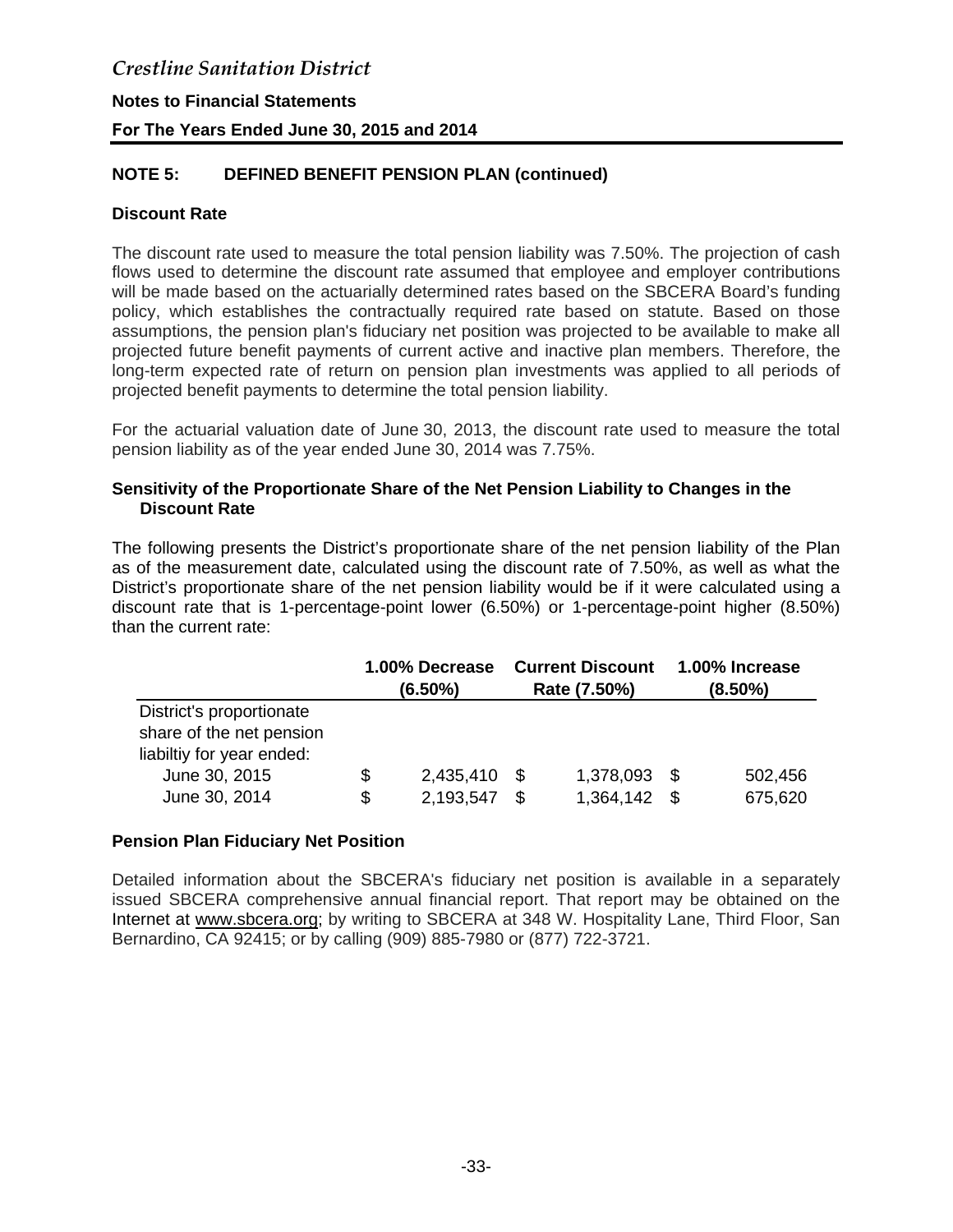#### **Notes to Financial Statements**

#### **For The Years Ended June 30, 2015 and 2014**

#### **NOTE 5: DEFINED BENEFIT PENSION PLAN (continued)**

#### *C. Proportionate Share of Net Pension Liability*

The following table shows the Plan's proportion share of the net pension liability over the measurement periods.

June 30, 2015

|                                |                          | Increase (Decrease) |                                     |           |           |                   |  |  |  |
|--------------------------------|--------------------------|---------------------|-------------------------------------|-----------|-----------|-------------------|--|--|--|
|                                | Plan Total               |                     | Plan Fiduciary Net Plan Net Pension |           |           |                   |  |  |  |
|                                | <b>Pension Liability</b> |                     | Position                            |           | Liability |                   |  |  |  |
|                                |                          | (a)                 |                                     | (b)       |           | $(c) = (a) - (b)$ |  |  |  |
| Balance at: 6/30/2013 (VD&MD)  | \$                       | 7,086,172           | \$                                  | 5,722,030 | \$        | 1,364,142         |  |  |  |
| Balance at: 6/30/2014 (VD&MD)  | \$                       | 9,286,437           |                                     | 7,908,344 |           | 1,378,093         |  |  |  |
| Net changes during measurement |                          |                     |                                     |           |           |                   |  |  |  |
| period 2013-14                 | \$                       | 2,200,265           |                                     | 2,186,314 |           | 13,951            |  |  |  |

June 30, 2014

|                                | Increase (Decrease)   |                               |                                     |           |           |                   |  |
|--------------------------------|-----------------------|-------------------------------|-------------------------------------|-----------|-----------|-------------------|--|
|                                |                       | Plan Total                    | Plan Fiduciary Net Plan Net Pension |           |           |                   |  |
|                                |                       | Pension Liability<br>Position |                                     |           | Liability |                   |  |
|                                |                       | (a)                           | (b)                                 |           |           | $(c) = (a) - (b)$ |  |
| Balance at: 6/30/2012 (VD&MD)  | \$                    | 7,170,441                     | \$                                  | 5,310,142 | . \$      | 1,860,299         |  |
| Balance at: 6/30/2013 (VD&MD)  | $\boldsymbol{\theta}$ | 7,086,172                     |                                     | 5,722,030 |           | 1,364,142         |  |
| Net changes during measurement |                       |                               |                                     |           |           |                   |  |
| period 2012-13                 | \$                    | $(84,269)$ \$                 |                                     | 411,888   |           | (496, 157)        |  |

Valuation Date (VD), Measurement Date (MD).

The District's net pension liability for the Plan is measured as the proportionate share of the net pension liability. The District's proportion of the net pension liability was based on a projection of the District's long-term share of contributions to the pension plan relative to the projected contributions of all participating employers, actuarially determined. The District's proportionate share of the net pension liability for the Plan as of June 30, 2015 and 2014 was as follows:

| Proportionate share at June 30, 2015<br>(measurement date June 30, 2014) | 0.08108% |
|--------------------------------------------------------------------------|----------|
| Proportionate share at June 30, 2014<br>(measurement date June 30, 2013) | 0.06875% |
| Change - Increase (Decrease)                                             | 0.01232% |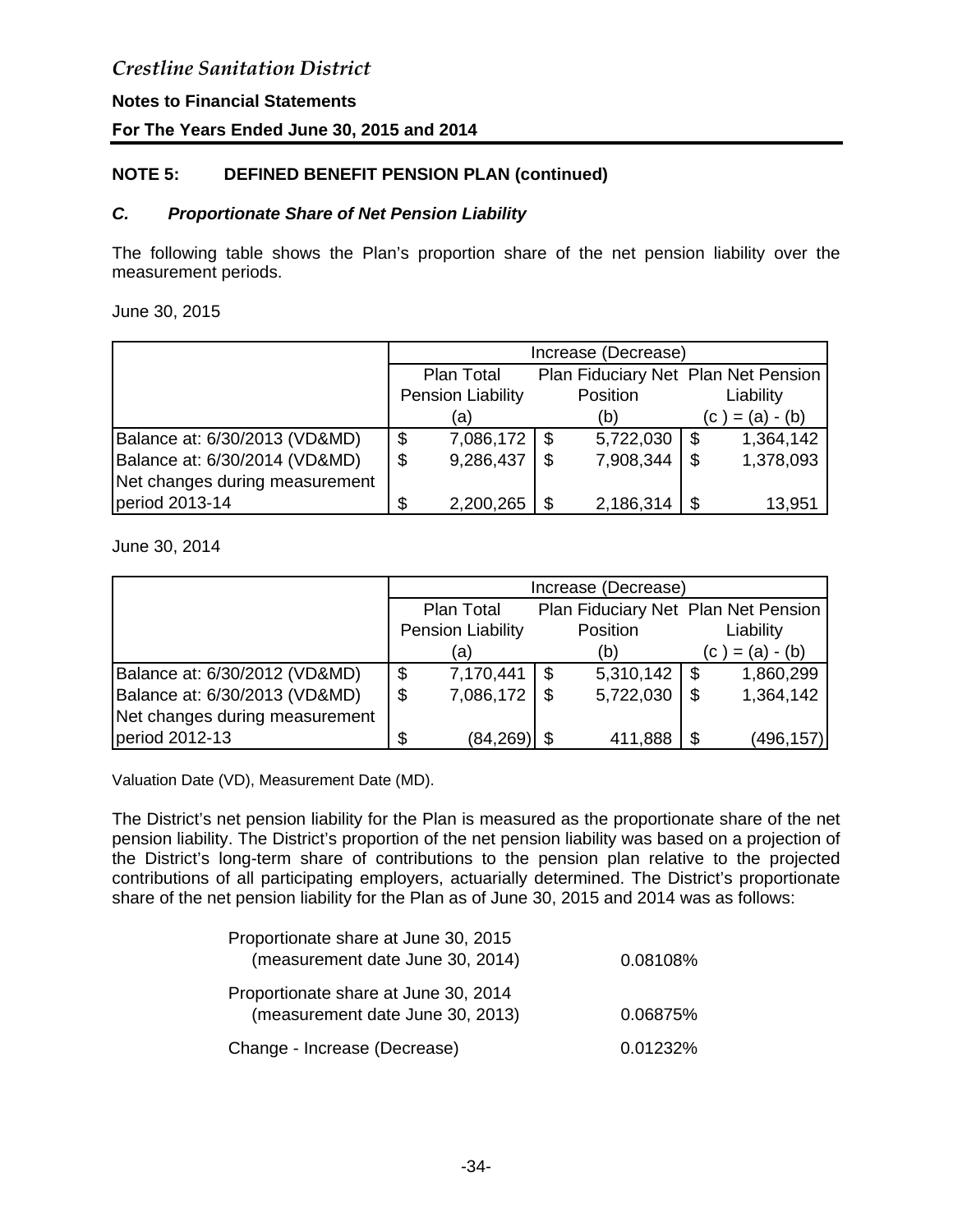#### **Notes to Financial Statements**

#### **For The Years Ended June 30, 2015 and 2014**

#### **NOTE 5: DEFINED BENEFIT PENSION PLAN (continued)**

#### **Subsequent Events**

There were no subsequent events that would materially affect the results presented in this disclosure.

#### **Recognition of Gains and Losses**

Under GASB 68, gains and losses related to changes in total pension liability and fiduciary net position are recognized in pension expense systematically over time.

The first amortized amounts are recognized in pension expense for the year the gain or loss occurs. The remaining amounts are categorized as deferred outflows and deferred inflows of resources related to pensions and are to be recognized in future pension expense.

The amortization period differs depending on the source of the gain or loss:

| Difference between projected<br>and actual earnings | 5 year straight-line amortization                                                                                                                                                                                 |
|-----------------------------------------------------|-------------------------------------------------------------------------------------------------------------------------------------------------------------------------------------------------------------------|
| All other amounts                                   | Straight-line amortization over the average expected<br>remaining service lives of all members that are<br>provided with benefits (active, inactive and retired) as<br>of the beginning of the measurement period |

The expected average remaining service lifetime (EARSL) of all employees that are provided with pensions through SBCERA is calculated by dividing the total future service years by the total number of plan participants (active, inactive, and retired) in the Plan. The EARSL for the Plan as of June 30, 2013 (the beginning of the measurement period ended June 30, 2014) is 6.23 years. The EARSL for the Plan as of June 30, 2012 (the beginning of the measurement period ended June 30, 2013) is 6.35 years.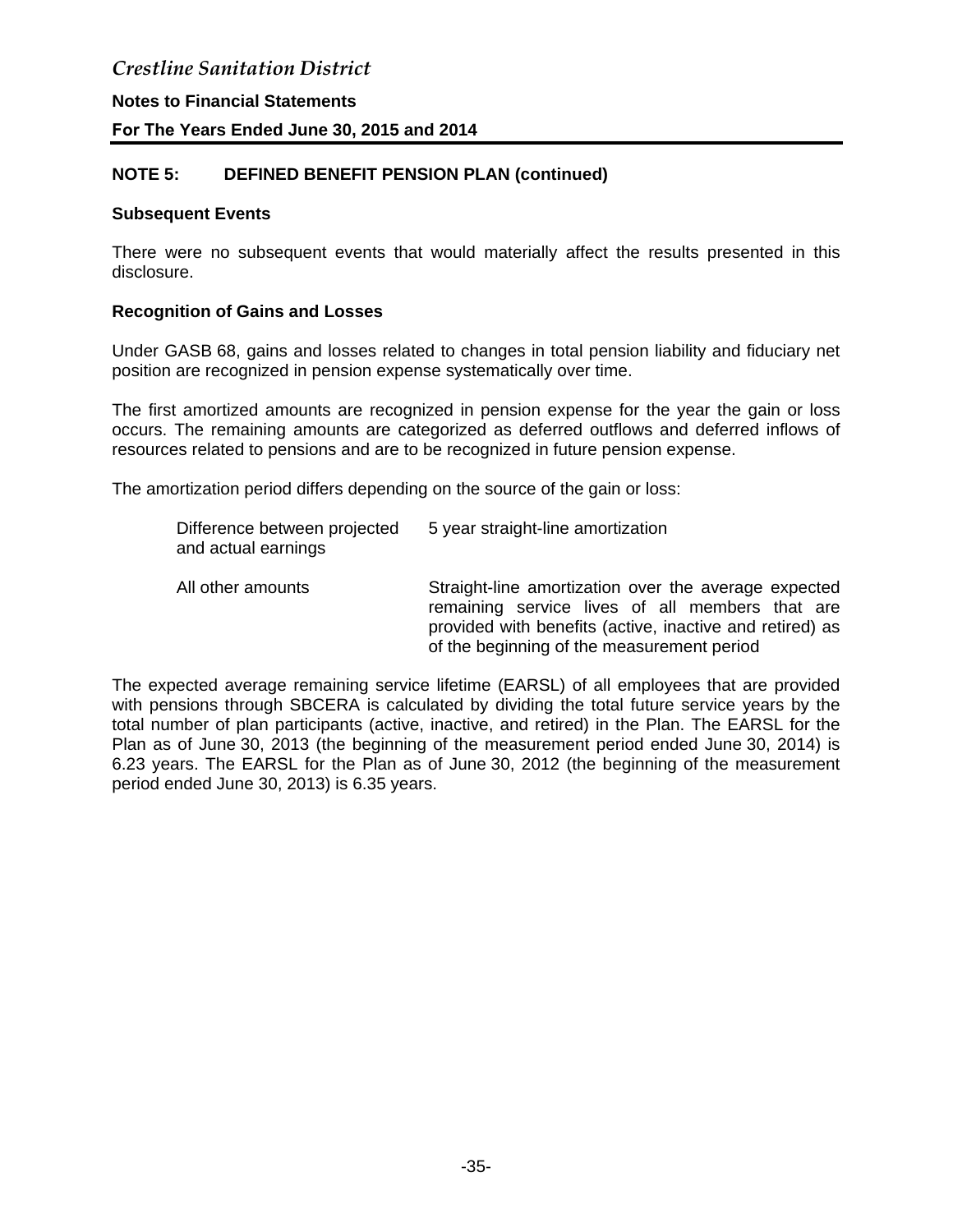#### **Notes to Financial Statements**

**For The Years Ended June 30, 2015 and 2014** 

### **NOTE 5: DEFINED BENEFIT PENSION PLAN (continued)**

#### *D. Pension Expense and Deferred Outflows and Deferred Inflows of Resources Related to Pensions*

For the years ended June 30, 2015 and 2014, the District recognized pension expense of \$183,884 and \$183,143, respectively. A complete breakdown of the pension expense is as follows:

| <b>Financial reporting date</b><br><b>Measurement date</b><br><b>Components of pension expense:</b> |    | June 30, 2015<br>June 30, 2014 | June 30, 2014<br>June 30, 2013 |            |
|-----------------------------------------------------------------------------------------------------|----|--------------------------------|--------------------------------|------------|
| Service Cost                                                                                        | \$ | 220,100                        | \$                             | 187,713    |
| Interest on the Total Pension Liability                                                             |    | 575,633                        |                                | 463,357    |
| Expensed portion of current-period changes in                                                       |    |                                |                                |            |
| proportion and differences between employer's                                                       |    |                                |                                |            |
| contributions and proportionate share of contributions                                              |    | 48,265                         |                                | (28, 328)  |
| Expensed portion of current-period difference between                                               |    |                                |                                |            |
| expected and actual experience in the Total Pension                                                 |    |                                |                                |            |
| Liability                                                                                           |    | (39, 848)                      |                                | (10, 556)  |
| Expensed portion of current-period changes of                                                       |    |                                |                                |            |
| assumptions or other inputs                                                                         |    | 42,783                         |                                |            |
| Withdrawn employers' contributions                                                                  |    | (7,038)                        |                                | (7)        |
| SBCERA employer contributions                                                                       |    | (571)                          |                                | (421)      |
| Member contributions <sup>(1)</sup>                                                                 |    | (107,960)                      |                                | (99, 897)  |
| Employer paid member contributions                                                                  |    | 57,455                         |                                | 55,112     |
| Projected earnings on plan investments                                                              |    | (446, 831)                     |                                | (329, 447) |
| Expensed portion of current-period differences between                                              |    |                                |                                |            |
| actual and projected earnings on plan investments                                                   |    | (52, 844)                      |                                | (59, 561)  |
| Administrative expense                                                                              |    | 7,191                          |                                | 5,384      |
| Recognition of beginning of year deferred inflows of                                                |    |                                |                                |            |
| resources as pension expense                                                                        |    | (82, 683)                      |                                |            |
| Net amortization of deferred amounts from changes in                                                |    |                                |                                |            |
| proportion                                                                                          |    | (28, 328)                      |                                |            |
| Net amortization of deferred amounts from differences                                               |    |                                |                                |            |
| between employer's contributions and proportionate                                                  |    |                                |                                |            |
| share of contributions                                                                              |    | (1, 440)                       |                                | (206)      |
| <b>Pension Expense</b>                                                                              |    | 183,884                        | \$                             | 183,143    |

(1) *Includes "Employer paid member contributions."*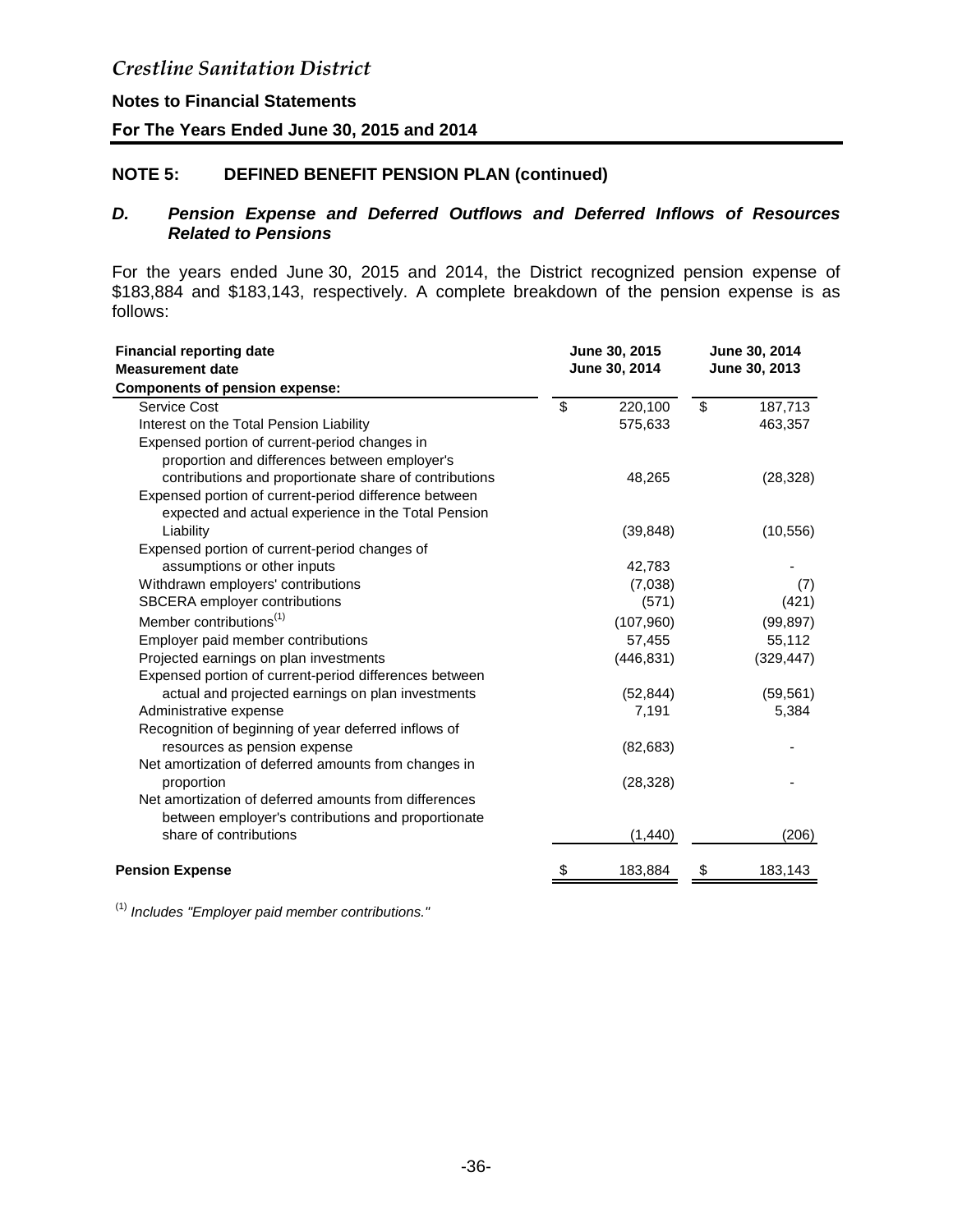#### **Notes to Financial Statements**

#### **For The Years Ended June 30, 2015 and 2014**

#### **NOTE 5: DEFINED BENEFIT PENSION PLAN (continued)**

As of June 30, 2015 and 2014, the District reported its proportionate share of deferred outflows of resources and deferred inflows of resources related to pensions, from the following sources:

#### June 30, 2015

|                                                                                     | <b>Deferred Outflows</b><br>of Resources | <b>Deferred Inflows of</b><br><b>Resources</b> |         |  |
|-------------------------------------------------------------------------------------|------------------------------------------|------------------------------------------------|---------|--|
| Changes in employer's proportion                                                    | \$<br>252,427                            | \$                                             | 123,228 |  |
| Changes of assumptions or other inputs                                              | 223,753                                  |                                                |         |  |
| Net difference between projected and<br>actual earnings on pension plan             |                                          |                                                |         |  |
| investments                                                                         |                                          |                                                | 422,082 |  |
| Difference between expected and actual<br>experience in the Total Pension Liability |                                          |                                                | 262,557 |  |
| Difference between the employer's<br>contributions and the employer's               |                                          |                                                |         |  |
| proportionate share of contributions                                                |                                          |                                                | 7,352   |  |
| Pension contributions subsequent to<br>measurement date                             | 347,080                                  |                                                |         |  |
| Total                                                                               | 823,260                                  |                                                | 815,219 |  |

June 30, 2014

|                                                                                     | <b>Deferred Outflows</b><br>of Resources | Deferred Inflows of<br><b>Resources</b> |         |  |
|-------------------------------------------------------------------------------------|------------------------------------------|-----------------------------------------|---------|--|
| Changes in employer's proportion                                                    | \$                                       | \$                                      | 151,556 |  |
| Net difference between projected and<br>actual earnings on pension plan             |                                          |                                         |         |  |
| investments                                                                         |                                          |                                         | 238,244 |  |
| Difference between expected and actual<br>experience in the Total Pension Liability |                                          |                                         | 56,477  |  |
| Difference between the employer's<br>contributions and the employer's               |                                          |                                         |         |  |
| proportionate share of contributions                                                |                                          |                                         | 1,104   |  |
| Pension contributions subsequent to                                                 |                                          |                                         |         |  |
| measurement date                                                                    | 278,275                                  |                                         |         |  |
| Total                                                                               | \$<br>278,275                            | S                                       | 447.381 |  |

The amounts above are net of outflows and inflows recognized in the 2013-14 and 2012-13 measurement periods expense. Deferred outflows of resources related to contributions subsequent to the measurement date of \$347,080 will be recognized as a reduction of the net pension liability in the year ended June 30, 2016 (measurement period 2014-15). Amounts reported as deferred outflows of resources and deferred inflows of resources related to pensions will be recognized in future pension expense as follows: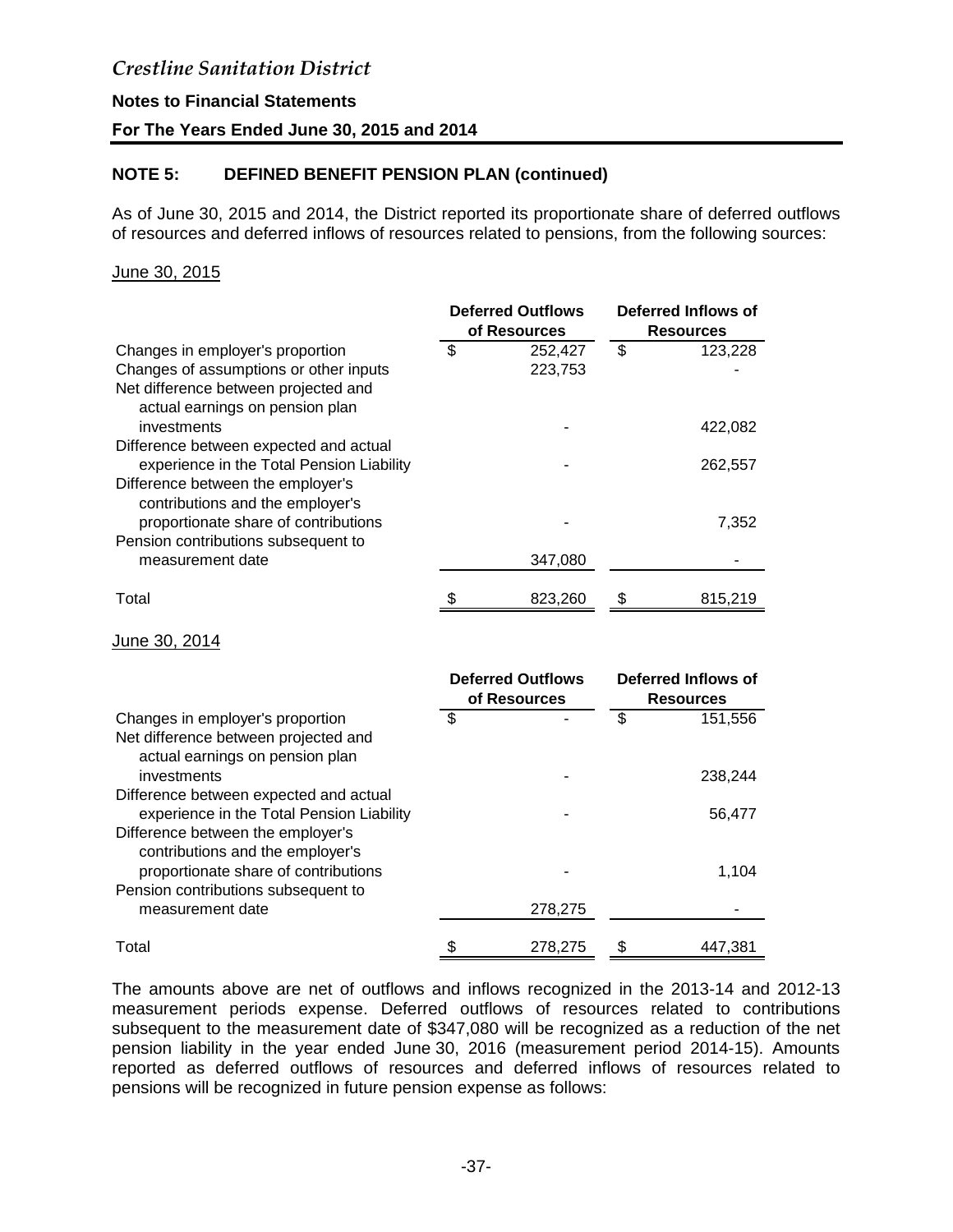#### **Notes to Financial Statements**

**For The Years Ended June 30, 2015 and 2014** 

|                                                            | <b>Deferred</b><br><b>Outflows/(Inflows)</b><br>of Resources | <b>Deferred</b><br><b>Outflows/(Inflows)</b><br>of Resources |  |  |  |
|------------------------------------------------------------|--------------------------------------------------------------|--------------------------------------------------------------|--|--|--|
| <b>Financial reporting date</b><br><b>Measurement date</b> | June 30, 2015<br>June 30, 2014                               | June 30, 2014<br>June 30, 2013                               |  |  |  |
|                                                            |                                                              |                                                              |  |  |  |
| 2015                                                       | N/A                                                          | \$<br>(98, 651)                                              |  |  |  |
| 2016                                                       | \$<br>(114,096)                                              | (98, 651)                                                    |  |  |  |
| 2017                                                       | (114,096)                                                    | (98, 651)                                                    |  |  |  |
| 2018                                                       | (114,096)                                                    | (98, 651)                                                    |  |  |  |
| 2019                                                       | (43, 862)                                                    | (39,090)                                                     |  |  |  |
| 2020                                                       | 35,619                                                       | (13,687)                                                     |  |  |  |
| Thereafter                                                 | 11,492                                                       |                                                              |  |  |  |

#### **NOTE 5: DEFINED BENEFIT PENSION PLAN (continued)**

#### *E. Payable to the Pension Plan*

At June 30, 2015, the District reported a payable of \$17,491 for the outstanding amount of contributions to the pension plan required for the year ended June 30, 2015.

#### **NOTE 6: FEDERAL AND STATE GRANTS**

From time to time, the District may receive funds from various Federal and State agencies. The grant programs are subject to audit by agents of the granting authority, the purpose of which is to ensure compliance with conditions precedent to the granting of funds. Any disallowed claims, including amounts already collected, may constitute a liability of the applicable funds. The amount, if any, of expenditures which may be disallowed by the grantors cannot be determined at this time, although the District expects such amounts, if any, to be immaterial.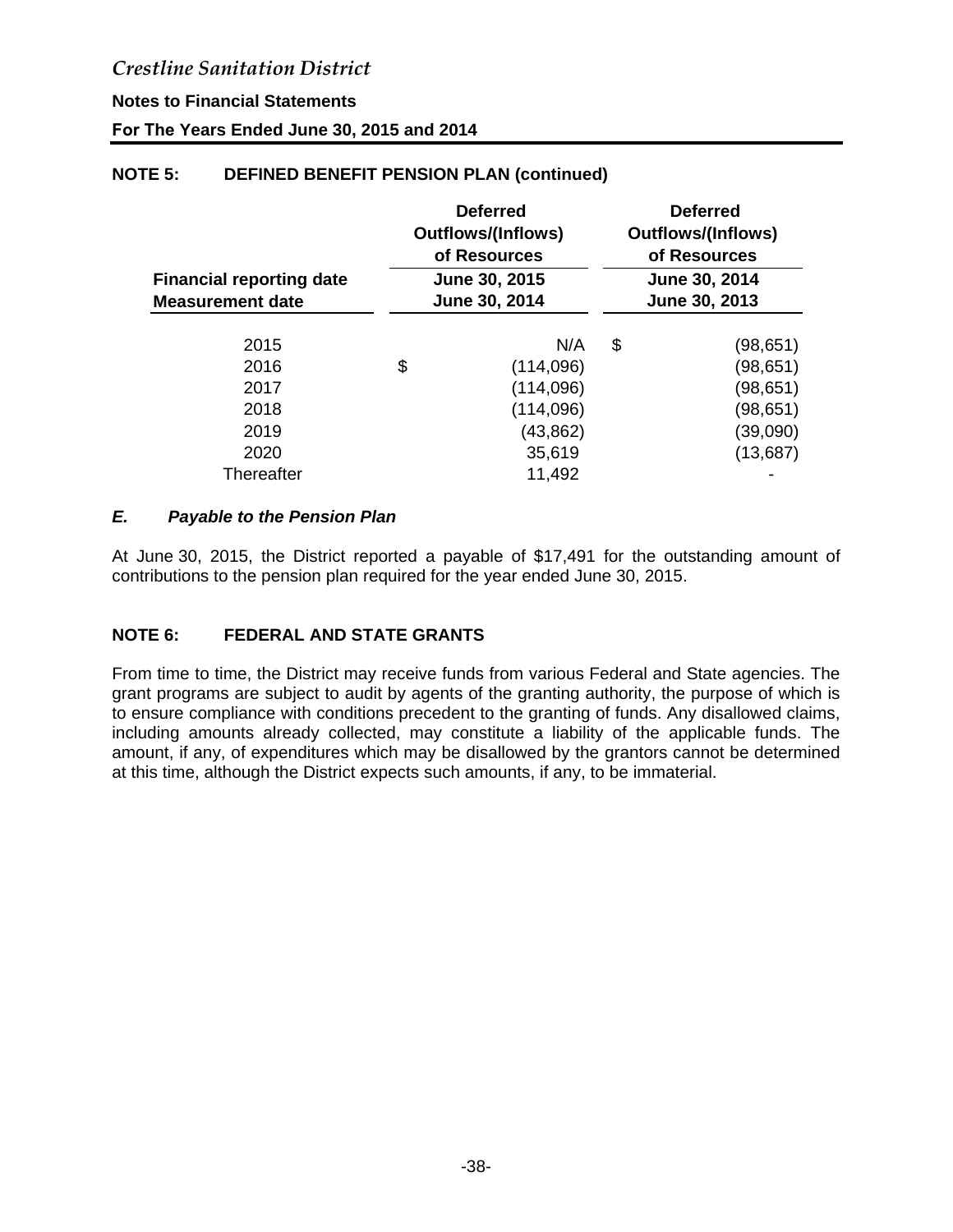#### **Notes to Financial Statements**

### **For The Years Ended June 30, 2015 and 2014**

#### **NOTE 7: RISK MANAGEMENT**

The District is exposed to various risks of loss related to torts, theft of, damage to and destruction of assets; errors and omissions; injuries to employees; and natural disasters. The District is a member of the Special District Risk Management Authority (SDRMA), an intergovernmental risk sharing joint powers authority created to provide self-insurance programs for California special districts. The purpose of the SDRMA is to arrange and administer programs of self-insured losses and to purchase excess insurance coverage. At June 30, 2015 and 2014, the District participated in the liability and property programs of the SDRMA as follows:

 General and auto liability, public officials and employees' errors and omissions: Total risk financing self-insurance limits of \$10,000,000, combined single limit at \$10,000,000 per occurrence.

In addition to the above, the District also has the following insurance coverage:

- Employee dishonesty coverage up to \$1,000,000 per loss includes public employee dishonesty, forgery or alteration and theft, disappearance and destruction coverage's.
- Property loss is paid at the replacement cost for property on file, if replaced within two years after the loss, otherwise paid on an actual cash value basis, to a combined total of \$1.0 billion per occurrence, subject to a \$2,000 deductible per occurrence.
- Boiler and machinery coverage for the replacement cost up to \$100 million per occurrence, subject to a \$1,000 deductible per occurrence.
- Public official's personal liability up to \$500,000 each occurrence, with an annual aggregate of \$500,000 per each elected/appointed official to which this coverage applies, subject to the terms, with no deductible per claim.
- Workers' compensation insurance with statutory limits per occurrence and Employer's Liability Coverage up to \$5 million.

Liabilities are recorded when it is probable that a loss has been incurred and the amount of the loss can be reasonably estimated net of the respective insurance coverage. Liabilities include an amount for claims that have been incurred but not reported (IBNR). There were no material IBNR claims payable as of June 30, 2015 and 2014.

### **NOTE 8: PROPOSITION 111 APPROPRIATION LIMITS**

Proposition 111, which added Article XIIIB to the State Constitution, established limits on budget appropriations in order to restrict government spending. Proceeds of taxes received by the District during the 2014-2015 and 2013-2014 fiscal years were within the guidelines established by Proposition 111.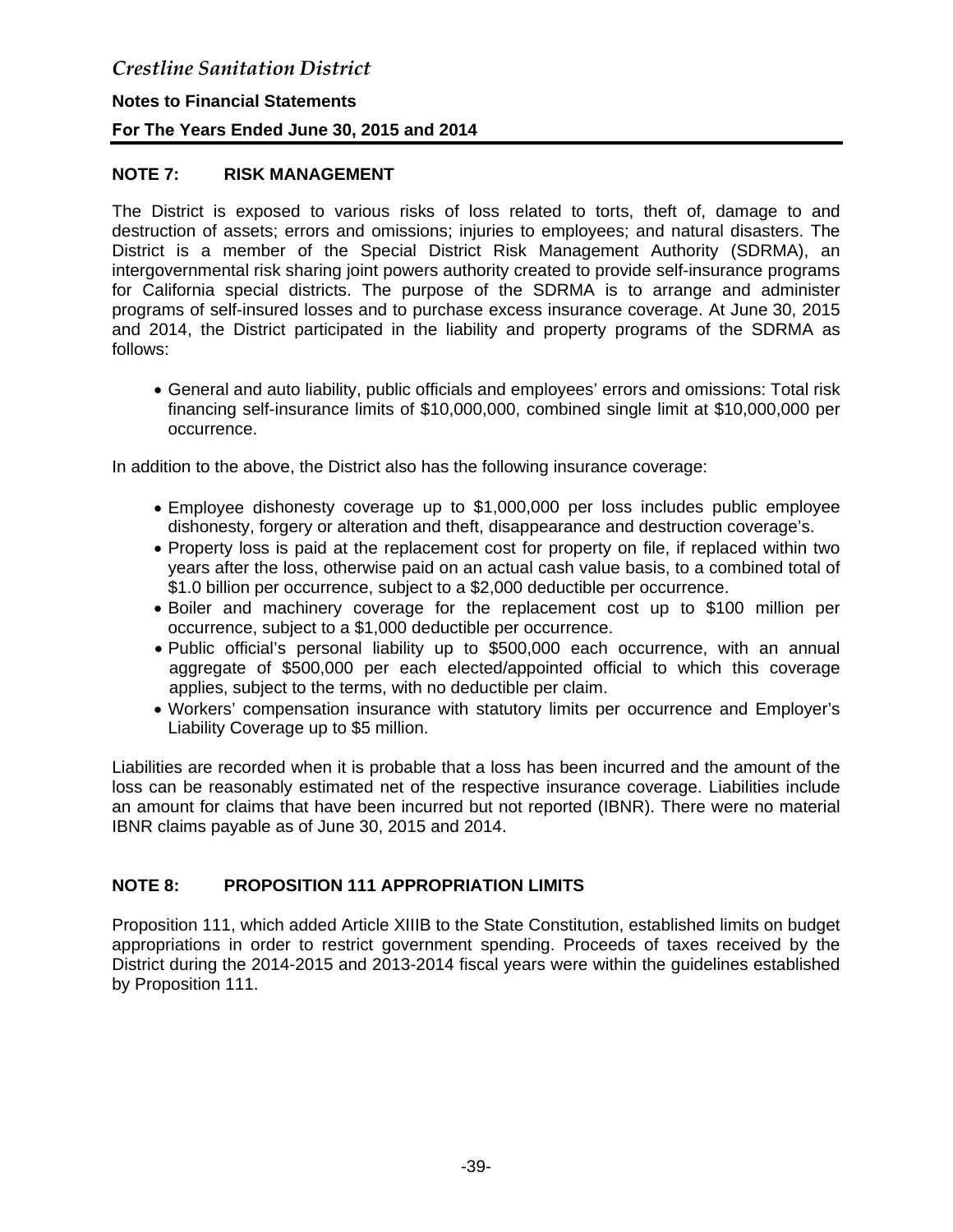#### **Notes to Financial Statements**

#### **For The Years Ended June 30, 2015 and 2014**

#### **NOTE 9: PRIOR YEAR RESTATEMENT**

#### **Change in Accounting Principle**

As discussed in Note 1, the District implemented GASB Statements No. 68 and 71 effective July 1, 2014. GASB Statements No. 68 and 71, among other provisions, amended prior guidance with respect to the reporting of pensions, and established standards for measuring and recognizing liabilities, deferred outflows of resources, and deferred inflows of resources, and expense/expenditures. For defined benefit pensions, the District's net pension liability was not previously recorded on the statement of net position. GASB 68 requires that accounting changes adopted to conform to the provisions of the Statement be applied retroactively by restating financial statements. The cumulative effects of applying the provisions of GASB Statements No. 68 and 71 have been reported as a restatement of beginning net position for the year ended June 30, 2014 in accordance with the Statements.

Accordingly, beginning net position on the Statements of Revenues, Expenses, and Changes in Net Position has been restated for changes related to GASB 68 as follows:

Statement of Revenue, Expenses, and Changes in Net Position

| Beginning net position, as previously reported    | \$17,253,925  |
|---------------------------------------------------|---------------|
| Restatement due to change in accounting principle | (2, 116, 628) |
| Beginning net position, as restated               | \$15,137,297  |

#### **NOTE 10: SUBSEQUENT EVENTS**

Management has evaluated subsequent events through December 18, 2015, which is the date the financial statements were available to be issued, and has determined that there are no transactions that will have a significant impact on the District or require reporting.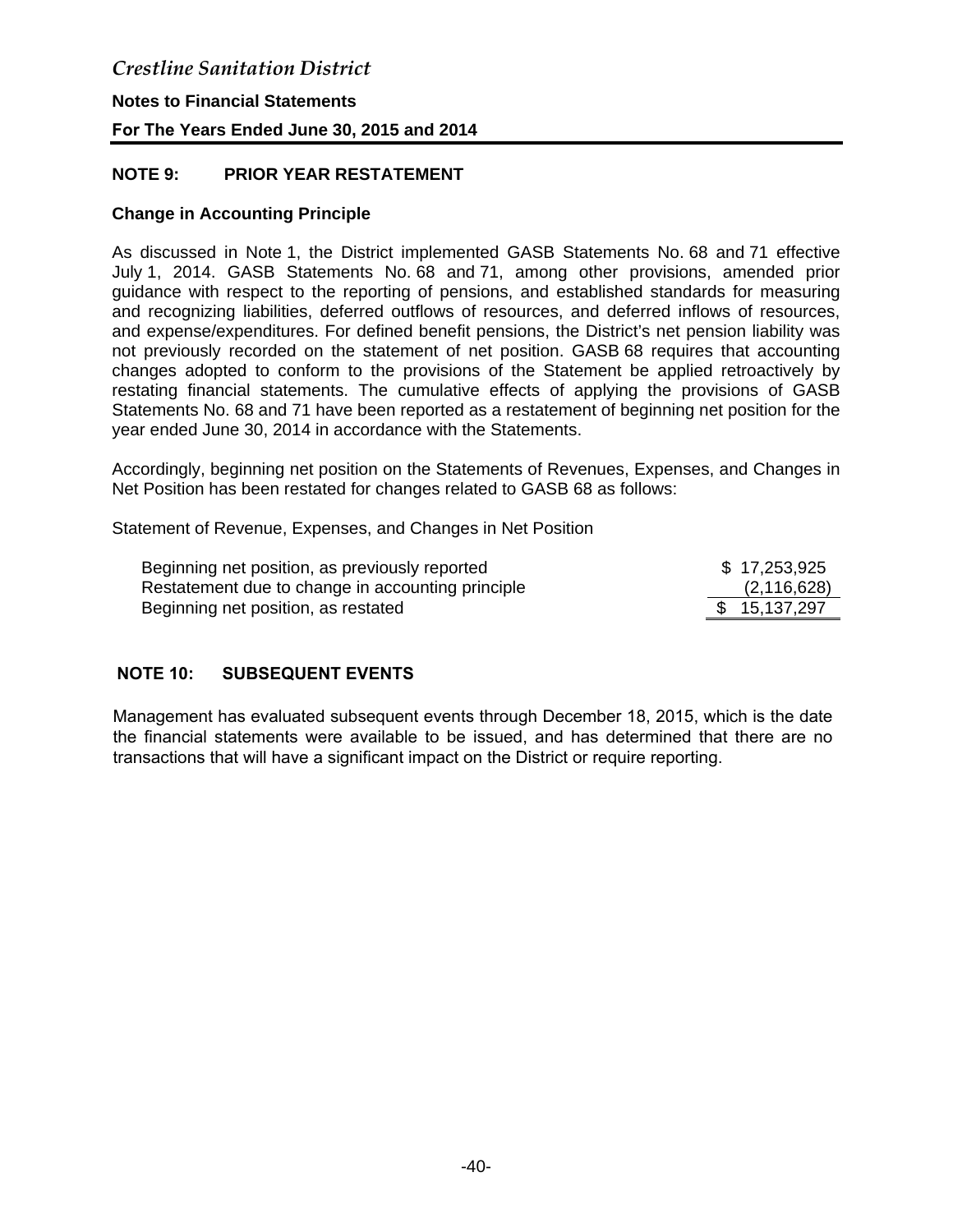### **REQUIRED SUPPLEMENTARY INFORMATION**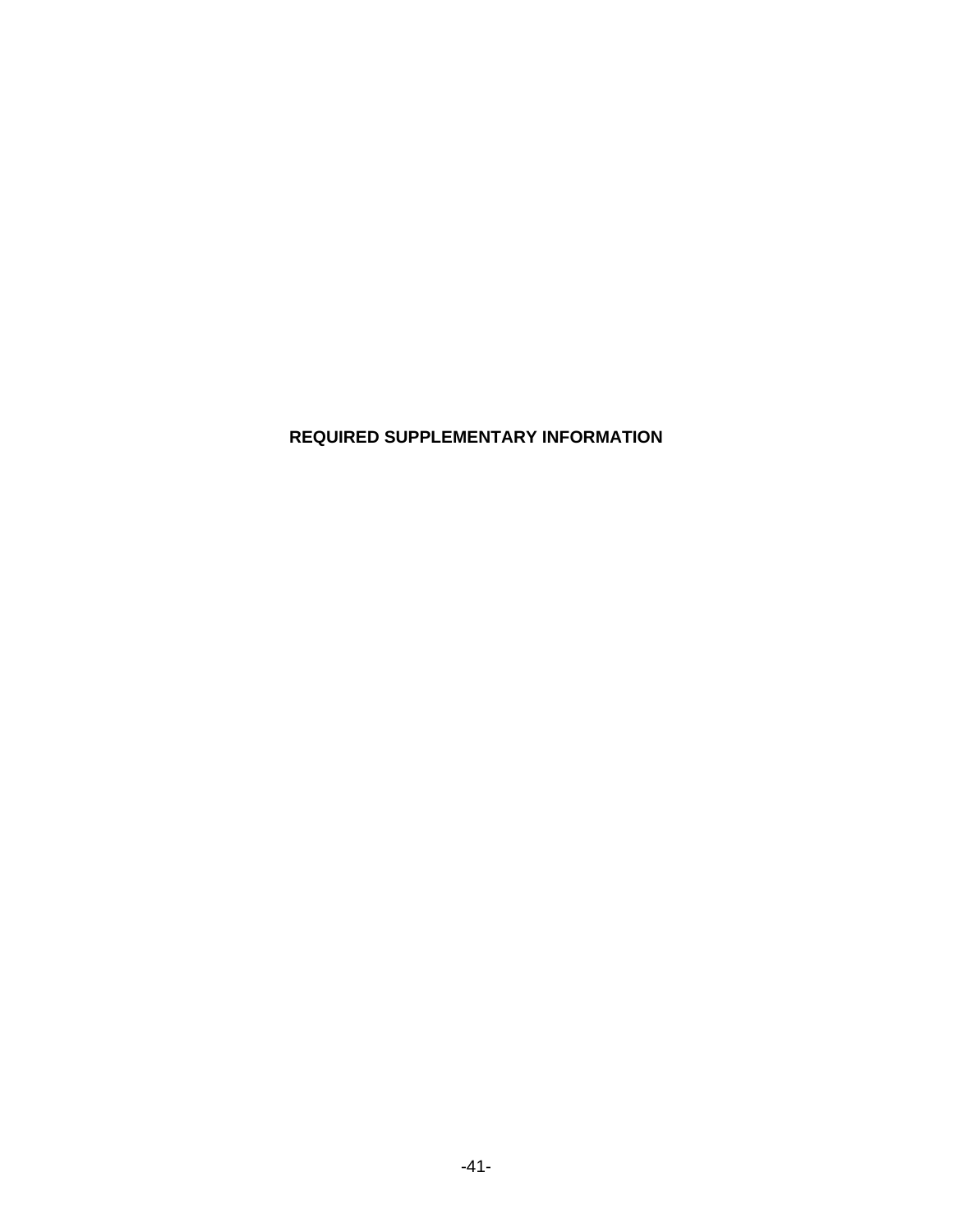#### **Required Supplementary Information**

**Schedule of the District's Proportionate Share of the Plan's Net Pension Liability and Related Ratios as of the Measurement Date Last 10 Years\*** 

**6/30/2013 6/30/2014** District's proportion of the net pension liability  $0.069\%$  0.069% 0.081% District's proportionate share of the net pension liability 1,364,142 \$ 1,378,093 District's covered-employee payroll<sup>1</sup>  $$ 1,250,729$   $$ 1,148,571$ District's proportionate share of the net pension liability as a percentage of its covered-employee payroll 109.07% 119.98% District's proportion of the fiduciary net position  $0.081\%$  0.081% 0.099% District's share of risk pool fiduciary net position 5,722,030 \$ 7,908,344 District's proportionate share of the fiduciary net position as a percentage of the District's total pension liability  $80.75\%$  85.16% District's proportionate share of aggregate employer contributions<sup>2</sup>  $\frac{1}{3}$  178,117  $\frac{1}{3}$  228,508

 $1$  Covered-employee payroll represented above is based on the total payroll of employees that are provided pensions through the pension plan in accordance with GASB 68.

 $2$  The plan's proportionate share of aggregate contributions may not match the actual contributions made by the employer during the Measurement Period. The plan's proportionate share of aggregate contributions is based on the plan's proportion of Fiduciary Net Position shown on line 5 of the table above as well as any additional unfunded liability contributions made by the employer during the measurement period.

\* Measurement period 2012-13 (fiscal year 2014) was the 1st year of implementation, therefore, only two years are shown.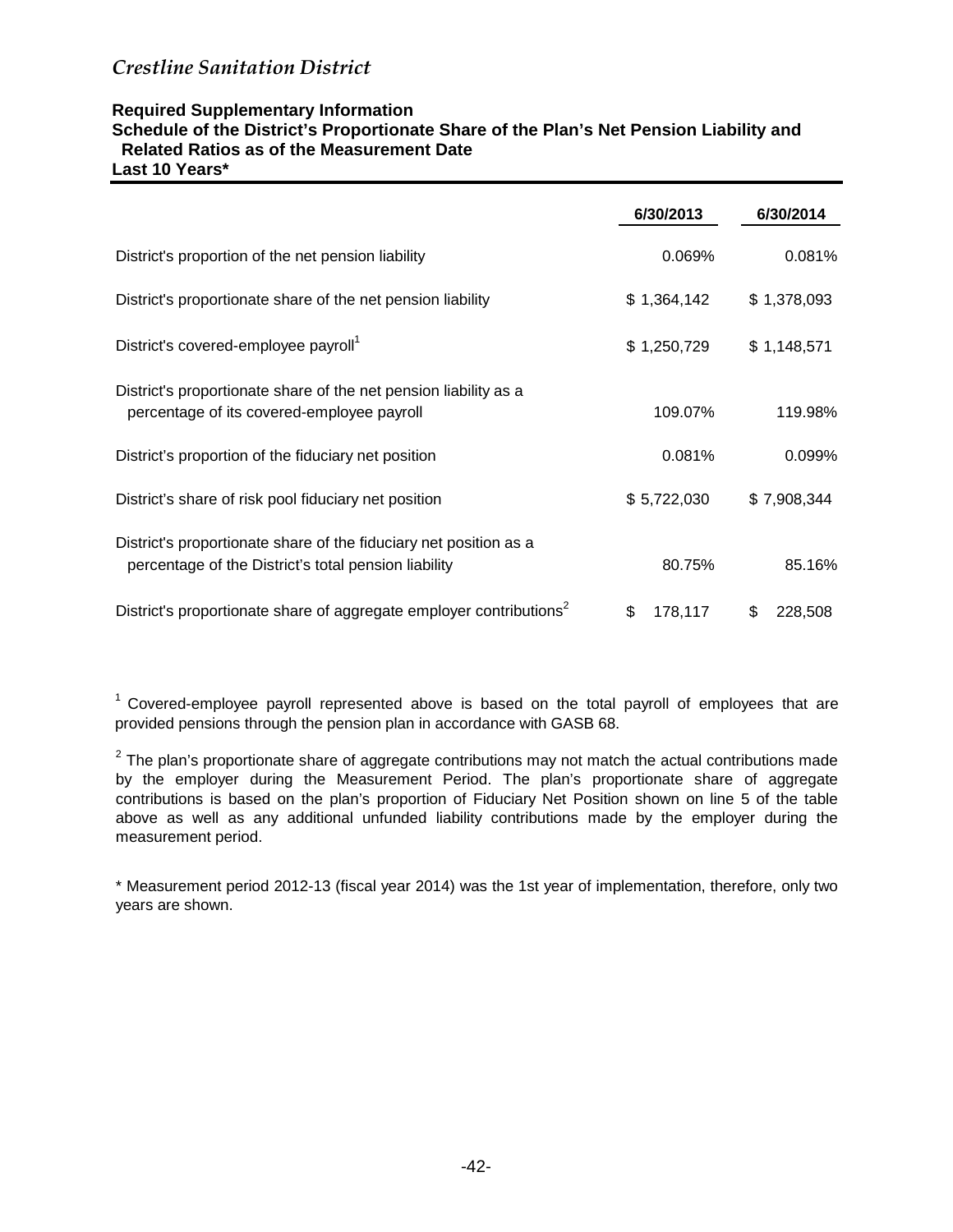#### **Required Supplementary Information Schedule of Plan Contributions Last 10 Years\***

|                                                                                                                                                   |    | <b>Measurement</b><br><b>Period</b><br>2012-13 | <b>Measurement</b><br><b>Period</b><br>2013-14 |                      |  |
|---------------------------------------------------------------------------------------------------------------------------------------------------|----|------------------------------------------------|------------------------------------------------|----------------------|--|
| Contractually required contributions<br>Contributions in relation to the contractually required contributions<br>Contribution deficiency (excess) | S  | 176,807<br>(176,807)<br>٠                      | S                                              | 220,820<br>(220,820) |  |
| Covered-employee payroll                                                                                                                          | \$ | 1,250,729                                      | S                                              | 1,148,571            |  |
| Contributions as a percentage of covered-employee payroll                                                                                         |    | 14.14%                                         |                                                | 19.23%               |  |

1 Covered-employee payroll represented above is based on the total payroll of employees that are provided pensions through the pension plan in accordance with GASB 68.

\* Measurement period 2012-13 (fiscal year 2014) was the 1st year of implementation, therefore, only two years are shown.